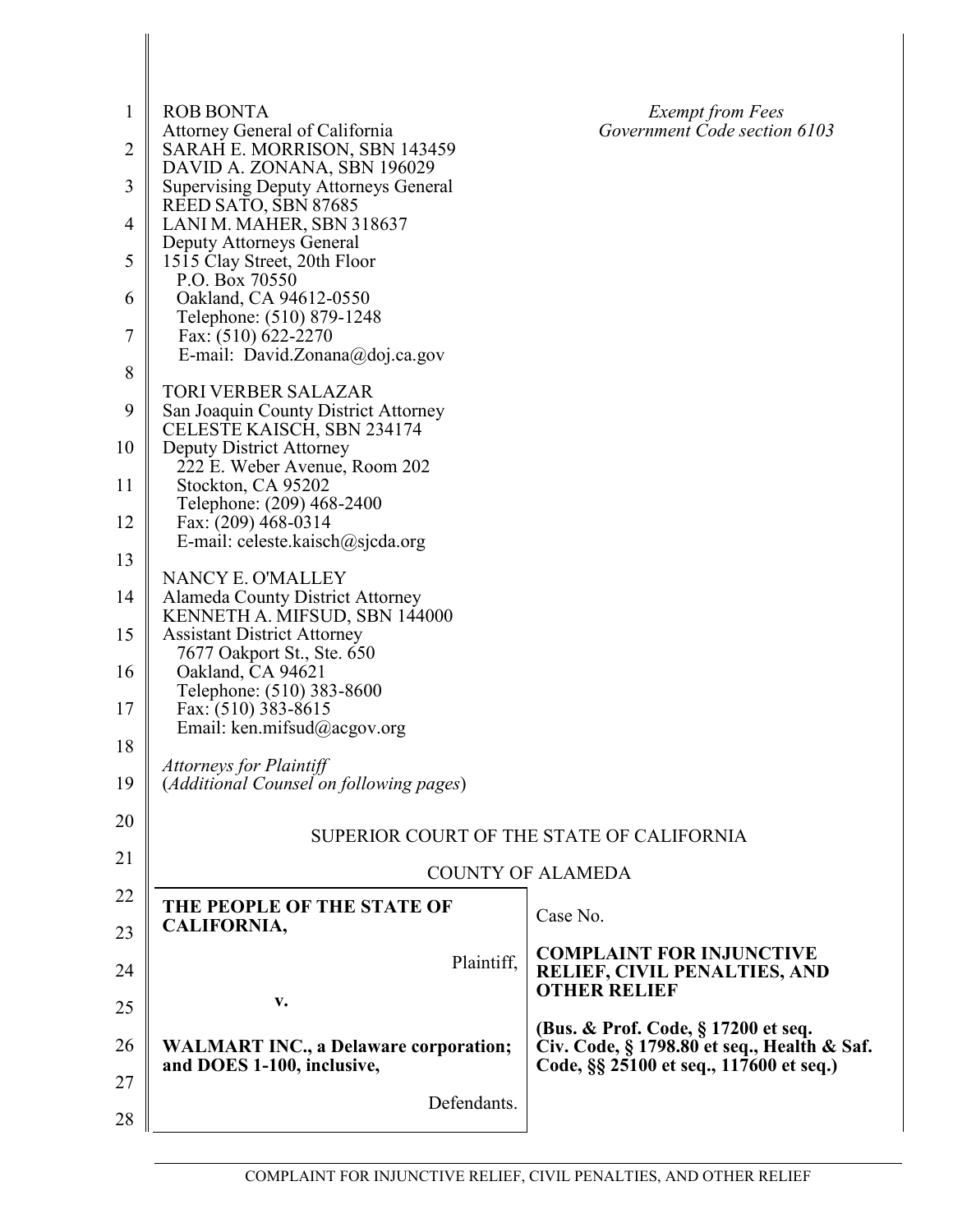| 1              |                                                                          |
|----------------|--------------------------------------------------------------------------|
| $\overline{c}$ | LISA A. SMITTCAMP<br><b>Fresno County District Attorney</b>              |
| $\overline{3}$ | ADAM J. KOOK, SBN 285541<br><b>Deputy District Attorney</b>              |
| $\overline{4}$ | 2100 Tulare St.                                                          |
| 5              | Fresno, CA 93721<br>Telephone: (559) 600-3156                            |
| 6              | <b>JEANNINE M. PACIONI</b>                                               |
| $\overline{7}$ | Monterey County District Attorney<br>EMILY D. HICKOK, SBN 247175         |
| 8              | <b>Deputy District Attorney</b><br>1200 Aguajito Road, Room 301          |
| 9              | Monterey, CA 93940                                                       |
| 10             | Telephone: (831) 647-7710                                                |
| 11             | <b>TODD SPITZER</b><br><b>Orange County District Attorney</b>            |
| 12             | WILLIAM G. FALLON, SBN 190986<br>Senior Deputy District Attorney         |
| 13             | Consumer and Environmental Protection Unit<br>300 North Flower Street    |
| 14             | Santa Ana, California 92703                                              |
| 15             | Telephone: (714) 834-3600                                                |
| 16             | MICHAEL A. HESTRIN<br><b>Riverside County District Attorney</b>          |
| 17             | LAUREN R. MARTINEAU, SBN 250982<br><b>Deputy District Attorney</b>       |
| 18             | 3960 Orange Street, First Floor                                          |
| 19             | Riverside, CA 92501-3707<br>Telephone: (951) 955-5400                    |
| 20             | <b>ANNE MARIE SCHUBERT</b>                                               |
| 21             | <b>Sacramento County District Attorney</b><br>DOUGLAS WHALEY, SBN 144557 |
| <u>22</u>      | <b>Supervising Deputy District Attorney</b>                              |
| 23             | 906 G Street, Suite 700<br>Sacramento, CA 95814                          |
| 24             | Telephone: (916) 874-6174                                                |
| 25             | <b>JASON ANDERSON</b><br>San Bernardino County District Attorney         |
| 26             | DAVID TULCAN, SBN 227419                                                 |
| 27             | <b>Deputy District Attorney</b><br>303 W. Third Street                   |
| 28             | San Bernardino, CA 92401                                                 |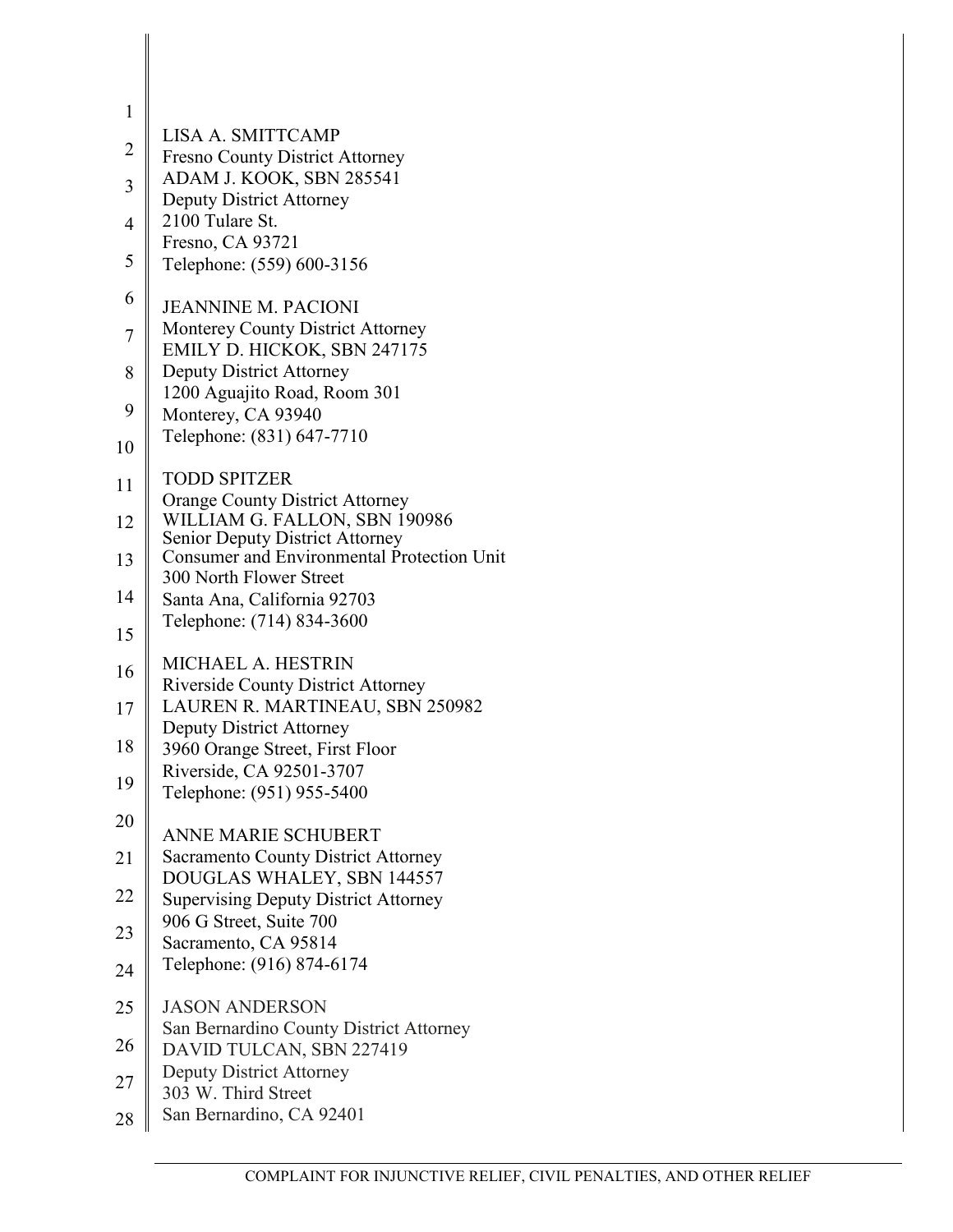| $\mathbf{1}$   | Telephone: (909) 382-7763                                                                                |
|----------------|----------------------------------------------------------------------------------------------------------|
| $\overline{2}$ | <b>SUMMER STEPHAN</b><br>San Diego County District Attorney                                              |
| 3              | MICHAEL MCCANN, SBN 238794                                                                               |
| 4              | <b>Deputy District Attorney</b><br>330 West Broadway, Suite 750                                          |
| 5              | San Diego, CA 92101                                                                                      |
|                | Telephone: (619) 531-3247                                                                                |
| 6              | <b>KRISHNA A. ABRAMS</b><br><b>Solano County District Attorney</b>                                       |
| $\overline{7}$ | DIANE M. NEWMAN, SBN 179926<br><b>Deputy District Attorney</b>                                           |
| 8              | 675 Texas Street, 4th Floor, #4500<br>Fairfield, CA 94533-6340                                           |
| 9              | Telephone: (707) 784-6800                                                                                |
| 10             | TIM WARD                                                                                                 |
| 11             | <b>Tulare County District Attorney</b><br>RODNEY M. BLACO, SBN 212139                                    |
| 12             | <b>Senior Deputy District Attorney</b>                                                                   |
| 13             | 221 S. Mooney Blvd, Room 224<br>Visalia, CA 93291                                                        |
| 14             | Telephone: (559) 636-5494                                                                                |
| 15             | <b>JEFF W. REISIG</b>                                                                                    |
| 16             | District Attorney of Yolo County<br>DAVID J. IREY, SBN 142864                                            |
| 17             | <b>Assistant Chief Deputy District Attorney</b><br><b>Consumer and Environmental Protection Division</b> |
| 18             | 301 Second Street                                                                                        |
| 19             | Woodland, CA 95695<br>Telephone: (530) 666-8428                                                          |
| $20\,$         |                                                                                                          |
| 21             |                                                                                                          |
| $22\,$         |                                                                                                          |
| 23             |                                                                                                          |
| 24             |                                                                                                          |
| 25             |                                                                                                          |
| 26             |                                                                                                          |
| $27\,$         |                                                                                                          |
| 28             |                                                                                                          |
|                |                                                                                                          |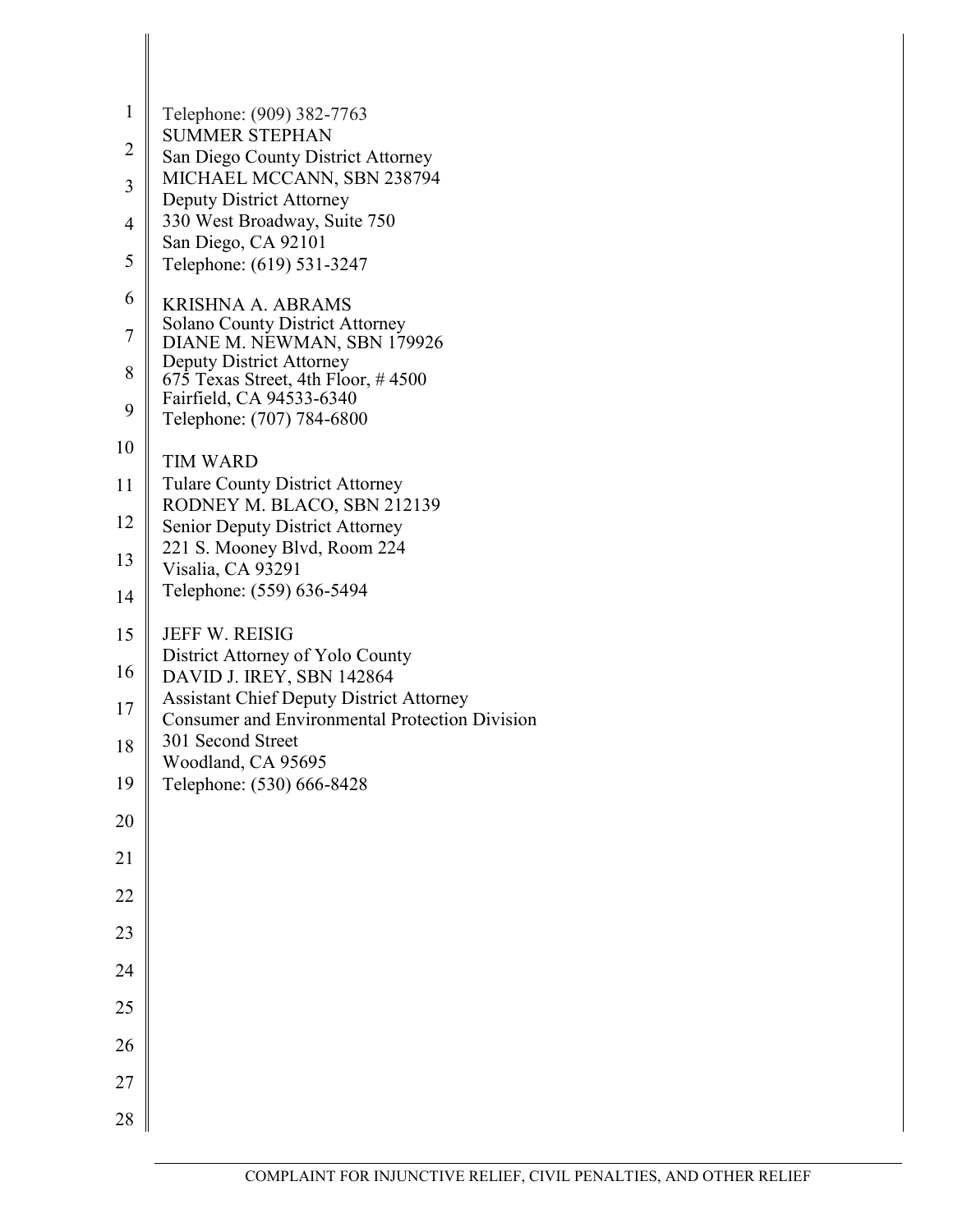Plaintiff, THE PEOPLE OF THE STATE OF CALIFORNIA, allege the following based on information and belief:

**INTRODUCTION**

4 5 6 7 8 9 10 11 1. Walmart Inc. ("Walmart") is the largest retail chain in the United States and also one of California's largest retailers, with over 300 retail stores in the state, including facilities referred to by Walmart as "Discount Stores," "Supercenters," "Neighborhood Markets," and "Sam's Clubs," and associated distribution centers (collectively referred to as the "California Walmart Facilities"). Walmart disposes of Waste from its operations in compactors and containers destined for municipal landfills that, based on numerous inspections by the People, consistently include Hazardous Waste, Medical Waste and Customer Records containing Personal Information in violation of California law.

12 13 14 15 16 17 18 2. Within the past twenty years, the United States Attorney's Office and the People of the State of California have brought independent law enforcement actions against Walmart for illegally disposing of Hazardous Waste as part of its retail store operations throughout California. Despite these actions against Walmart, and its efforts to come into compliance with California's environmental laws and regulations, Walmart's ongoing conduct and operations in California during the statutory period addressed by this Complaint violate the law at a level that warrants further enforcement action.

19 20 21 22 23 24 3. Instead of working to fully curb illegal Disposals of Hazardous Waste or Medical Waste items and rendering Customer Records containing Personal Information undecipherable prior to being discarded, Walmart publicly asserts that its corporate sustainability achievements and its past criminal and civil penalty payments fulfill its compliance responsibilities. These actions and assertions are insufficient to prevent further law enforcement action for the violations alleged in this Complaint.

25 26 27 28 4. This case concerns Walmart's actions throughout California, from February of 2015 and continuing on a daily basis through the present day, that violate California environmental laws and regulations through the Disposal of items that are Hazardous Waste and/or Medical Waste into California's municipal landfills. Walmart also fails to protect the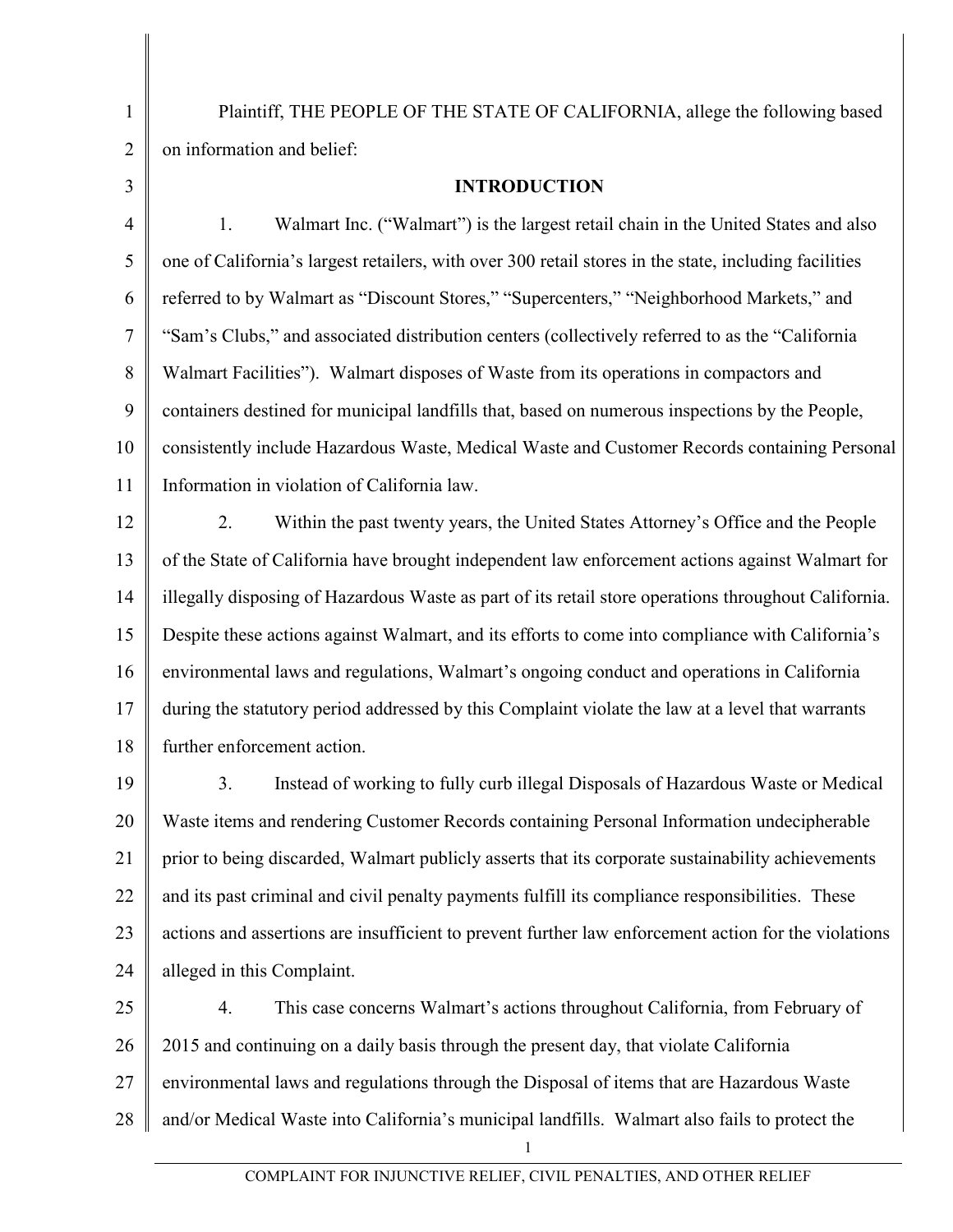1 2 3 4 5 personal identifying information of its customers by disposing of Customer Records with Personal Information without rendering such information unreadable or undecipherable. 5. The systematic Management and Disposal of Hazardous Waste and Medical Waste in violation of California's Hazardous Waste Control Law and Medical Waste Management Act, respectively, and the disposal of personal identifying information in violation of California's

- Customer Records Law, are also violations of California's Unfair Competition Law.
- 7

6

## **PLAINTIFF**

8 9 10 11 12 13 14 15 16 17 18 19 20 6. The People of the State of California bring this action by and through Rob Bonta, Attorney General of the State of California, in his independent capacity and on behalf of the California Department of Toxic Substances Control. The People of the State of California also bring this action by and through Nancy E. O'Malley, District Attorney of Alameda County; Lisa A. Smittcamp, District Attorney of Fresno County; Jeannine M. Pacioni, District Attorney of Monterey County; Todd Spitzer, District Attorney of Orange County; Michael A. Hestrin, District Attorney of Riverside County; Anne Marie Schubert, District Attorney of Sacramento County; Jason Anderson, District Attorney of San Bernardino County; Summer Stephan, District Attorney of San Diego County; Tori Verber Salazar, District Attorney of San Joaquin County; Krishna A. Abrams, District Attorney of Solano County; Tim Ward, District Attorney of Tulare County; and Jeff W. Reisig, District Attorney of Yolo County. The Attorney General and the District Attorneys identified in this action shall be referred to collectively as "the People" or "Prosecuting Offices".

21

## **DEFENDANT**

22 23 24 25 26 7. Defendant Walmart Inc., is now, and at all times mentioned in this Complaint was, a Delaware corporation. At all times relevant, Walmart owned, operated, licensed, or leased, in its own capacity or through affiliates, over 300 retail stores, including California Walmart Facilities referred to by Walmart as "Discount Stores," "Supercenters," "Neighborhood Markets," and "Sam's Clubs," and associated distribution centers throughout California.

27 28 8. DOES 1 through 100, inclusive, are persons whose names and identities are unknown to the People at this time, and the People therefore sue these defendants by their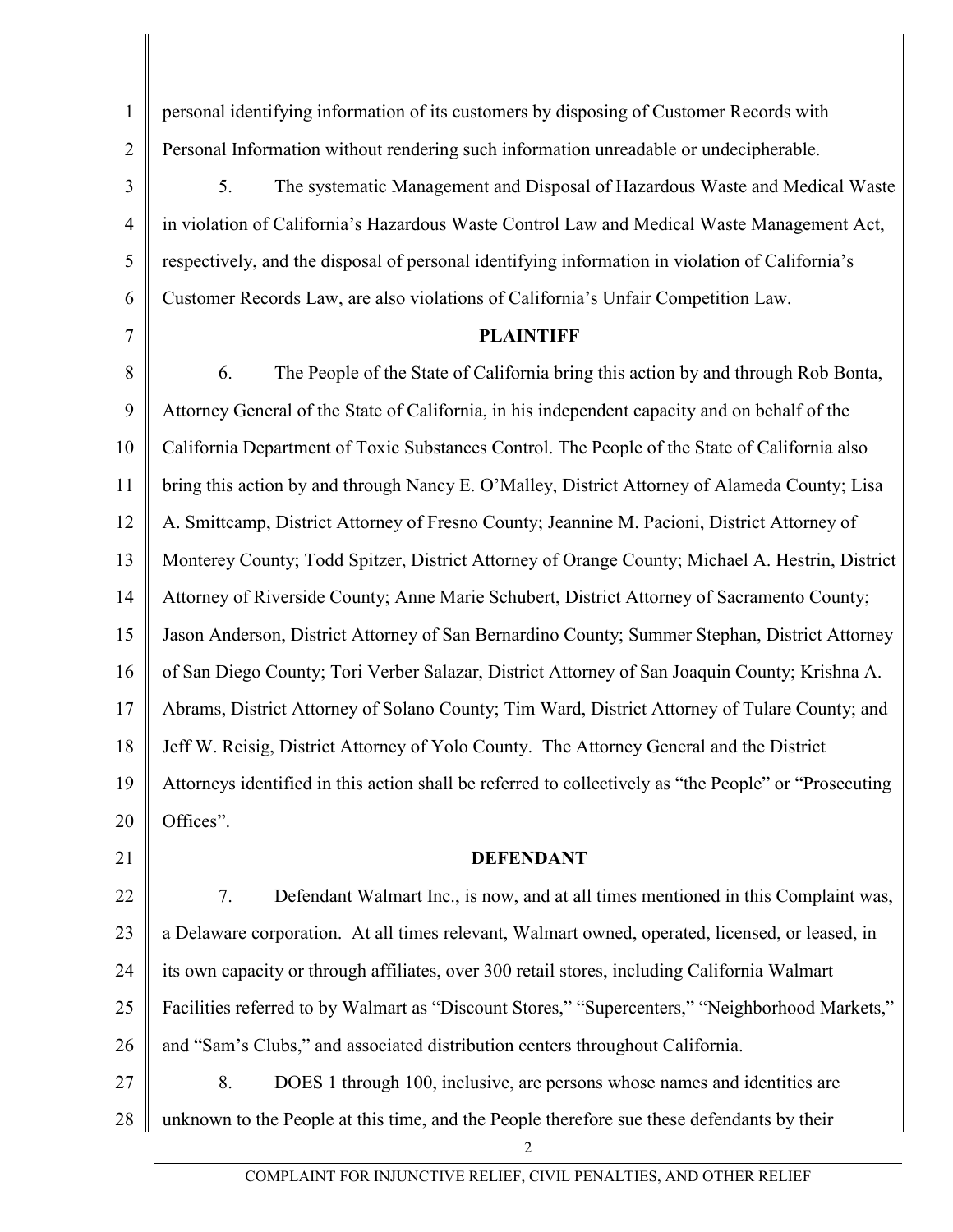| $\mathbf{1}$   | fictitious names. The People will seek leave to amend this Complaint to allege the true names of |  |
|----------------|--------------------------------------------------------------------------------------------------|--|
| $\overline{2}$ | DOES 1 through 100 once they have been determined. DOES 1 through 100 participated in some       |  |
| $\overline{3}$ | or all of the acts alleged in this Complaint.                                                    |  |
| $\overline{4}$ | 9.<br>Allegations in this Complaint regarding Walmart's acts or omissions include the            |  |
| 5              | acts and omissions of Walmart's officers, agents, employees, and representatives that were       |  |
| 6              | committed while acting within the course and scope of their employment or agency on behalf of    |  |
| $\overline{7}$ | Walmart.                                                                                         |  |
| 8              | The named and unnamed defendants in this action are collectively referred to as<br>10.           |  |
| 9              | "Defendants."                                                                                    |  |
| 10             | <b>JURISDICTION AND VENUE</b>                                                                    |  |
| 11             | Venue is proper in this county pursuant to Code of Civil Procedure section 393<br>11.            |  |
| 12             | and Health and Safety Code sections 25183 and 25515.6, in that certain of the violations alleged |  |
| 13             | in the Complaint occurred in the County of Alameda and throughout the State of California.       |  |
| 14             | This Court has jurisdiction pursuant to article 6, section 10, of the California<br>12.          |  |
| 15             | Constitution.                                                                                    |  |
| 16             | The People and Walmart have entered into agreements to toll any applicable<br>13.                |  |
| 17             | statutes of limitation. As a result of those agreements, the period between June 1, 2016 through |  |
| 18             | March 31, 2017, inclusive, and June 17, 2021 through December 17, 2021, inclusive, will not be   |  |
| 19             | included in computing the time limited by any statutes of limitation applicable to the causes of |  |
| 20             | action brought against Walmart based on claims covered by the tolling agreements.                |  |
| 21             | 14.<br>The California Judicial Council's Emergency Rule 9(a) tolled the statute of               |  |
| 22             | limitations and repose for all civil causes of action that exceed one hundred eighty (180) days  |  |
| 23             | from April 6, 2020 through October 1, 2020. As such, Emergency Rule 9(a) will have an impact     |  |
| 24             | on any applicable statute of limitations related to the claims asserted in this matter.          |  |
| 25             | <b>DEFINITIONS</b>                                                                               |  |
| 26             | 15.<br>Unless otherwise indicated, the following terms used in this Complaint are defined        |  |
| 27             | as follows:                                                                                      |  |
| 28             | "Corrosive" means exhibiting the characteristic of corrosivity as set forth in<br>a.<br>3        |  |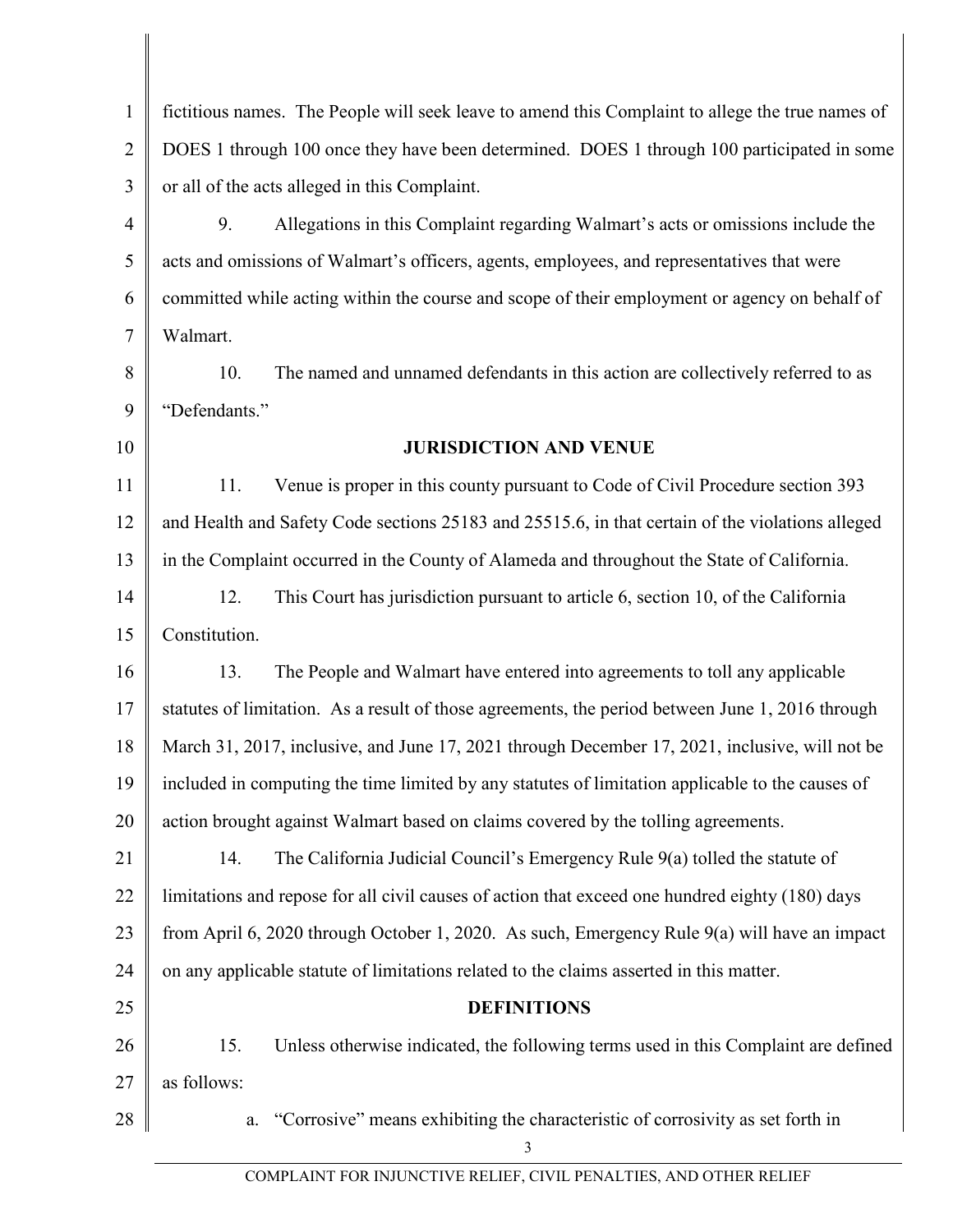| $\mathbf{1}$   |                | California Code of Regulations, title 22, section 66261.22.                           |
|----------------|----------------|---------------------------------------------------------------------------------------|
| $\overline{2}$ |                | b. "Customer" as that term is defined in Civil Code section 1798.80, subdivision (c). |
| 3              | $c_{\cdot}$    | "Department" or "DTSC" means the California Department of Toxic Substances            |
| $\overline{4}$ |                | Control.                                                                              |
| 5              | d.             | "Disposal" as that term is defined in Health and Safety Code section 25113.           |
| 6              | e.             | "E-Waste" means Waste with electronic or electrical components that contain           |
| $\tau$         |                | Toxic chemicals or minerals including lead, chromium, cadmium, and                    |
| 8              |                | polychlorinated biphenyls.                                                            |
| 9              | f.             | "Generator" as that term is defined in California Code of Regulations, title 22,      |
| 10             |                | section 66260.10 for allegations involving Hazardous Waste.                           |
| 11             | g.             | "Hazardous Waste" as that term is defined in Health and Safety Code section           |
| 12             |                | 25117.                                                                                |
| 13             |                | h. "Hazardous Waste Facility Permit" as that term is defined in California Code of    |
| 14             |                | Regulations, title 22, section 66260.10.                                              |
| 15             | $\mathbf{i}$ . | "Hazardous Waste Management" or "Management" or "Manage" as those terms               |
| 16             |                | are defined in Health and Safety Code section 25117.2.                                |
| 17             | $\mathbf{i}$ . | "Hazardous Material" as that term is defined Health and Safety Code section           |
| 18             |                | $25501$ , subdivision (n).                                                            |
| 19             |                | k. "Ignitable" means exhibiting the characteristic of ignitability as set forth in    |
| 20             |                | California Code of Regulations, title 22, section 66261.21.                           |
| 21             | 1.             | "Medical Waste" as that term is defined in Health and Safety Code section             |
| 22             |                | 117690.                                                                               |
| 23             |                | m. "Medical Waste Generator" as that term is defined in Health and Safety Code        |
| 24             |                | section 117705 for allegations involving Medical Waste.                               |
| 25             | n.             | "Personal Information" as that term is defined in Civil Code section 1798.80,         |
| 26             |                | subdivision (e).                                                                      |
| 27             | 0.             | "Pharmaceutical Waste" as that term is defined in Health and Safety Code section      |
| 28             |                | 117690, subdivision $(b)(3)$ .                                                        |
|                |                | 4                                                                                     |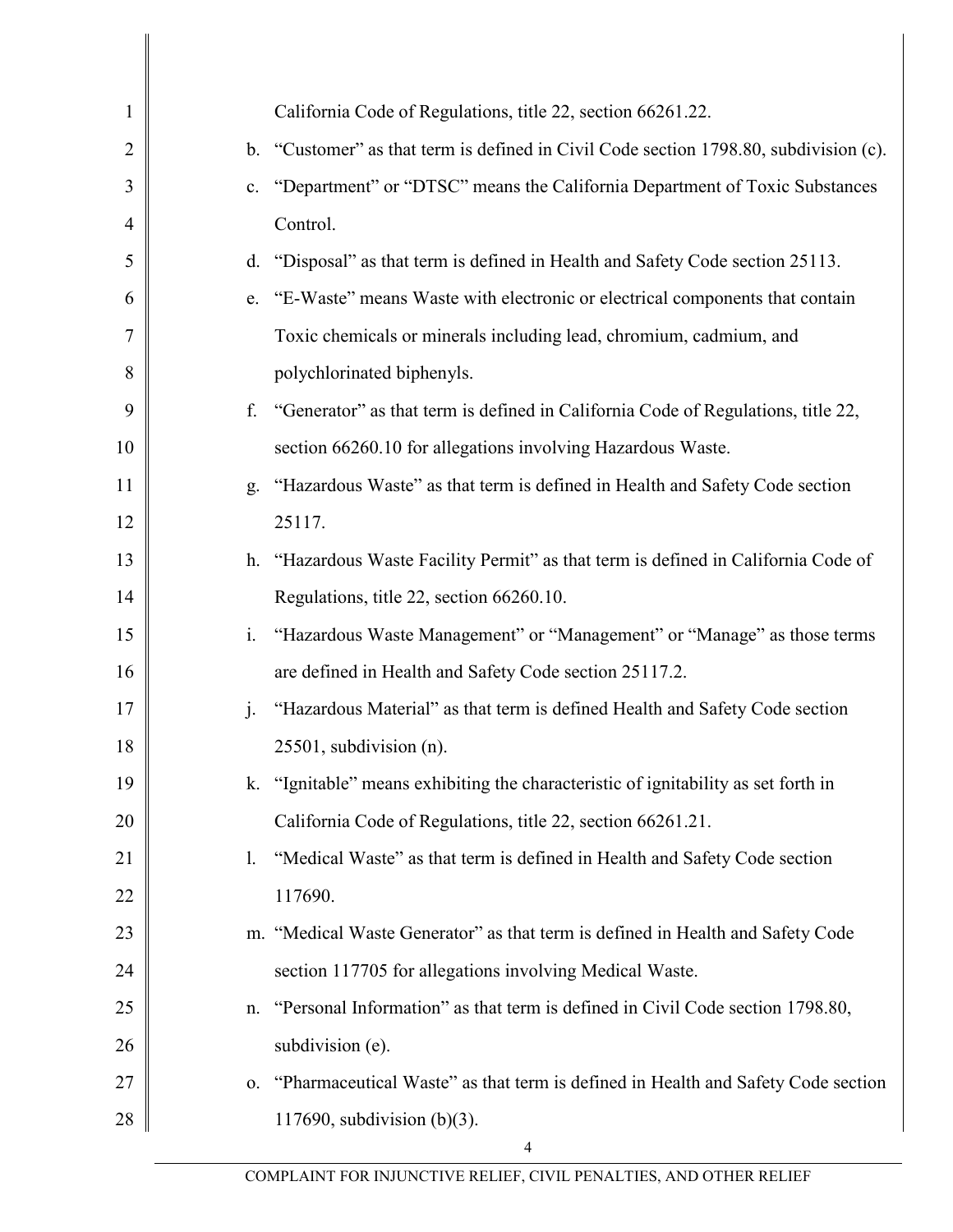| $\mathbf{1}$   |                                                                                              | p. "Reactive" means a Waste that exhibits the characteristic of reactivity as set forth              |  |
|----------------|----------------------------------------------------------------------------------------------|------------------------------------------------------------------------------------------------------|--|
| $\overline{2}$ |                                                                                              | in California Code of Regulations, title 22, section 66261.23.                                       |  |
| 3              | q.                                                                                           | "Records" as that term is defined in Civil Code section 1798.80, subdivision (b).                    |  |
| $\overline{4}$ | r.                                                                                           | "Storage" as that term is defined in Health and Safety Code section 25123.                           |  |
| 5              | S.                                                                                           | "Toxic" means exhibiting the characteristic of toxicity as set forth in California                   |  |
| 6              |                                                                                              | Code of Regulations, title 22, section 66261.24.                                                     |  |
| 7              | t.                                                                                           | "Transportation" as that term is defined in California Code of Regulations, title 22,                |  |
| 8              |                                                                                              | section 66260.10.                                                                                    |  |
| 9              | u.                                                                                           | "Transporter" as that term is defined in California Code of Regulations, title 22,                   |  |
| 10             |                                                                                              | section 66260.10.                                                                                    |  |
| 11             |                                                                                              | v. "Treatment" as that term is defined in Health and Safety Code section 25123.5.                    |  |
| 12             |                                                                                              | w. "Unfair Competition" as that term is used in Business and Professions Code                        |  |
| 13             |                                                                                              | section 17200.                                                                                       |  |
| 14             | Х.                                                                                           | "Uniform Hazardous Waste Manifest" or "Manifest" means the shipping                                  |  |
| 15             |                                                                                              | document that is required by law to accompany shipments of Hazardous Waste                           |  |
| 16             |                                                                                              | from the point of generation, through Transportation, to the final permitted                         |  |
| 17             |                                                                                              | Treatment, Storage, and Disposal facility.                                                           |  |
| 18             | V.                                                                                           | "Waste" as that term is defined in Health and Safety Code section 25124 and                          |  |
| 19             |                                                                                              | California Code of Regulations, title 22, section 66261.2.                                           |  |
| 20             |                                                                                              | STATUTORY AND REGULATORY BACKGROUND                                                                  |  |
| 21             | 16.                                                                                          | The State of California has enacted a comprehensive statutory and regulatory                         |  |
| 22             | framework for the generation, handling, Treatment, Storage, Transportation, and Disposal of  |                                                                                                      |  |
| 23             | Hazardous Waste. This framework is contained in Chapter 6.5 of Division 20 of the Health and |                                                                                                      |  |
| 24             | Safety Code, section 25100 et seq., and its implementing regulations at California Code of   |                                                                                                      |  |
| 25             | Regulations, title 22, section 66260.1 et seq. The regulatory program mandates a "cradle to  |                                                                                                      |  |
| 26             | grave" system for the Management of Hazardous Waste referred to as the Hazardous Waste       |                                                                                                      |  |
| 27             | Control Law ("HWCL"). The HWCL regulates the generation, registration, tracking, Storage,    |                                                                                                      |  |
| 28             |                                                                                              | Treatment, and Disposal of Hazardous Waste, to provide for the protection of the public and the<br>5 |  |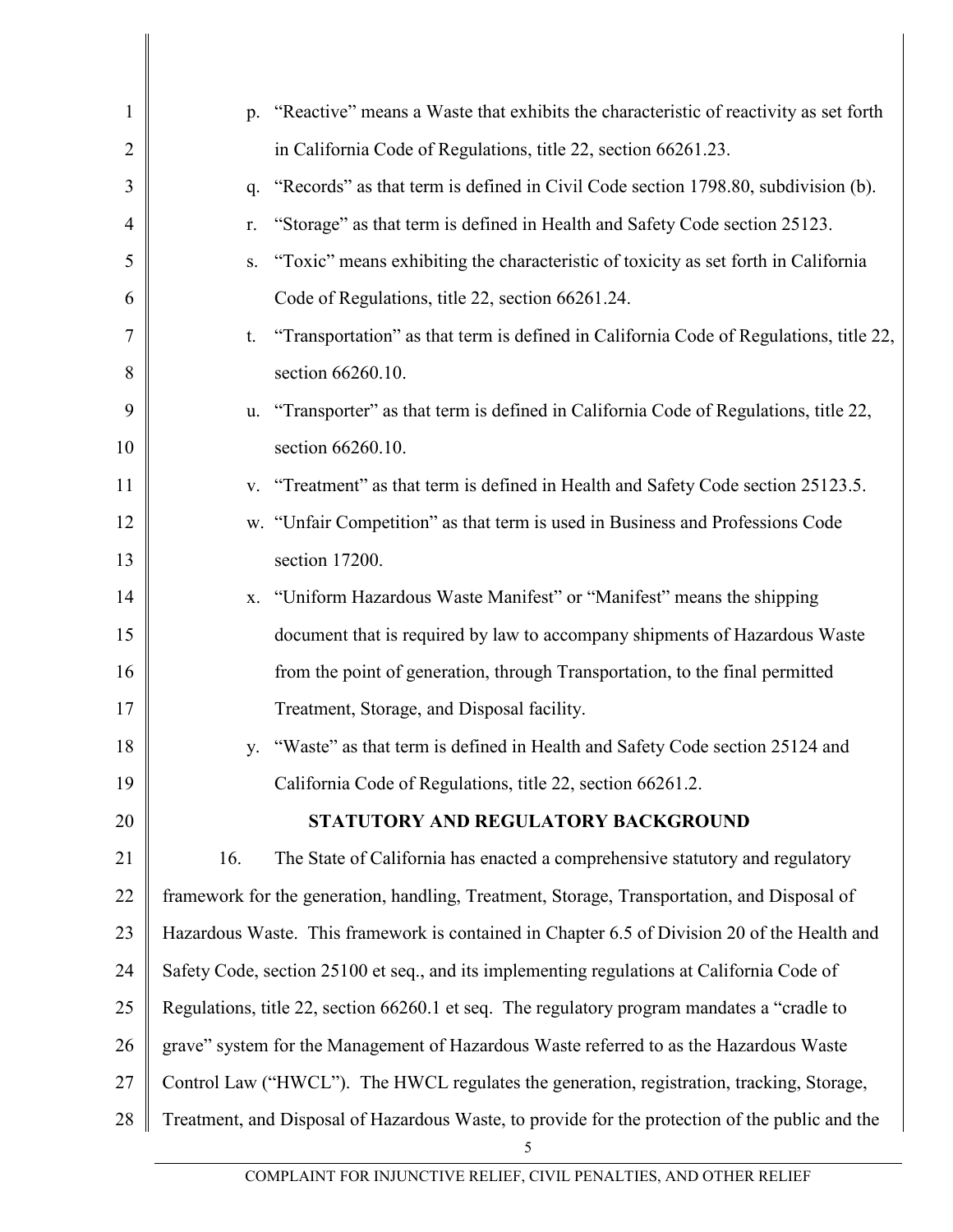environment from present and potential risks posed by Hazardous Waste.

1

2 3 4 5 6 7 8 9 10 11 12 13 14 15 16 17 18 19 20 21 22 23 24 25 26 27 28 17. The State of California also has enacted a comprehensive statutory scheme to govern the Management of Medical Waste. This framework is known as the Medical Waste Management Act ("MWMA"). The MWMA serves to protect the public and the environment and to limit exposure to syringes, pathogens, expired drugs, and other Medical Waste, including Pharmaceutical Wastes. The MWMA is found at Health and Safety Code section 117600 et seq. 18. The State of California has also enacted a statutory framework to protect Customer Records containing Personal Information managed by a business in California. The Customer Records Law, Civil Code section 1798.80 et seq., requires businesses to affirmatively make Customer Records that contain Personal Information unreadable or undecipherable whenever such Customer Records are no longer retained by the business. 19. As an overarching catch-all, the Unfair Competition Law ("UCL"), Business and Professions Code section 17200 et seq., prohibits any unlawful, unfair, or fraudulent business act or practice and makes any violation of the above statutory schemes an unfair business practice that subjects an entity to separate violations of the UCL and provides the People with additional remedies, including civil penalties and injunctive relief. **ENFORCEMENT AUTHORITY** 20. The HWCL, MWMA, and UCL each establish separate and cumulative penalty schemes for violations of their respective requirements. 21. Prior to January 1, 2018, pursuant to Health and Safety Code section 25189, subdivision (c), a person who intentionally disposes or causes the disposal of Hazardous Waste at a point not authorized pursuant to the HWCL shall be subject to a civil penalty of not less than one thousand dollars (\$1,000) nor more than twenty-five thousand dollars (\$25,000), under Health and Safety Code section 25189, subdivision (c). Effective January 1, 2018, Health and Safety Code section 25189, subdivision (c) was amended so that the applicable civil penalty is not to exceed seventy thousand dollars (\$70,000) for each violation of a separate provision or, for continuing violations, for each day that the violation continues. 22. Prior to January 1, 2018, pursuant to Health and Safety Code section 25189,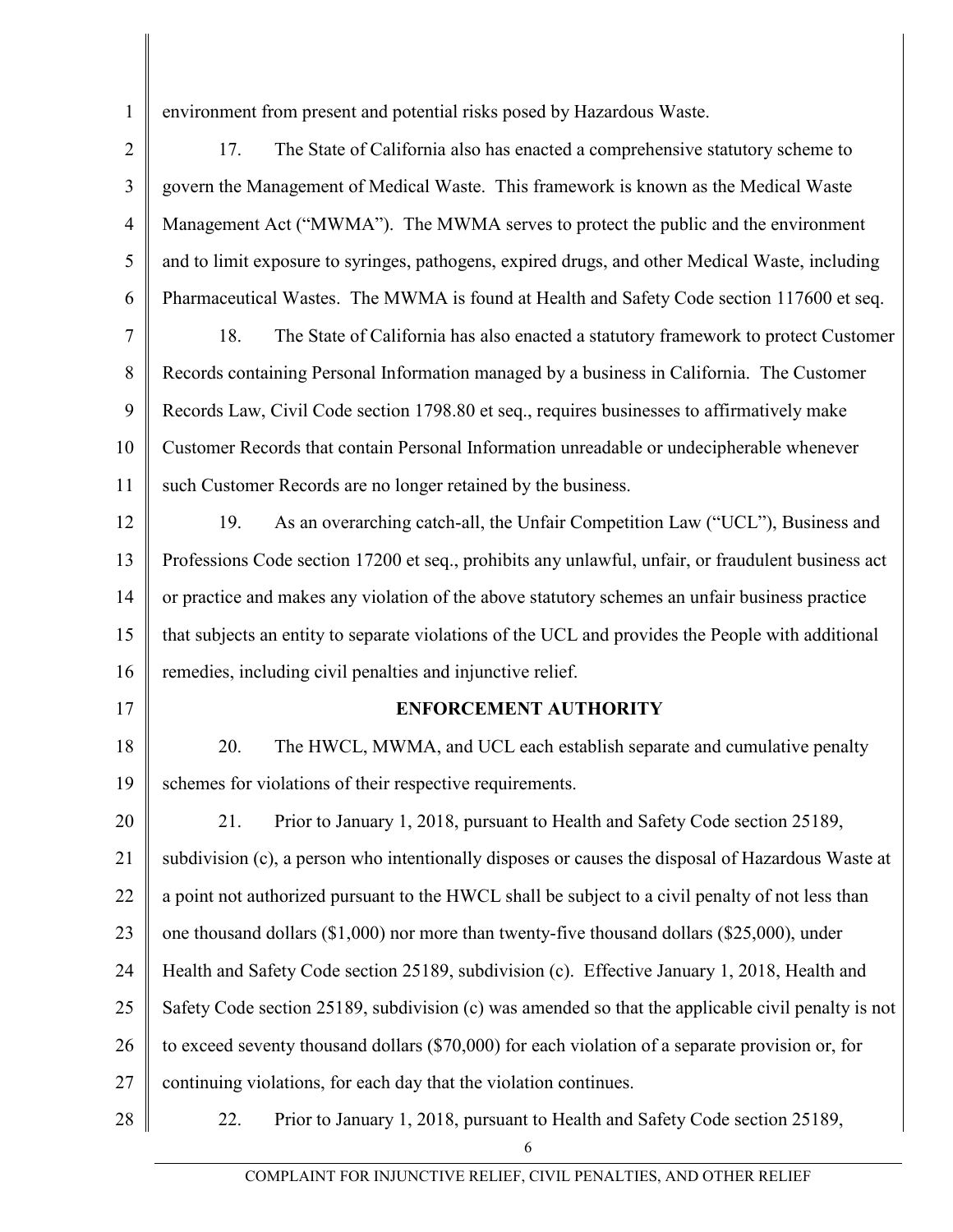1 2 3 4 5 6 7 8 9 subdivision (d), a person who negligently disposes or causes the disposal of a hazardous waste at a point which is not authorized pursuant to the HWCL shall be subject to a civil penalty of not more than twenty-five thousand dollars (\$25,000) for each violation. Each day on which the deposit remains and the person has knowledge of the deposit is a separate additional violation unless the person immediately files a report of the deposit with the Department and is complying with any order concerning the deposit. Effective January 1, 2018, Health and Safety Code section 25189, subdivision (d) was amended so that the applicable civil penalty is not to exceed seventy thousand dollars (\$70,000) for each violation of a separate provision or, for continuing violations, for each day that the violation continues.

10 11 12 13 14 15 16 17 18 23. Prior to January 1, 2018, pursuant to Health and Safety Code section 25189.2, subdivision (c), a person who disposes or causes the Disposal of Hazardous Waste at a point which is not authorized pursuant to the HWCL shall be subject to a civil penalty of not more than twenty-five thousand dollars (\$25,000) for each Disposal. Each day on which the deposit remains is a separate additional violation unless the person immediately files a report of the deposit with the Department and is complying with any order concerning the deposit. Effective January 1, 2018, Health and Safety Code section 25189.2, subdivision (c) was amended so that the applicable civil penalty is not to exceed seventy thousand dollars (\$70,000) for each violation of a separate provision or, for continuing violations, for each day that the violation continues.

19 20 21 22 23 24 25 26 27 24. Prior to January 1, 2018, pursuant to Health and Safety Code section 25189, subdivision (b), a person who intentionally or negligently violates a provision of the HWCL, or of a permit, rule, regulation, standard, or requirement issued or promulgated pursuant to the HWCL, shall be liable for a civil penalty of not more than twenty-five thousand dollars (\$25,000) for each violation of a separate provision or, for continuing violations, for each day that the violation continues. Effective January 1, 2018, Health and Safety Code section 25189, subdivision (b) was amended so that the applicable civil penalty is not to exceed seventy thousand dollars (\$70,000) for each violation of a separate provision or, for continuing violations, for each day that the violation continues.

28

25. Prior to January 1, 2018, pursuant to Health and Safety Code section 25189.2,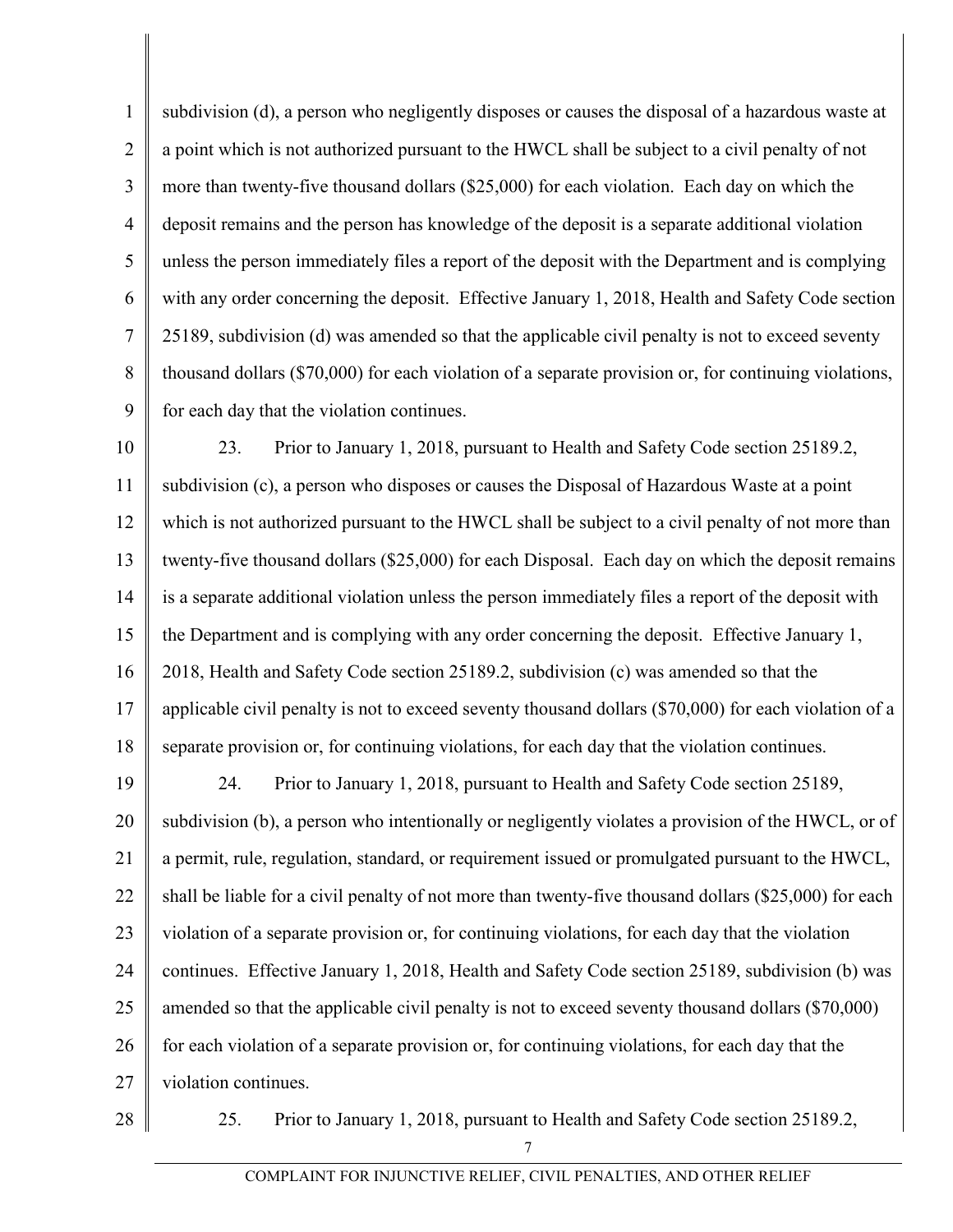1 2 3 4 5 6 7 subdivision (b), a person who violates a provision of the HWCL, or a permit, rule, regulation, standard, or requirement issued or promulgated pursuant to the HWCL, is liable for a civil penalty of not more than twenty-five thousand dollars (\$25,000) for each violation of a separate provision or, for continuing violations, for each day that the violation continues. Effective January 1, 2018, Health and Safety Code section 25189.2, subdivision (b) was amended so that the applicable civil penalty is not to exceed seventy thousand dollars (\$70,000) for each violation of a separate provision or, for continuing violations, for each day that the violation continues.

8 9 10 11 12 13 14 15 26. Prior to January 1, 2018, pursuant to Health and Safety Code section 25189, subdivision (e), a person who intentionally or negligently treated or stored, or caused the treatment or Storage of Hazardous Waste at a point that is not authorized pursuant to the HWCL is liable for a civil penalty of not more than twenty-five thousand dollars (\$25,000) for each separate violation or, for continuing violations, for each day that the violation continues. Effective January 1, 2018, Health and Safety Code section 25189, subdivision (e) was amended so that the applicable civil penalty is not to exceed seventy thousand dollars (\$70,000) for each separate violation or, for continuing violations, for each day that the violation continues.

16 17 18 19 20 21 22 23 27. Prior to January 1, 2018, pursuant to Health and Safety Code section 25189.2, subdivision (d), a person who treats or stores, or causes the treatment or Storage of, a Hazardous Waste at a point that is not authorized pursuant to the HWCL, is liable for a civil penalty of not more than twenty-five thousand dollars (\$25,000) for each violation of a separate provision or, for continuing violations, for each day that the violation continues. Effective January 1, 2018, Health and Safety Code section 25189.2, subdivision (e) was amended so that the applicable civil penalty is not to exceed seventy thousand dollars (\$70,000) for each separate violation or, for continuing violations, for each day that the violation continues.

24 25 26 27 28 28. Pursuant to Health and Safety Code section 25189, subdivision (f), each civil penalty imposed for a separate violation pursuant to this section shall be separate from and in addition to any other civil penalty imposed pursuant to this section or any other provision of law. Pursuant to Health and Safety Code sections 25189, subdivision (g) and 25189.2, subdivision (f), a person may not be held liable for a civil penalty under both sections for the same act.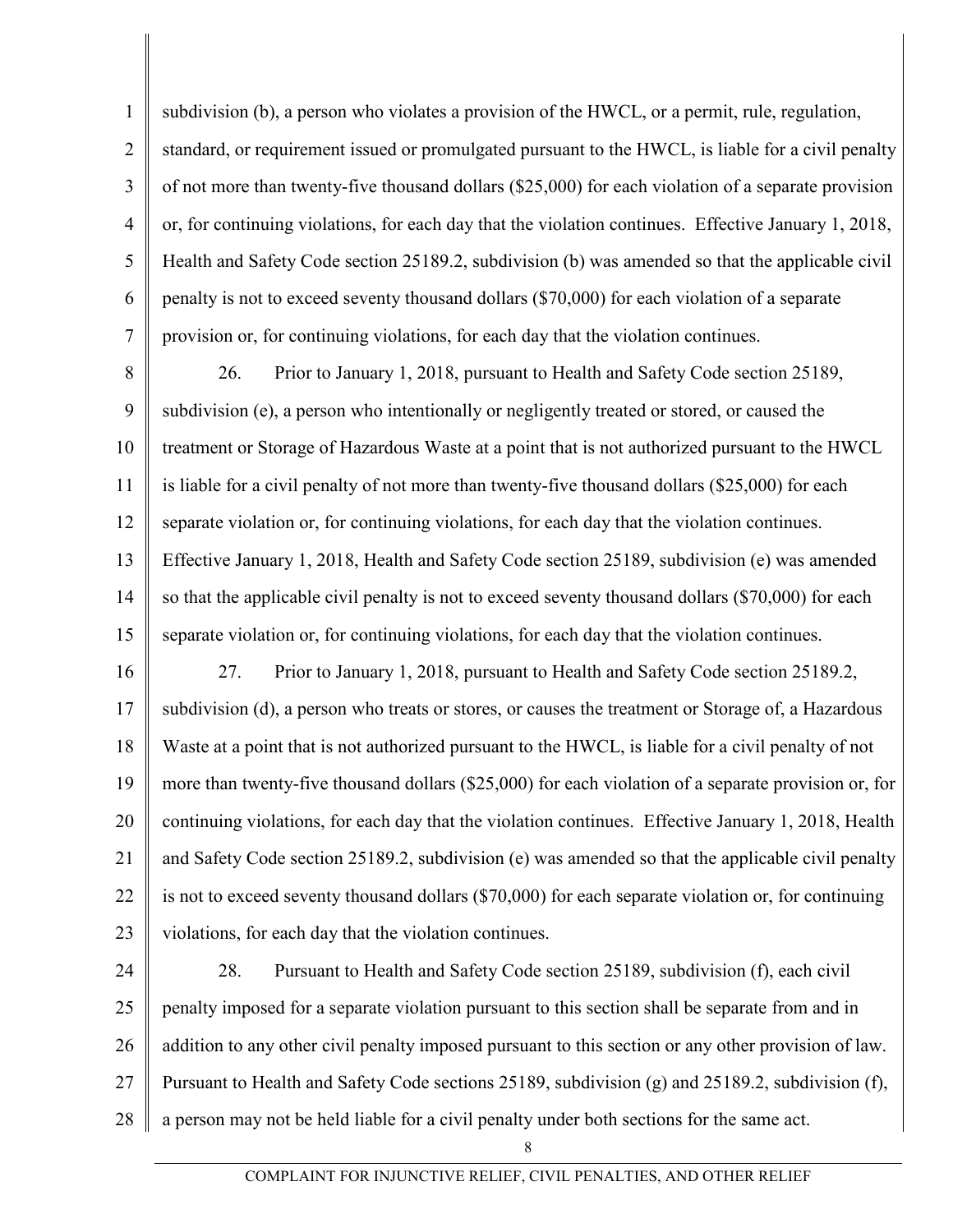| $\mathbf{1}$   | 29.<br>Health and Safety Code section 118345, subdivision (b) imposes civil penalties of                |  |  |
|----------------|---------------------------------------------------------------------------------------------------------|--|--|
| $\overline{2}$ | up to \$10,000 for each violation of the MWMA and its implementing regulations.                         |  |  |
| 3              | 30.<br>Business and Professions Code section 17206 allows the People to seek civil                      |  |  |
| $\overline{4}$ | penalties of up to \$2,500 per violation against any person who engages in unfair competition,          |  |  |
| 5              | which section 17200 defines in relevant part to include any "unlawful  business act or                  |  |  |
| 6              | practice."                                                                                              |  |  |
| 7              | 31.<br>In addition to penalties, the HWCL, MWMA, and UCL also authorize the People                      |  |  |
| 8              | to seek injunctions against those who violate these laws.                                               |  |  |
| 9              | 32.<br>Health and Safety Code section 25181 authorizes the Court to enjoin any ongoing                  |  |  |
| 10             | or potential violation of the HWCL or of any applicable rule, regulation, permit, standard,             |  |  |
| 11             | requirement, or order issued or promulgated pursuant to the HWCL.                                       |  |  |
| 12             | 33.<br>Health and Safety Code section 118325 authorizes the Court to enjoin any                         |  |  |
| 13             | violation or threatened violation of the MWMA.                                                          |  |  |
| 14             | Business and Professions Code section 17203 authorizes the Court, at the request<br>34.                 |  |  |
| 15             | of the Prosecuting Offices, to enjoin any person who engages, has engaged, or proposes to engage        |  |  |
| 16             | in Unfair Competition, as defined in Business and Professions Code section 17200.                       |  |  |
| 17             | 35.<br>Health and Safety Code sections 25184 and 118325 further provide that in civil                   |  |  |
| 18             | actions brought pursuant to the HWCL and MWMA, respectively, in which an injunction or                  |  |  |
| 19             | temporary restraining order is sought, it shall not be necessary for the People to allege or prove at   |  |  |
| 20             | any stage of the proceeding that irreparable damage will occur should the temporary restraining         |  |  |
| 21             | order, preliminary injunction, or permanent injunction not be issued, or that the remedy at law is      |  |  |
| 22             | inadequate, and the temporary restraining order, preliminary injunction, or permanent injunction        |  |  |
| 23             | shall issue without such allegations and without such proof.                                            |  |  |
| 24             | <b>GENERAL ALLEGATIONS</b>                                                                              |  |  |
| 25             | Unless specifically stated otherwise, allegations in this Complaint are based on<br>36.                 |  |  |
| 26             | facts that were discovered within the applicable statutes of limitation, taking into account any        |  |  |
| 27             | applicable tolling periods and Emergency Rule $9(a)$ . The period of time for which claims              |  |  |
| 28             | asserted by the People in this Complaint are permissible is referred to as "the statutory period."<br>9 |  |  |
|                |                                                                                                         |  |  |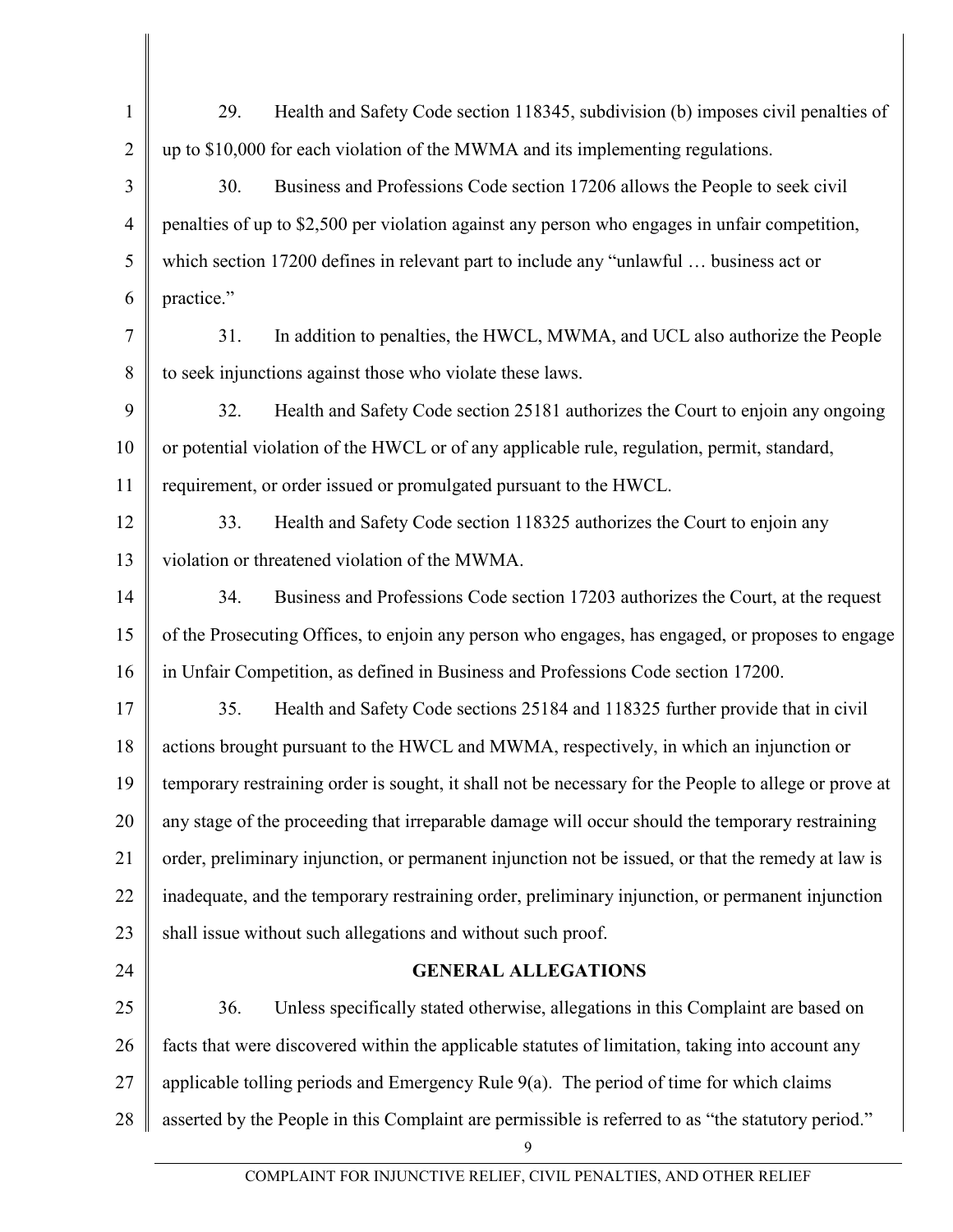| $\mathbf{1}$   | <b>Corporate Environmental Compliance Program</b>                                                  |  |
|----------------|----------------------------------------------------------------------------------------------------|--|
| $\overline{2}$ | 37.<br>Walmart owns and operates over 300 retail stores and distribution centers in                |  |
| 3              | California.                                                                                        |  |
| $\overline{4}$ | 38.<br>Walmart employs an Environmental Health and Safety Compliance team at its                   |  |
| 5              | headquarters in Bentonville, Arkansas to standardize and oversee its environmental compliance      |  |
| 6              | program. The team includes eight (8) environmental health and safety specialists who developed     |  |
| 7              | California-specific procedures and training for all of Walmart's stores in California.             |  |
| 8              | 39.<br>Walmart's corporate environmental compliance program directs the Management                 |  |
| 9              | of Hazardous Waste, Hazardous Materials, Medical Waste, and petroleum products at all              |  |
| 10             | Walmart California Facilities.                                                                     |  |
| 11             | 40.<br>In 2017, Walmart designed and rolled out adjustments to the company's                       |  |
| 12             | Hazardous Waste compliance program across all its stores in California.                            |  |
| 13             | Walmart Waste Disposal in California                                                               |  |
| 14             | 41.<br>From on or about 2010 onwards, Walmart California Facilities onsite trash                   |  |
| 15             | collection consisted of one 40-yard trash compactor per facility. From 2015 to 2021, based on the  |  |
| 16             | People's inspections, the average time that a trash compactor had been at a Walmart facility prior |  |
| 17             | to being hauled off was 19 days. Thus, on information and belief, the People allege that           |  |
| 18             | Walmart's trash compactors were picked up on average 19 times a year per facility during this      |  |
| 19             | time period.                                                                                       |  |
| 20             | Every time the People inspected a compactor taken from a Walmart store starting<br>42.             |  |
| 21             | in February 2015 to the present, the People have found Waste that is classified as Hazardous       |  |
| 22             | Waste, Medical Waste, and/or contains Customer Records with Personal Information.                  |  |
| 23             | As a retailer and Waste producer, Walmart has a large presence in California, and<br>43.           |  |
| 24             | the People, through this enforcement action seek to require Walmart to comply with California      |  |
| 25             | environmental laws and regulations and to pay civil penalties for its non-compliance.              |  |
| 26             | <b>Estimated Amounts of Hazardous Waste Illegally Disposed</b>                                     |  |
| 27             | 44.<br>Based on a February 2016 Walmart internal study, the retail giant concluded that it         |  |
| 28             | disposed of 28 pounds of potentially Hazardous Waste items within each compacted trash             |  |
|                | 10                                                                                                 |  |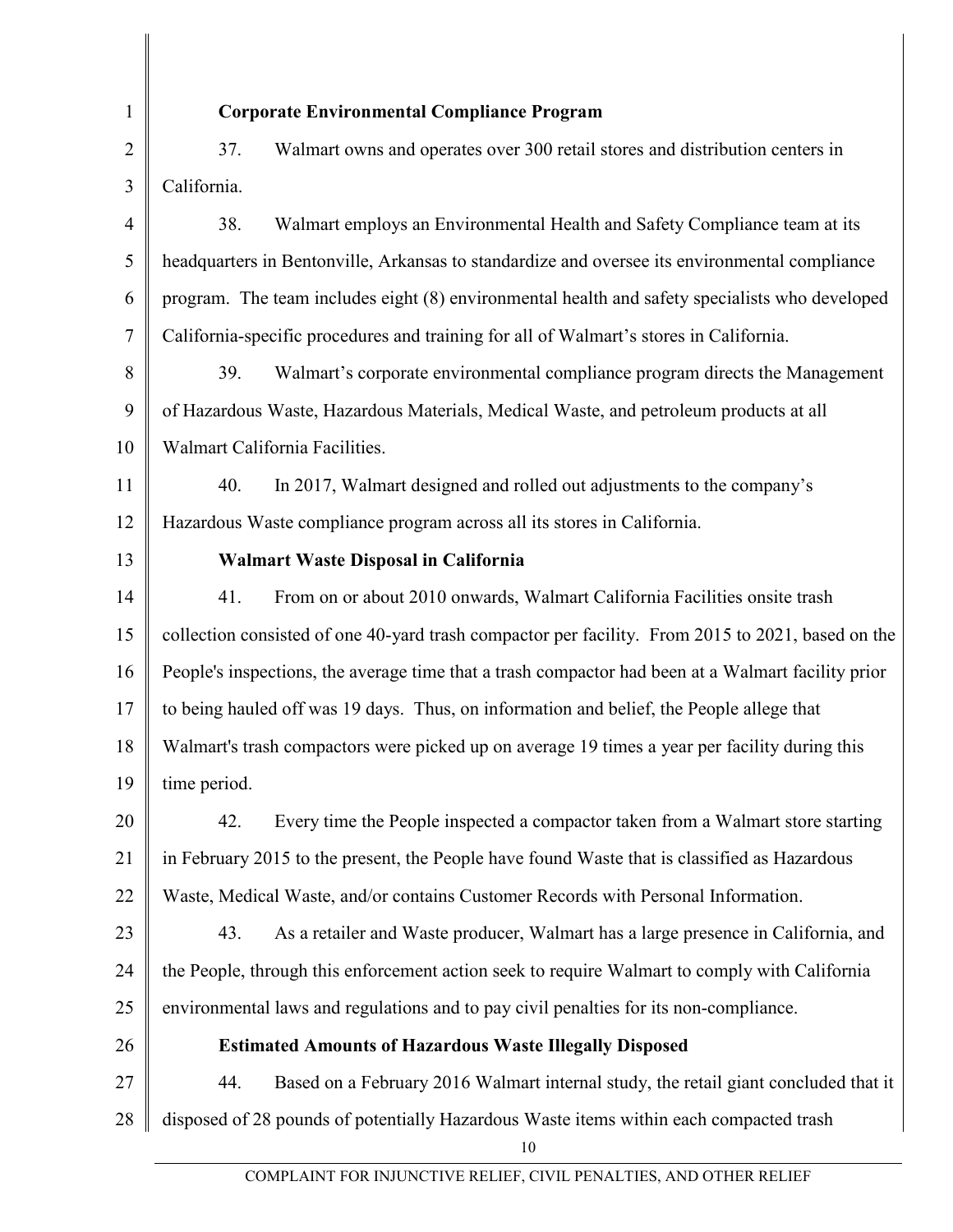1

Disposal.

2 3 4 5 45. The February 2016 analysis looked at eight (8) compactors from eight (8) of Walmart's stores, and showed that on average 42 potentially Hazardous Waste items per ton or trash, or 252 potentially Hazardous Waste items per trash compactor, were improperly disposed in every Walmart trash compactor.

6 7 8 46. By Walmart's own count, 28 pounds sent 19 times per year per store would result in 798,000 pounds of Hazardous Waste being sent to California's municipal landfills by Walmart California Facilities over a 5-year period, or 159,600 pounds (79.8 tons) annually.

9 10 11 47. Similarly, 252 items sent 19 times per year per store would result in over 1.4 million Hazardous Waste items being sent to California's municipal landfills by Walmart California Facilities annually.

12 13 14 48. Walmart repeated that analysis in October of 2017, looking at another sample size of eight (8) of its 300+ retail stores. Audits of its municipal Waste revealed up to 37 Hazardous Waste items per ton of trash, or 222 items per compactor were being disposed of.

15 16 17 49. 222 items sent 19 times per year per store would result in over 6.3 million Hazardous Waste items being sent to California's municipal landfills by Walmart California Facilities over a 5-year period, or more than 1.265 million items annually.

18 19 20 21 22 23 **History of Past Non-Compliance/Prior Similar Enforcement Actions in California** 50. In 2004, California officials raised concerns with Walmart about its Hazardous Waste practices. At that time, the company had no formal Management program in place for proper Disposal of Hazardous Waste and admittedly directed employees to pour bleach and other liquid consumer products down the drain, instead of managing those items under a Hazardous Waste Management program.

24 25 26 27 28 51. In 2010, Walmart agreed to a stipulated resolution of a civil law enforcement action brought by the People in 2010 based on Walmart's unlawful Management and Disposal of bleach, pesticides, and various other Hazardous Wastes and materials at stores throughout California. ((*People v. Wal-Mart Stores, Inc.*, San Diego County Superior Court, Case No. 37- 2010-00089145-CU-TT-CTL) ("San Diego Judgment").) As a result, Walmart agreed to pay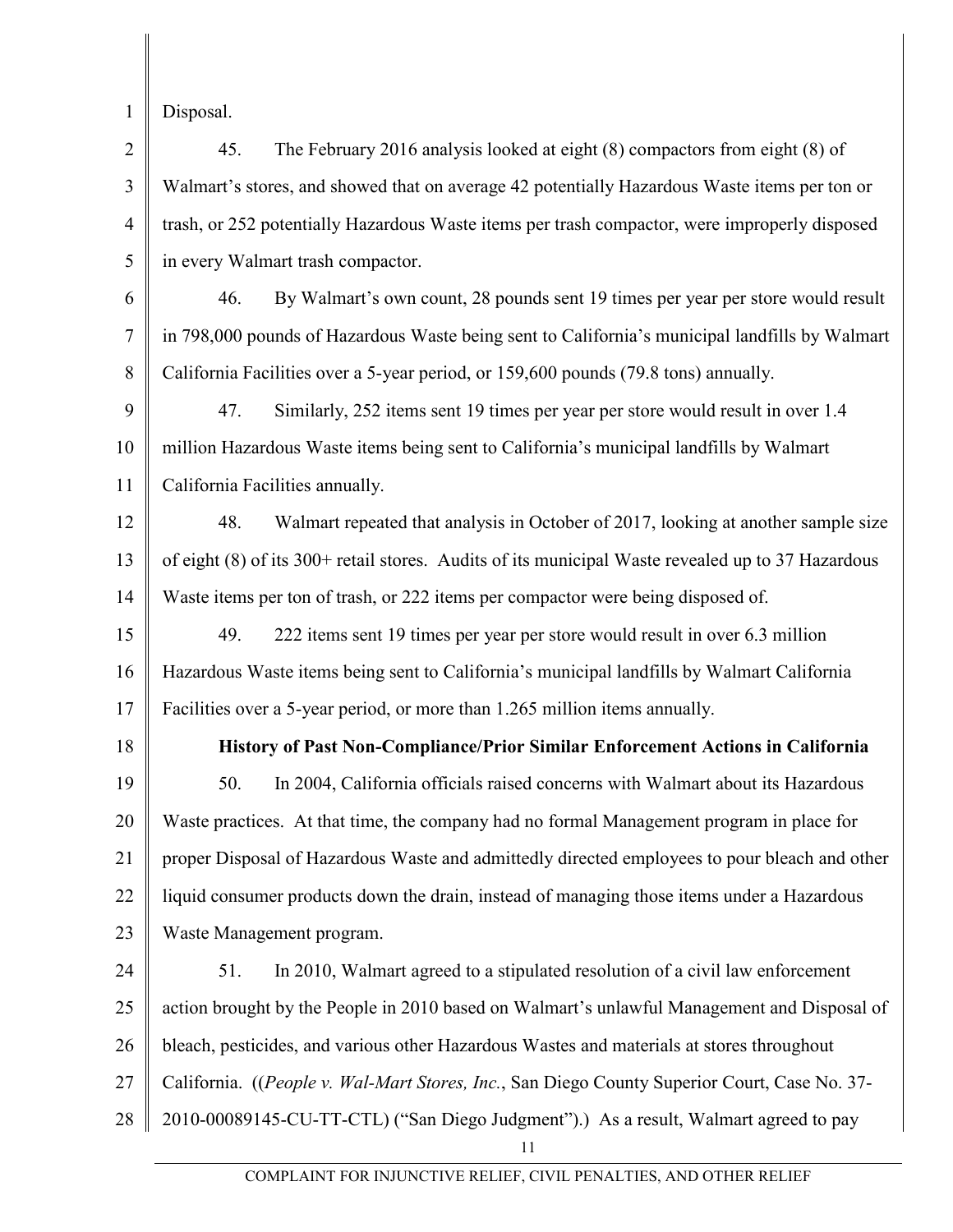| $\mathbf{1}$   | \$24,681,325 in civil penalties, funding for supplemental environmental projects, and             |  |
|----------------|---------------------------------------------------------------------------------------------------|--|
| $\overline{2}$ | reimbursement of costs of investigation and enforcement. Walmart also was under an injunction     |  |
| $\overline{3}$ | between May 3, 2010 and January 26, 2018 that prohibited the unlawful Management and              |  |
| $\overline{4}$ | Disposal of Hazardous Waste and materials in the course of its business operations in California. |  |
| 5              | In addition to the San Diego Judgment, on June 4, 2013, Wal-Mart Stores, Inc.,<br>52.             |  |
| 6              | pled guilty to six (6) counts of Negligent Discharge of a Pollutant (Federal Class A              |  |
| $\tau$         | Misdemeanors) in the United States District Court for the Northern District of California for     |  |
| 8              | negligently discharging pollutants during 2003-2005, namely, Corrosive and liquid Hazardous       |  |
| 9              | Wastes, from the premises of multiple retail stores into drains connected to publicly-owned       |  |
| 10             | sanitation systems in Alameda, Contra Costa, Del Norte, Lake, Los Angeles, Mendocino,             |  |
| 11             | Monterey, Napa, Orange, Riverside, San Bernardino, San Luis Obispo, Santa Barbara, Sonoma,        |  |
| 12             | Santa Clara, and Ventura Counties. (USA v. Wal-Mart, Inc., U.S.D.C. Northern Dist. of CA Case     |  |
| 13             | No. 3:13-cr-0333-JCS-1 and 3:13-cr-0334-JCS-1 ("Federal Case").) As part of the Federal Case,     |  |
| 14             | Wal-Mart Stores, Inc. was placed on probation for two years and ordered to pay Criminal           |  |
| 15             | Monetary Penalties in the form of a fine of \$40 million and community service payments in the    |  |
| 16             | amount of \$20 million.                                                                           |  |
| 17             | <b>Walmart Control Over Items Inside Trash Compactors</b>                                         |  |
| 18             | Since the 2010 San Diego Judgment and the 2013 Federal Case, Walmart has<br>53.                   |  |
| 19             | instituted various Hazardous Waste Management programs and inspection protocols, including        |  |
| 20             | ensuring that only a few select employees at the Management level have the keys and access to     |  |
| 21             | dispose of items into the locked compactor designated for Disposal into California's municipal    |  |
| 22             | landfills.                                                                                        |  |
| 23             | According to Walmart policy, Management is aware of and responsible for what is<br>54.            |  |
| 24             | placed in each compactor.                                                                         |  |
| 25             | While having a specific written program, the mere presence of a program and<br>55.                |  |
| 26             | requisite training does not equate to compliance with or successful implementation of the         |  |
| 27             | program.                                                                                          |  |
| 28             | Despite these programmatic controls, Walmart continued and continues to<br>56.<br>12              |  |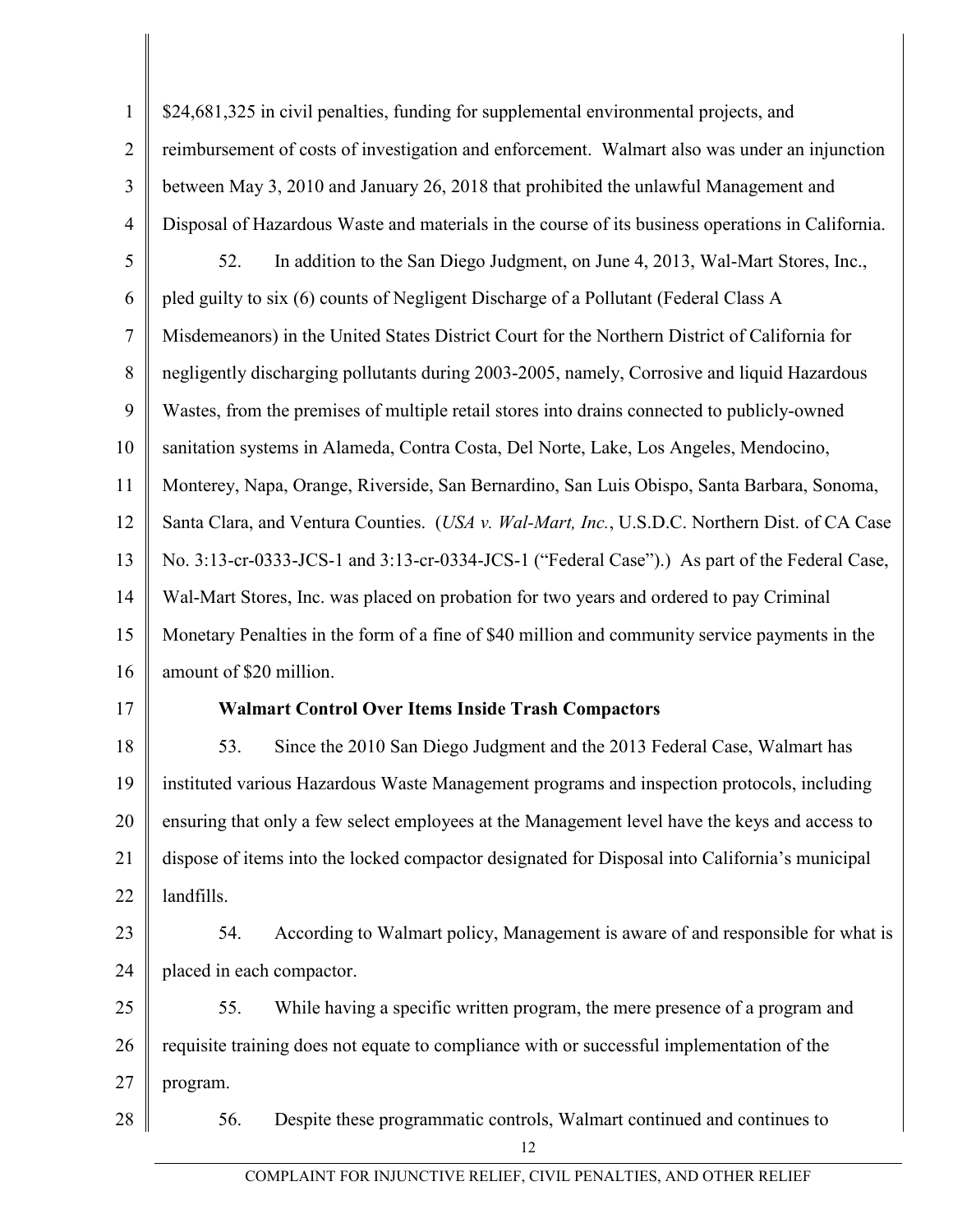1 2 3 4 5 6 7 8 9 10 11 12 13 14 15 16 17 18 19 20 21 22 23 24 25 26 27 28 unlawfully manage and dispose of millions of Hazardous Waste items, including but not limited to, pesticides, batteries, and various other Ignitable, Reactive, Toxic, and Corrosive Wastes and Medical Wastes placed into Walmart store trash compactors, which are destined for California municipal landfills. **Notice of Continuing Violations Provided by The People**  57. In 2015, the People notified Walmart that the practice of allowing certain electronic products to be placed into compactors designated for Disposal in California municipal landfills was in violation of California's Hazardous Waste laws. 58. In 2015, the People advised, notified and warned Walmart that LED light bulbs and containers of hazardous liquids with pourable volumes of hazardous liquid, that were disposed of in Walmart compactors destined for California municipal landfills, constituted the unlawful handling, Storage, Transportation and Disposal of Hazardous Waste. **Evidence of Walmart's Continuing Violations** 59. Walmart retail stores generate Hazardous Waste from various places throughout their retail store operations, including from its pharmacy, auto care center, claims department, battery and used cell phone collection boxes, customer facing trash bins, new store or store remodeling construction debris and from accidental breakage or spillage of products that become Hazardous Waste. 60. Waste generated at Walmart originates from 1) products that are so damaged they must be discarded, 2) Waste generated by store operations and services, 3) employee-generated Waste discarded into Walmart trash bins, and 4) public and tenant Waste, which is consolidated into Walmart's trash compactor. 61. The People inspected trash compactors containing Waste destined for Disposal in municipal landfills throughout California. Each inspected trash compactor contained Hazardous Waste. 62. Walmart disposed of Customer Records containing Personal Information into Walmart compactors without making the information unreadable or undecipherable in violation of the Customer Records Law.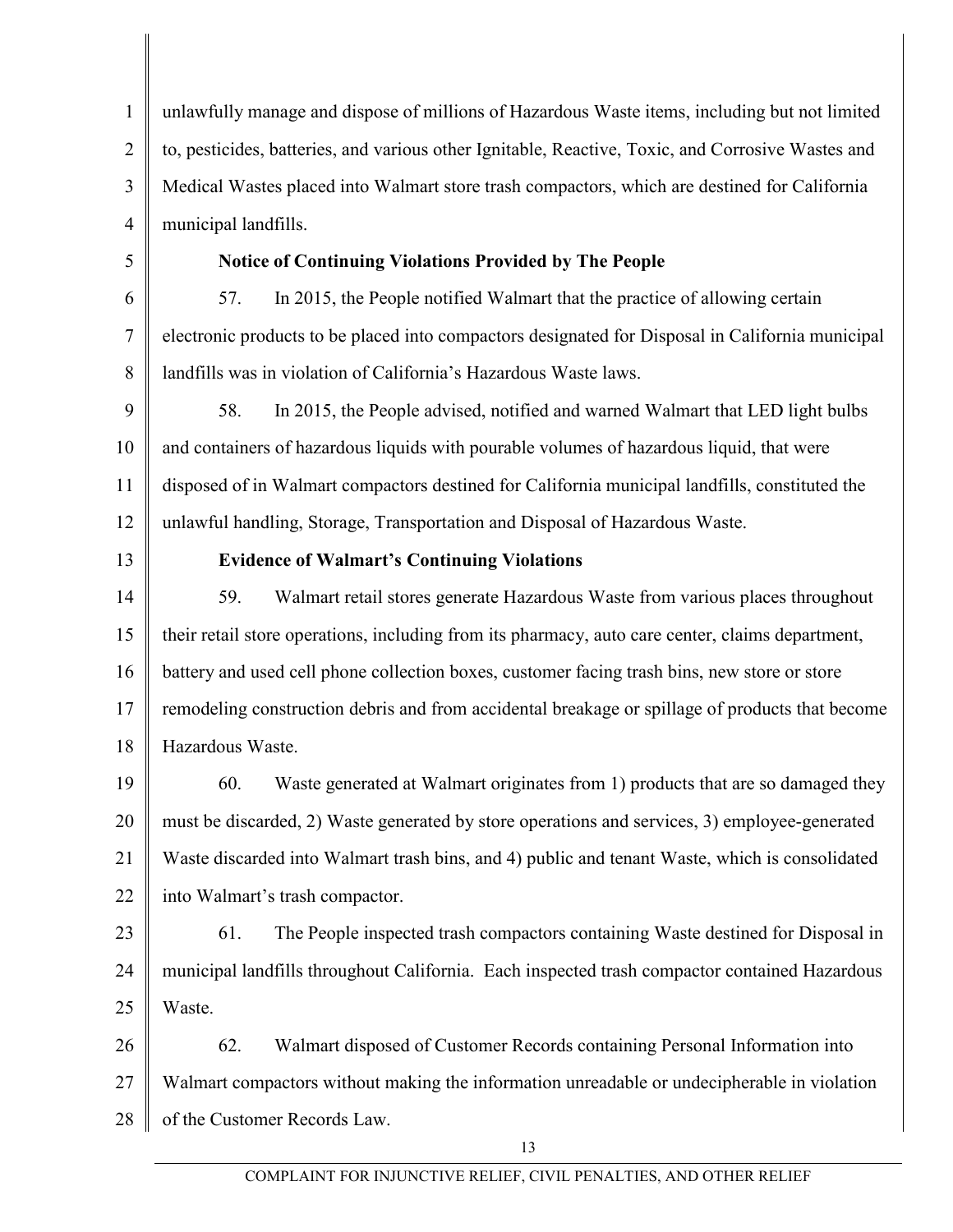| $\mathbf{1}$   | Investigations of Walmart's compactors destined for Disposal in municipal<br>63.                 |
|----------------|--------------------------------------------------------------------------------------------------|
| $\overline{2}$ | landfills throughout California and identified acts and omissions by Walmart in violation of the |
| 3              | HWCL, MWMA, Civil Code, and UCL through the illegal Management of Hazardous Waste and            |
| $\overline{4}$ | Medical Waste, and the improper disposal of Customer Records containing Personal Information     |
| 5              | occurred on the following dates:                                                                 |
| 6              | February 27, 2015 (San Joaquin County) - Ignitable aerosols and other<br>a.                      |
| 7              | Ignitable Waste, E-Waste, batteries, liquid Hazardous Waste, Medical Waste,                      |
| 8              | Customer Records containing Personal Information, and other Hazardous                            |
| 9              | Wastes were discovered in Walmart's locked compactor, picked up for                              |
| 10             | Disposal and destined for a municipal landfill not authorized to receive                         |
| 11             | Hazardous Waste or E-Waste.                                                                      |
| 12             | b. March 9, 2015 (Monterey County) - Pesticides, Ignitable Waste, E-Waste,                       |
| 13             | batteries, liquid and solid Hazardous Waste, Medical Waste, and other                            |
| 14             | Hazardous Wastes were discovered in Walmart's locked compactor, picked up                        |
| 15             | for Disposal and destined for a municipal landfill not authorized to receive                     |
| 16             | Hazardous Waste or E-Waste.                                                                      |
| 17             | March 11, 2015 (Alameda County) - Ignitable Waste, E-Waste, batteries,<br>c.                     |
| 18             | liquid and solid Hazardous Waste, Medical Waste, and other Hazardous                             |
| 19             | Wastes were discovered in Walmart's locked compactor, picked up for                              |
| 20             | Disposal and destined for a municipal landfill not authorized to receive                         |
| 21             | Hazardous Waste or E-Waste.                                                                      |
| 22             | March 11, 2015 (Sacramento County) - Pesticides, Ignitable Waste, E-Waste,<br>$d_{\cdot}$        |
| 23             | batteries, liquid Hazardous Waste, Medical Waste, and other Hazardous                            |
| 24             | Wastes were discovered in Walmart's locked compactor, picked up for                              |
| 25             | Disposal and destined for a municipal landfill not authorized to receive                         |
| 26             | Hazardous Waste or E-Waste.                                                                      |
| 27             | March 23, 2015 (Monterey County) - Ignitable aerosol Waste, E-Waste,<br>e.                       |
| 28             | batteries, liquid Hazardous Waste, Medical Waste, Customer Records                               |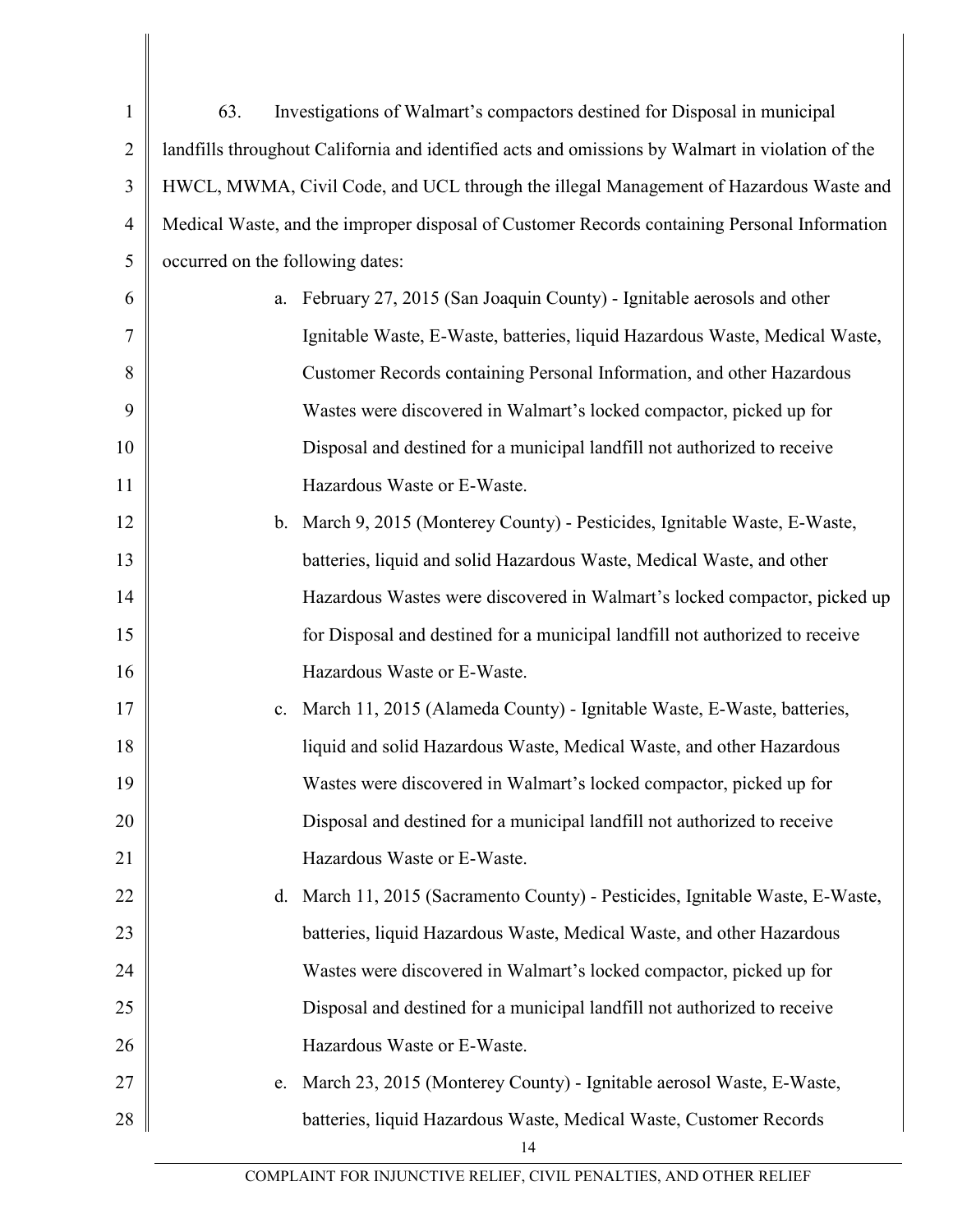| $\mathbf{1}$   |                | containing Personal Information, and other Hazardous Wastes were discovered    |
|----------------|----------------|--------------------------------------------------------------------------------|
| $\overline{2}$ |                | in Walmart's locked compactor, picked up for Disposal and destined for a       |
| 3              |                | municipal landfill not authorized to receive Hazardous Waste or E-Waste.       |
| 4              | f.             | March 23, 2015 (San Joaquin County) - Pesticides, Ignitable aerosols and other |
| 5              |                | Ignitable Waste, E-Waste, batteries, Medical Waste, and other Hazardous        |
| 6              |                | Wastes were discovered in Walmart's locked compactor, picked up for            |
| 7              |                | Disposal and destined for a municipal landfill not authorized to receive       |
| 8              |                | Hazardous Waste or E-Waste.                                                    |
| 9              | g.             | March 24, 2015 (San Bernardino County) - E-Waste, batteries, liquid            |
| 10             |                | Hazardous Waste, and other Hazardous Wastes were discovered in Walmart's       |
| 11             |                | locked compactor, picked up for Disposal and destined for a municipal landfill |
| 12             |                | not authorized to receive Hazardous Waste or E-Waste.                          |
| 13             |                | h. March 30, 2015 (Alameda County) - Ignitable Waste, E-Waste, batteries,      |
| 14             |                | liquid and solid Hazardous Waste, Medical Waste, and other Hazardous           |
| 15             |                | Wastes were discovered in Walmart's locked compactor, picked up for            |
| 16             |                | Disposal and destined for a municipal landfill not authorized to receive       |
| 17             |                | Hazardous Waste or E-Waste.                                                    |
| 18             | 1.             | April 1, 2015 (San Diego County) -Ignitable Waste, E-Waste, batteries, liquid  |
| 19             |                | Hazardous Waste, and other Hazardous Wastes were discovered in Walmart's       |
| 20             |                | locked compactor, picked up for Disposal and destined for a municipal landfill |
| 21             |                | not authorized to receive Hazardous Waste or E-Waste.                          |
| 22             | $\mathbf{j}$ . | April 6, 2015 (Napa County) - Ignitable Waste, E-Waste, batteries, liquid      |
| 23             |                | Hazardous Waste, Medical Waste, Customer Records containing Personal           |
| 24             |                | Information, and other Hazardous Wastes were discovered in Walmart's           |
| 25             |                | locked compactor, picked up for Disposal and destined for a municipal landfill |
| 26             |                | not authorized to receive Hazardous Waste or E-Waste.                          |
| 27             | k.             | April 8, 2015 (Fresno County) - Ignitable aerosol Wastes, E-Waste, batteries,  |
| 28             |                | liquid and solid Hazardous Waste, Medical Waste, and other Hazardous           |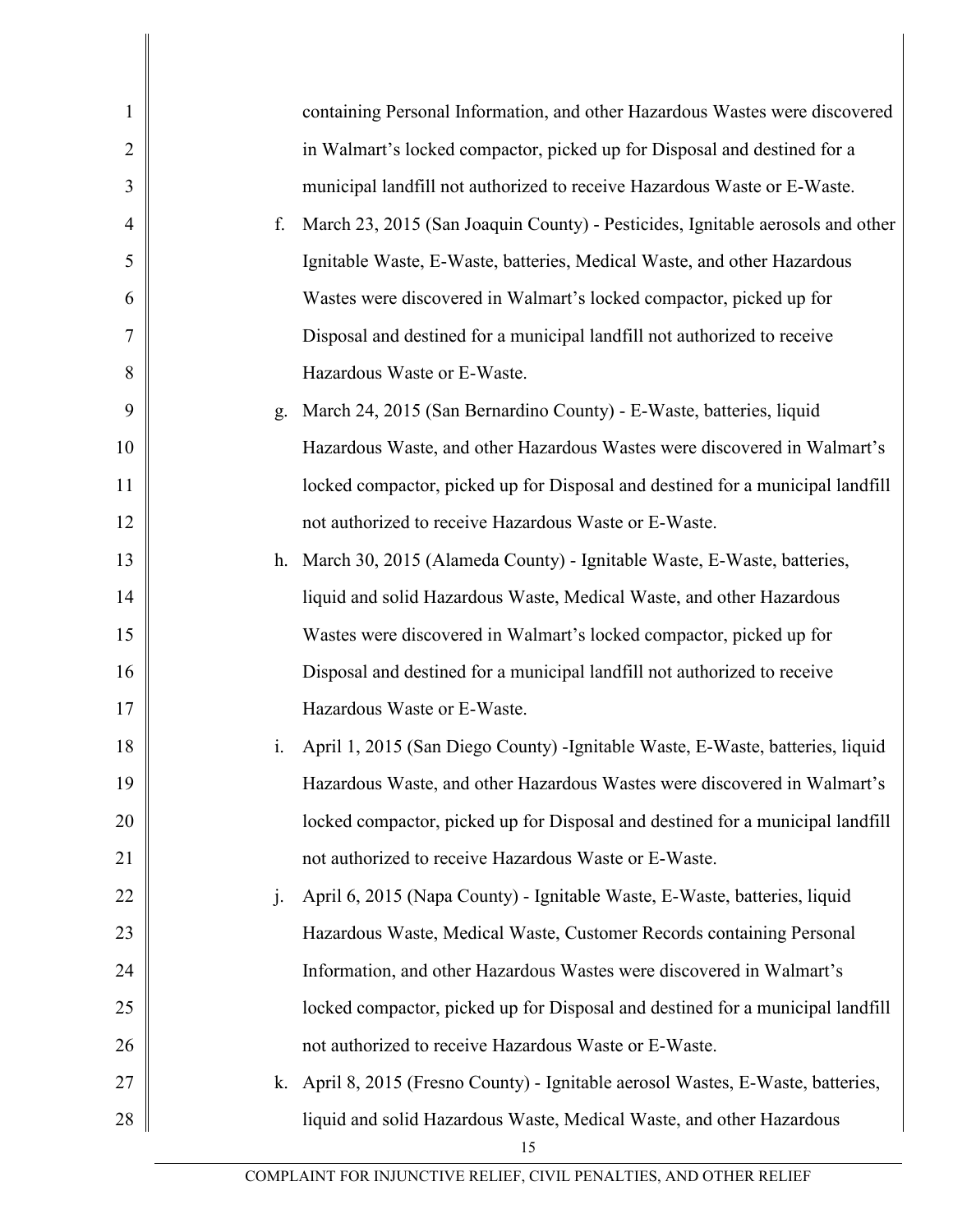| 1              |             | Wastes were discovered in Walmart's locked compactor, picked up for            |
|----------------|-------------|--------------------------------------------------------------------------------|
| $\overline{2}$ |             | Disposal and destined for a municipal landfill not authorized to receive       |
| 3              |             | Hazardous Waste or E-Waste.                                                    |
| $\overline{4}$ | 1.          | April 8, 2015 (Riverside County) - E-Waste, batteries, and other Hazardous     |
| 5              |             | Wastes were discovered in Walmart's locked compactor, picked up for            |
| 6              |             | Disposal and destined for a municipal landfill not authorized to receive       |
| 7              |             | Hazardous Waste or E-Waste.                                                    |
| 8              |             | m. April 9, 2015 (Tulare County) - Pesticides, Ignitable aerosols and other    |
| 9              |             | Ignitable Waste, E-Waste, batteries, liquid and solid Hazardous Waste,         |
| 10             |             | Medical Waste, Customer Records containing Personal Information and other      |
| 11             |             | Hazardous Wastes were discovered in Walmart's locked compactor, picked up      |
| 12             |             | for Disposal and destined for a municipal landfill not authorized to receive   |
| 13             |             | Hazardous Waste or E-Waste.                                                    |
| 14             |             | n. May 5, 2015 (Monterey County) - Ignitable Waste, E-Waste, batteries, liquid |
| 15             |             | and solid Hazardous Waste, and other Hazardous Wastes were discovered in       |
| 16             |             | Walmart's locked compactor, picked up for Disposal and destined for a          |
| 17             |             | municipal landfill not authorized to receive Hazardous Waste or E-Waste.       |
| 18             | 0.          | June 3, 2015 (San Bernardino County) -Ignitable aerosol Waste, E-Waste,        |
| 19             |             | batteries, liquid Hazardous Waste, and other Hazardous Wastes were             |
| 20             |             | discovered in Walmart's locked compactor, picked up for Disposal and           |
| 21             |             | destined for a municipal landfill not authorized to receive Hazardous Waste or |
| 22             |             | E-Waste.                                                                       |
| 23             | $p_{\cdot}$ | November 10, 2015 (San Joaquin County) - Ignitable Waste, E-Waste,             |
| 24             |             | batteries, liquid Hazardous Waste, Medical Waste, Customer Records             |
| 25             |             | containing Personal Information, and other Hazardous Wastes were discovered    |
| 26             |             | in Walmart's locked compactor, picked up for Disposal and destined for a       |
| 27             |             | municipal landfill not authorized to receive Hazardous Waste or E-Waste.       |
| 28             | q.          | January 15, 2016 (San Joaquin County) - Ignitable Waste, E-Waste, batteries,   |
|                |             |                                                                                |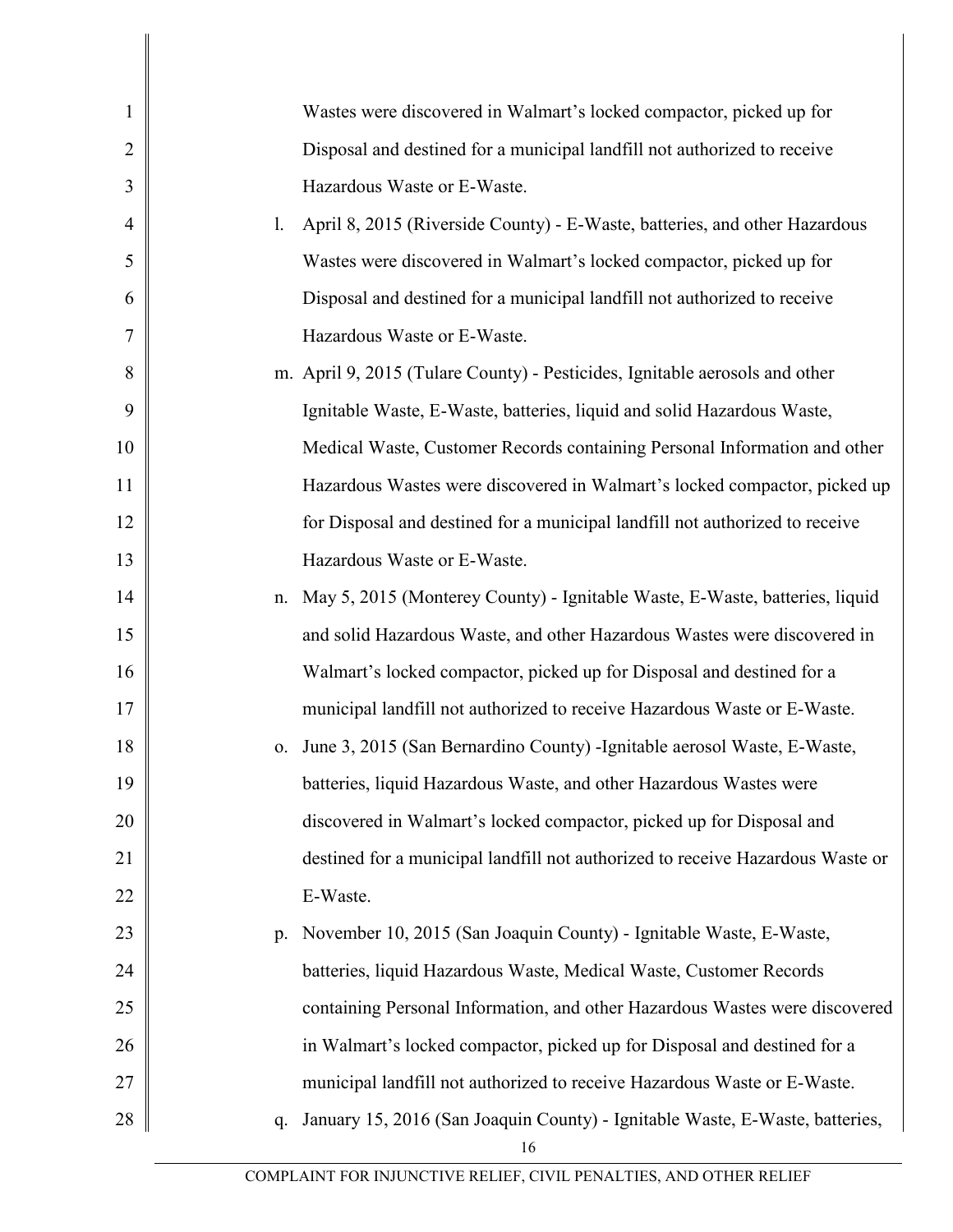| 1              |    | liquid and solid Hazardous Waste, and other Hazardous Wastes were              |
|----------------|----|--------------------------------------------------------------------------------|
| $\overline{2}$ |    | discovered in Walmart's locked compactor, picked up for Disposal and           |
| 3              |    | destined for a municipal landfill not authorized to receive Hazardous Waste or |
| $\overline{4}$ |    | E-Waste.                                                                       |
| 5              | r. | August 25, 2016 (San Joaquin County) - Ignitable Waste, E-Waste, batteries,    |
| 6              |    | liquid Hazardous Waste, Medical Waste, and other Hazardous Wastes were         |
| 7              |    | discovered in Walmart's locked compactor, picked up for Disposal and           |
| 8              |    | destined for a municipal landfill not authorized to receive Hazardous Waste or |
| 9              |    | E-Waste.                                                                       |
| 10             | S. | February 7, 2017 (San Diego County) - Ignitable aerosol Waste, E-Waste,        |
| 11             |    | batteries, liquid Hazardous Waste, Medical Waste, and other Hazardous          |
| 12             |    | Wastes were discovered in Walmart's locked compactor, picked up for            |
| 13             |    | Disposal and destined for a municipal landfill not authorized to receive       |
| 14             |    | Hazardous Waste or E-Waste.                                                    |
| 15             | t. | May 9, 2017 (San Joaquin County) - Ignitable aerosol Waste, E-Waste,           |
| 16             |    | batteries, liquid and solid Hazardous Waste, Customer Records containing       |
| 17             |    | Personal Information, and other Hazardous Wastes were discovered in            |
| 18             |    | Walmart's locked compactor, picked up for Disposal and destined for a          |
| 19             |    | municipal landfill not authorized to receive Hazardous Waste or E-Waste.       |
| 20             | u. | May 30, 2017 (San Diego County) - Ignitable aerosol Waste, E-Waste,            |
| 21             |    | batteries, liquid and solid Hazardous Waste, Customer Records containing       |
| 22             |    | Personal Information, and other Hazardous Wastes were discovered in            |
| 23             |    | Walmart's locked compactor, picked up for Disposal and destined for a          |
| 24             |    | municipal landfill not authorized to receive Hazardous Waste or E-Waste.       |
| 25             | V. | May 31, 2017 (San Diego County) - E-Waste, batteries, liquid and solid         |
| 26             |    | Hazardous Waste, Customer Records containing Personal Information, and         |
| 27             |    | other Hazardous Wastes were discovered in Walmart's locked compactor,          |
| 28             |    | picked up for Disposal and destined for a municipal landfill not authorized to |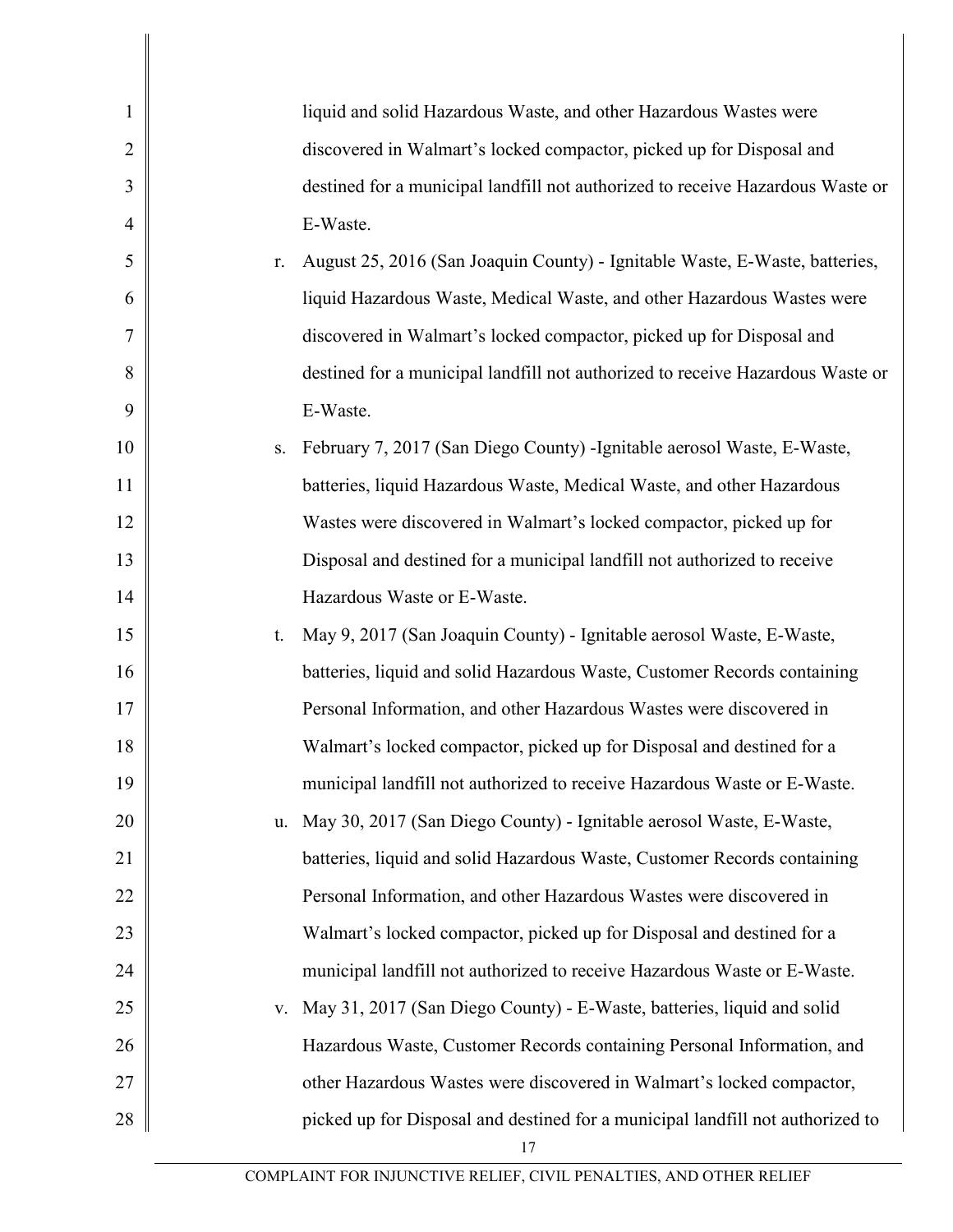| $\mathbf{1}$   | receive Hazardous Waste or E-Waste.                                              |
|----------------|----------------------------------------------------------------------------------|
| 2              | w. June 1, 2017 (Yolo County) - Ignitable aerosol Waste, E-Waste, batteries,     |
| 3              | liquid and solid Hazardous Waste, Medical Waste, Customer Records                |
| $\overline{4}$ | containing Personal Information, and other Hazardous Wastes were discovered      |
| 5              | in Walmart's locked compactor, picked up for Disposal and destined for a         |
| 6              | municipal landfill not authorized to receive Hazardous Waste or E-Waste.         |
| 7              | June 30, 2017 (San Joaquin County) - Ignitable aerosol Waste, E-Waste,<br>X.     |
| 8              | batteries, liquid and solid Hazardous Waste, Medical Waste, Customer             |
| 9              | Records containing Personal Information, and other Hazardous Wastes were         |
| 10             | discovered in Walmart's locked compactor, picked up for Disposal and             |
| 11             | destined for a municipal landfill not authorized to receive Hazardous Waste or   |
| 12             | E-Waste.                                                                         |
| 13             | July 12, 2017 (Yuba County) - Ignitable aerosol Waste, E-Waste, batteries,<br>у. |
| 14             | liquid and solid Hazardous Waste, and other Hazardous Wastes were                |
| 15             | discovered in Walmart's locked compactor, picked up for Disposal and             |
| 16             | destined for a municipal landfill not authorized to receive Hazardous Waste or   |
| 17             | E-Waste.                                                                         |
| 18             | August 8, 2017 (Monterey County) - Ignitable aerosols and other Ignitable<br>Z.  |
| 19             | Waste, E-Waste, batteries, liquid and solid Hazardous Waste, Medical Waste,      |
| 20             | Customer Records containing Personal Information, and other Hazardous            |
| 21             | Wastes were discovered in Walmart's locked compactor, picked up for              |
| 22             | Disposal and destined for a municipal landfill not authorized to receive         |
| 23             | Hazardous Waste or E-Waste.                                                      |
| 24             | aa. August 22, 2017 (Riverside County) - Ignitable aerosol Wastes, E-Waste,      |
| 25             | batteries, liquid and solid Hazardous Waste, Medical Waste, Customer             |
| 26             | Records containing Personal Information, and other Hazardous Wastes were         |
| 27             | discovered in Walmart's locked compactor, picked up for Disposal and             |
| 28             | destined for a municipal landfill not authorized to receive Hazardous Waste or   |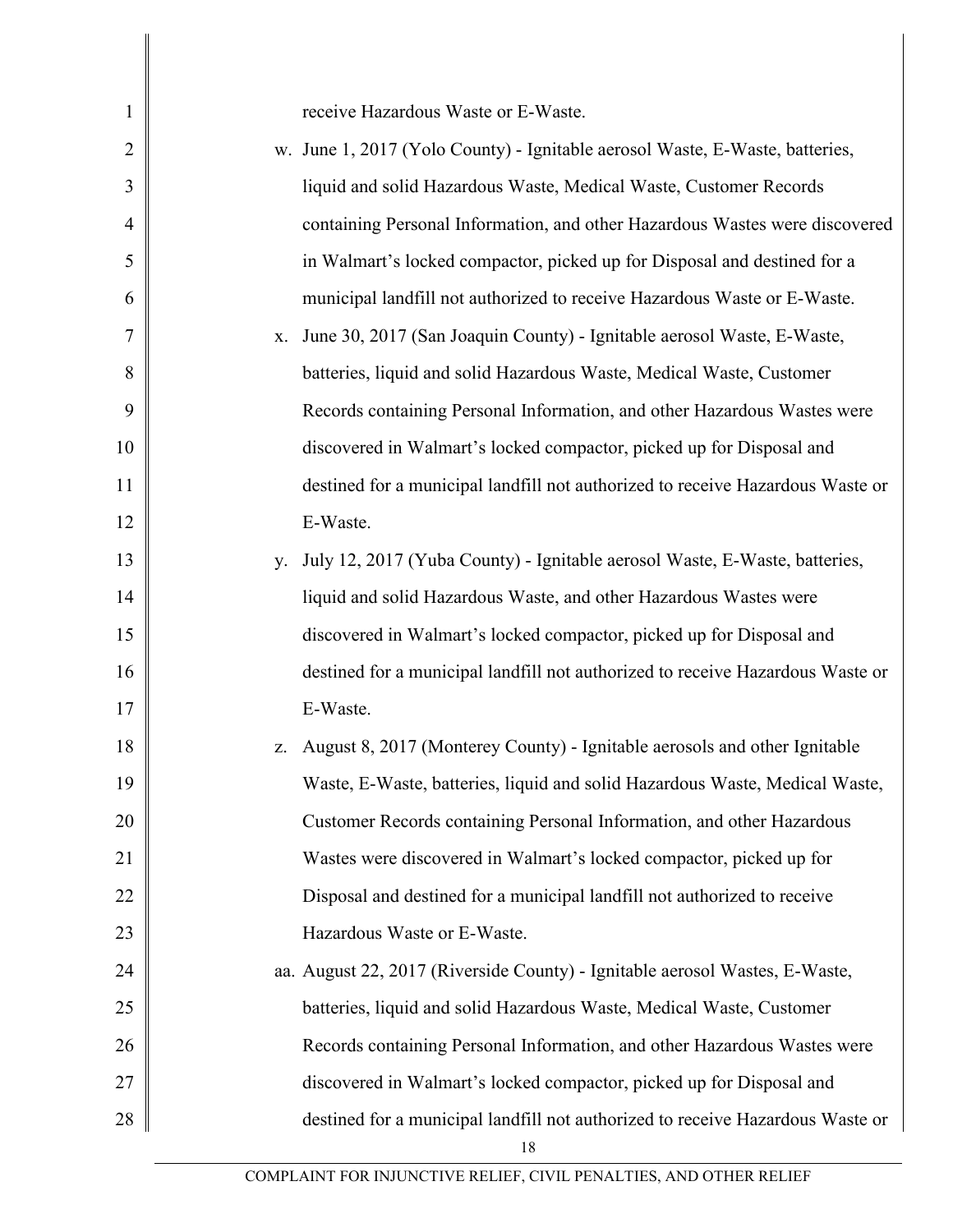E-Waste.

1

| $\overline{2}$ | bb. August 22, 2017 (San Bernardino County) - Ignitable aerosol Waste, E-Waste,  |
|----------------|----------------------------------------------------------------------------------|
| 3              | batteries, liquid Hazardous Waste, and other Hazardous Wastes were               |
| $\overline{4}$ | discovered in Walmart's locked compactor, picked up for Disposal and             |
| 5              | destined for a municipal landfill not authorized to receive Hazardous Waste or   |
| 6              | E-Waste.                                                                         |
| 7              | cc. August 23, 2017 (Santa Clara County) - Ignitable aerosol Waste, E-Waste,     |
| 8              | batteries, liquid and solid Hazardous Waste, Customer Records containing         |
| 9              | Personal Information, and other Hazardous Wastes were discovered in              |
| 10             | Walmart's locked compactor, picked up for Disposal and destined for a            |
| 11             | municipal landfill not authorized to receive Hazardous Waste or E-Waste.         |
| 12             | dd. August 23, 2017 (Napa County) – Ignitable aerosol Waste, E-Waste, batteries, |
| 13             | liquid and solid Hazardous Waste, Medical Waste, Customer Records                |
| 14             | containing Personal Information, and other Hazardous Wastes were discovered      |
| 15             | in Walmart's locked compactor, picked up for Disposal and destined for a         |
| 16             | municipal landfill not authorized to receive Hazardous Waste or E-Waste.         |
| 17             | ee. September 7, 2017 (San Joaquin County) - Ignitable aerosols and other        |
| 18             | Ignitable Wastes, E-Waste, batteries, liquid and solid Hazardous Waste,          |
| 19             | Medical Waste, and other Hazardous Wastes were discovered in Walmart's           |
| 20             | locked compactor, picked up for Disposal and destined for a municipal landfill   |
| 21             | not authorized to receive Hazardous Waste or E-Waste.                            |
| 22             | ff. September 20, 2017 (Santa Clara County) - Ignitable aerosols and other       |
| 23             | Ignitable Waste, batteries, liquid Hazardous Waste, Medical Waste, and other     |
| 24             | Hazardous Wastes were discovered in Walmart's locked compactor, picked up        |
| 25             | for Disposal and destined for a municipal landfill not authorized to receive     |
| 26             | Hazardous Waste or E-Waste.                                                      |
| 27             | gg. September 27, 2017 (Monterey County) - Ignitable aerosol Waste, E-Waste,     |
| 28             | batteries, liquid and solid Hazardous Waste, Medical Waste, Customer<br>19       |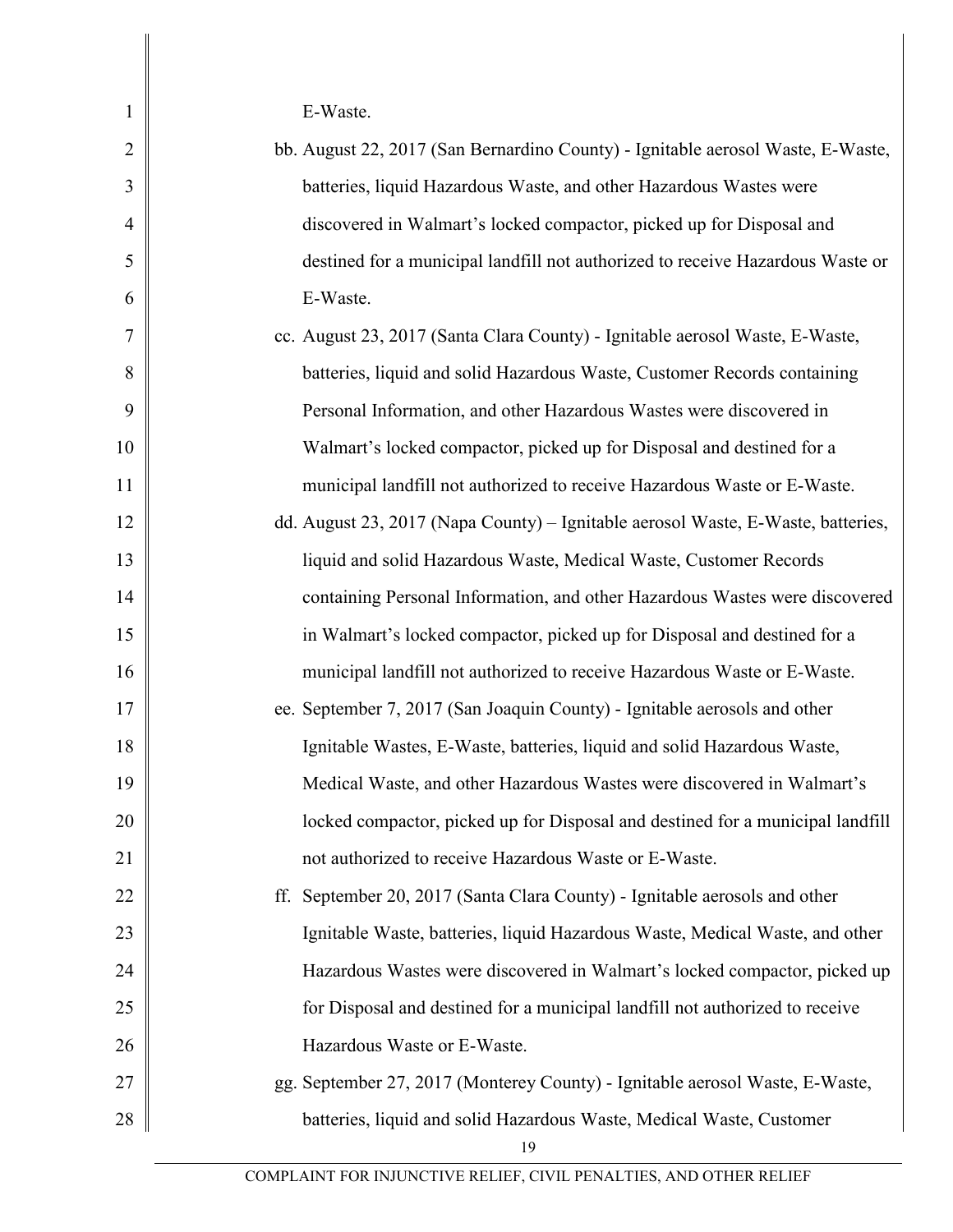| 1              | Records containing Personal Information, and other Hazardous Wastes were                          |
|----------------|---------------------------------------------------------------------------------------------------|
| $\overline{2}$ | discovered in Walmart's locked compactor, picked up for Disposal and                              |
| 3              | destined for a municipal landfill not authorized to receive Hazardous Waste or                    |
| $\overline{4}$ | E-Waste.                                                                                          |
| 5              | hh. October 5, 2107 (San Bernardino County) - Ignitable aerosol Waste, E-Waste,                   |
| 6              | liquid Hazardous Waste, Customer Records containing Personal Information,                         |
| 7              | and other Hazardous Wastes were discovered in Walmart's locked compactor,                         |
| 8              | picked up for Disposal and destined for a municipal landfill not authorized to                    |
| 9              | receive Hazardous Waste or E-Waste.                                                               |
| 10             | October 13, 2017 (San Joaquin County) - Ignitable aerosol Waste, E-Waste,<br>ii.                  |
| 11             | batteries, liquid and solid Hazardous Waste, Medical Waste, and other                             |
| 12             | Hazardous Wastes were discovered in Walmart's locked compactor, picked up                         |
| 13             | for Disposal and destined for a municipal landfill not authorized to receive                      |
| 14             | Hazardous Waste or E-Waste.                                                                       |
| 15             | November 1, 2017 (San Joaquin County) - Ignitable aerosols and other<br>$\overline{\mathbf{j}}$ . |
| 16             | Ignitable Waste, E-Waste, batteries, liquid and solid Hazardous Waste, and                        |
| 17             | other Hazardous Wastes were discovered in Walmart's locked compactor,                             |
| 18             | picked up for Disposal and destined for a municipal landfill not authorized to                    |
| 19             | receive Hazardous Waste or E-Waste.                                                               |
| 20             | kk. January 1, 2018 (Santa Clara County) - Ignitable aerosols and other Ignitable                 |
| 21             | Waste, E-Waste, batteries, liquid and solid Hazardous Waste, Medical Waste,                       |
| 22             | Customer Records containing Personal Information, and other Hazardous                             |
| 23             | Wastes were discovered in Walmart's locked compactor, picked up for                               |
| 24             | Disposal and destined for a municipal landfill not authorized to receive                          |
| 25             | Hazardous Waste or E-Waste.                                                                       |
| 26             | February 7, 2018 (Alameda County) - Ignitable aerosol Waste, E-Waste,<br>11.                      |
| 27             | batteries, liquid and solid Hazardous Waste, Medical Waste, and other                             |
| 28             | Hazardous Wastes were discovered in Walmart's locked compactor, picked up<br>20                   |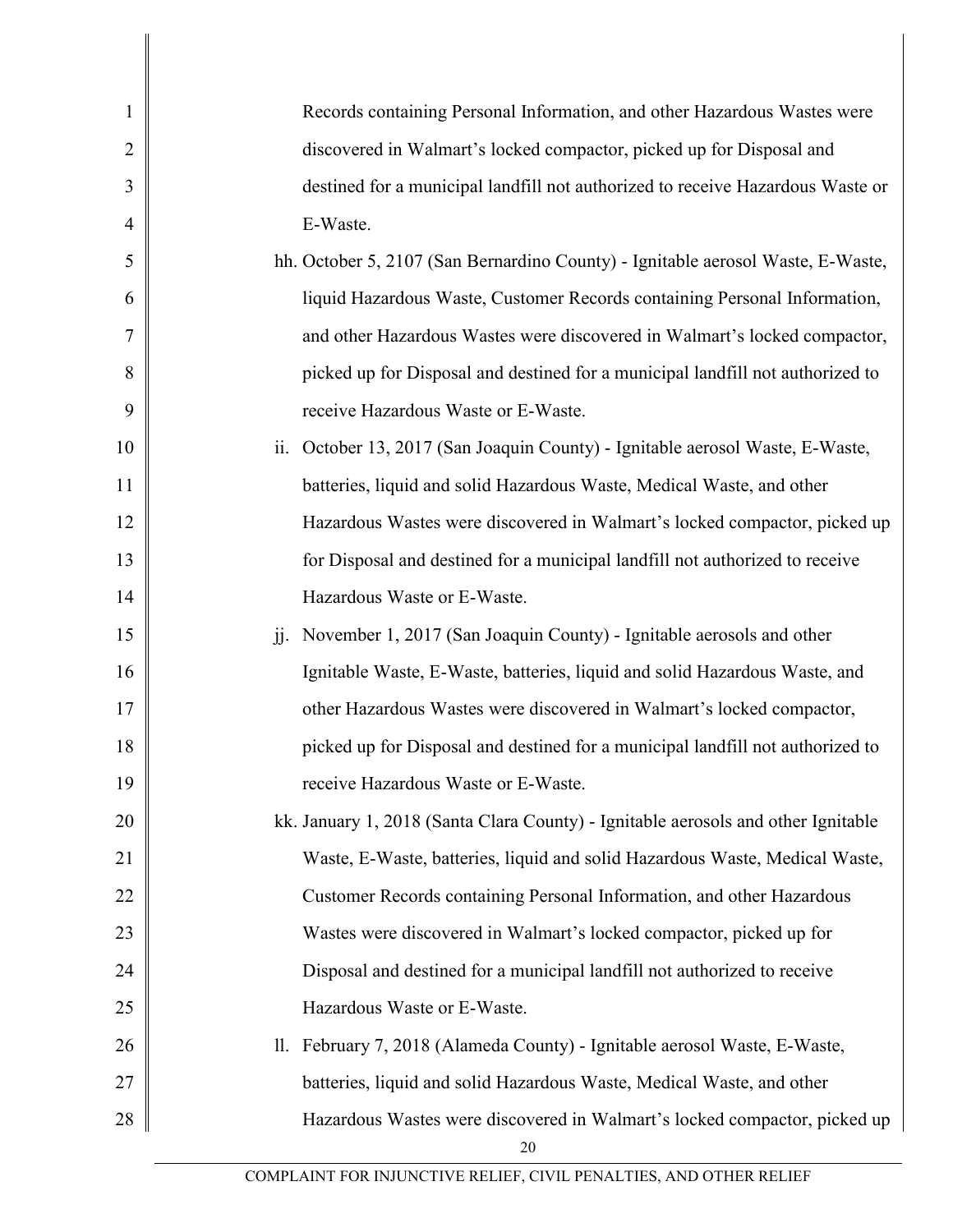| $\mathbf{1}$   | for Disposal and destined for a municipal landfill not authorized to receive     |
|----------------|----------------------------------------------------------------------------------|
| $\overline{2}$ | Hazardous Waste or E-Waste.                                                      |
| 3              | mm. February 19, 2018 (Alameda County) - Ignitable aerosol Waste, E-Waste,       |
| $\overline{4}$ | batteries, liquid and solid Hazardous Waste, Medical Waste, Customer             |
| 5              | Records containing Personal Information, and other Hazardous Wastes were         |
| 6              | discovered in Walmart's locked compactor, picked up for Disposal and             |
| 7              | destined for a municipal landfill not authorized to receive Hazardous Waste or   |
| 8              | E-Waste.                                                                         |
| 9              | nn. February 23, 2018 (San Joaquin County) - Ignitable aerosol Waste, E-Waste,   |
| 10             | batteries, liquid and solid Hazardous Waste, Medical Waste, Customer             |
| 11             | Records containing Personal Information, and other Hazardous Wastes were         |
| 12             | discovered in Walmart's locked compactor, picked up for Disposal and             |
| 13             | destined for a municipal landfill not authorized to receive Hazardous Waste or   |
| 14             | E-Waste.                                                                         |
| 15             | oo. March 12, 2018 (Alameda County) - Ignitable aerosol Waste, E-Waste,          |
| 16             | batteries, liquid Hazardous Waste, and other Hazardous Wastes were               |
| 17             | discovered in Walmart's locked compactor, picked up for Disposal and             |
| 18             | destined for a municipal landfill not authorized to receive Hazardous Waste or   |
| 19             | E-Waste.                                                                         |
| 20             | pp. May 9, 2018 (Santa Clara County) - Ignitable aerosols and other Ignitable    |
| 21             | Waste, E-Waste, batteries, liquid and solid Hazardous Waste, Medical Waste,      |
| 22             | and Customer Records containing Personal Information and other Hazardous         |
| 23             | Wastes were discovered in Walmart's locked compactor, picked up for              |
| 24             | Disposal and destined for a municipal landfill not authorized to receive         |
| 25             | Hazardous Waste or E-Waste.                                                      |
| 26             | qq. May 17, 2018 (Alameda County) - Ignitable aerosol Waste, E-Waste, batteries, |
| 27             | liquid and solid Hazardous Waste, Medical Waste, and other Hazardous             |
| 28             | Wastes were discovered in Walmart's locked compactor, picked up for<br>21        |
|                |                                                                                  |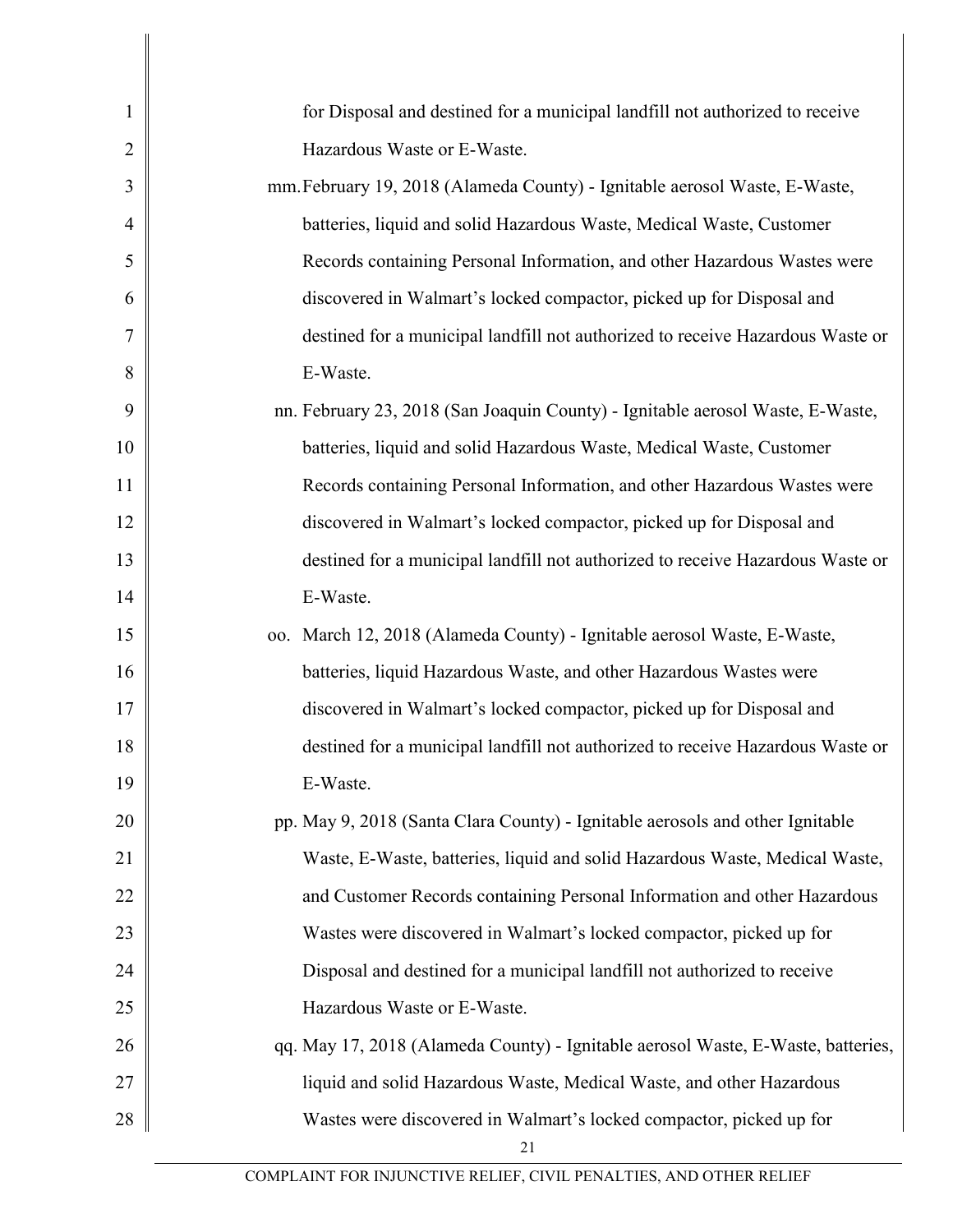| $\mathbf{1}$   | Disposal and destined for a municipal landfill not authorized to receive           |
|----------------|------------------------------------------------------------------------------------|
| $\overline{2}$ | Hazardous Waste or E-Waste.                                                        |
| 3              | rr. May 23, 2018 (Alameda County) - Ignitable aerosol Waste, E-Waste, batteries,   |
| $\overline{4}$ | liquid and solid Hazardous Waste, Medical Waste, and other Hazardous               |
| 5              | Wastes were discovered in Walmart's locked compactor, picked up for                |
| 6              | Disposal and destined for a municipal landfill not authorized to receive           |
| 7              | Hazardous Waste or E-Waste.                                                        |
| 8              | ss. May 31, 2018 (San Joaquin County) - Ignitable aerosol Waste, E-Waste,          |
| 9              | batteries, liquid and solid Hazardous Waste, Medical Waste, and other              |
| 10             | Hazardous Wastes were discovered in Walmart's locked compactor, picked up          |
| 11             | for Disposal and destined for a municipal landfill not authorized to receive       |
| 12             | Hazardous Waste or E-Waste.                                                        |
| 13             | tt. June 11, 2018 (Monterey County) - Ignitable aerosol Waste, E-Waste,            |
| 14             | batteries, liquid and solid Hazardous Waste, Medical Waste, and other              |
| 15             | Hazardous Wastes were discovered in Walmart's locked compactor, picked up          |
| 16             | for Disposal and destined for a municipal landfill not authorized to receive       |
| 17             | Hazardous Waste or E-Waste.                                                        |
| 18             | uu. June 15, 2018 (Alameda County) - Ignitable aerosol Waste, E-Waste, batteries,  |
| 19             | liquid and solid Hazardous Waste, Medical Waste, Customer Records                  |
| 20             | containing Personal Information, and other Hazardous Wastes were discovered        |
| 21             | in Walmart's locked compactor, picked up for Disposal and destined for a           |
| 22             | municipal landfill not authorized to receive Hazardous Waste or E-Waste.           |
| 23             | vv. June 29, 2018 (Alameda County) - Ignitable aerosol Waste, E-Waste, batteries,  |
| 24             | liquid Hazardous Waste, and other Hazardous Wastes were discovered in              |
| 25             | Walmart's locked compactor, picked up for Disposal and destined for a              |
| 26             | municipal landfill not authorized to receive Hazardous Waste or E-Waste.           |
| 27             | ww. July 5, 2018 (San Diego County) - Ignitable aerosol Waste, E-Waste, batteries, |
| 28             | liquid and solid Hazardous Waste, and other Hazardous Wastes were                  |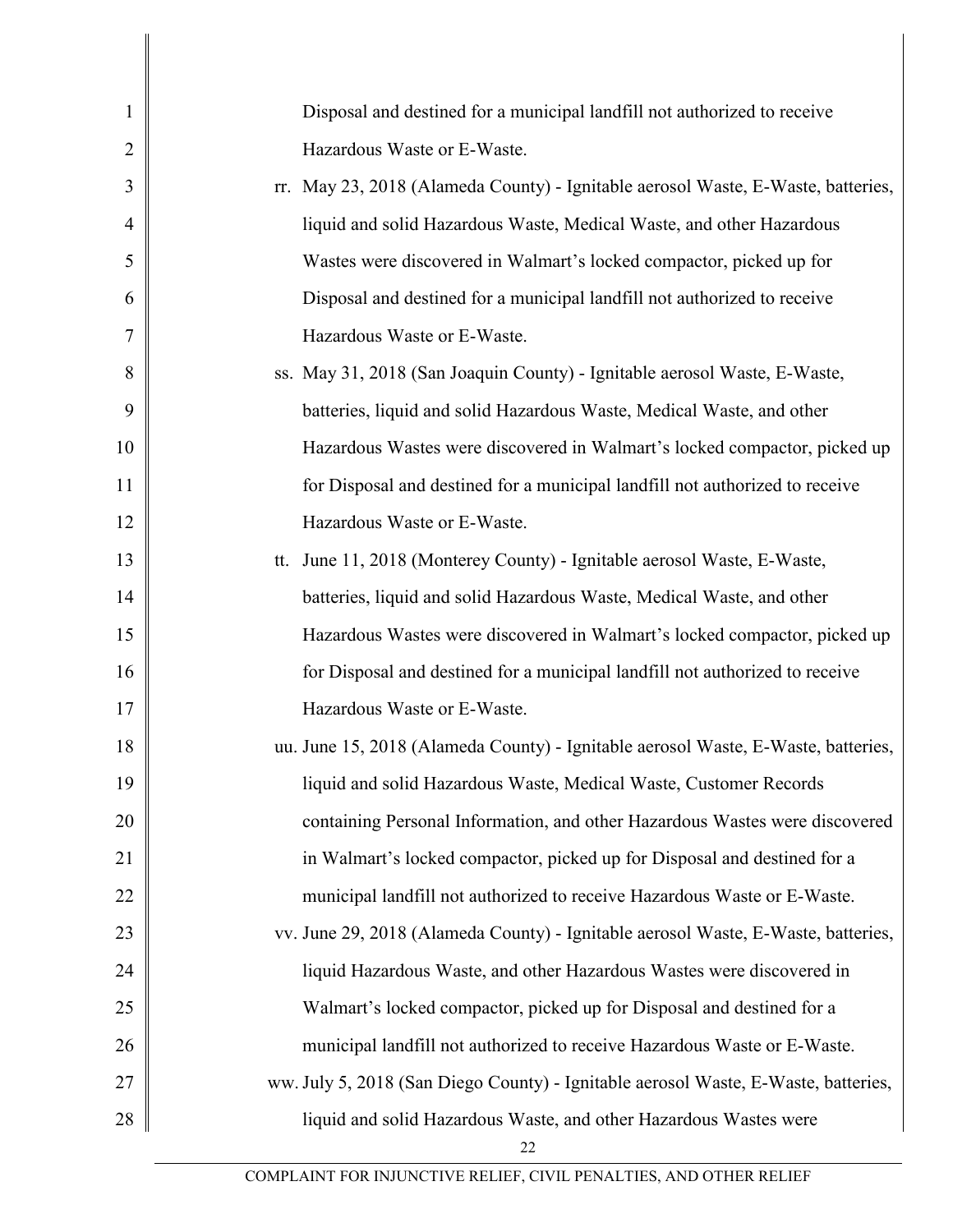| discovered in Walmart's locked compactor, picked up for Disposal and            |
|---------------------------------------------------------------------------------|
| destined for a municipal landfill not authorized to receive Hazardous Waste or  |
| E-Waste.                                                                        |
| xx. July 11, 2018 (San Diego County) - Ignitable aerosol Waste, E-Waste,        |
| batteries, liquid and solid Hazardous Waste, Medical Waste, and other           |
| Hazardous Wastes were discovered in Walmart's locked compactor, picked up       |
| for Disposal and destined for a municipal landfill not authorized to receive    |
| Hazardous Waste or E-Waste.                                                     |
| yy. August 1, 2018 (San Joaquin County) - Ignitable aerosol Waste, E-Waste,     |
| batteries, liquid and solid Hazardous Waste, and other Hazardous Wastes were    |
| discovered in Walmart's locked compactor, picked up for Disposal and            |
| destined for a municipal landfill not authorized to receive Hazardous Waste or  |
| E-Waste.                                                                        |
| zz. August 27, 2018 (Sacramento County) - E-Waste, batteries, liquid and solid  |
| Hazardous Waste, confidential Consumer information and other Hazardous          |
| Wastes were discovered in Walmart's locked compactor, picked up for             |
| Disposal and destined for a municipal landfill not authorized to receive        |
| Hazardous Waste or E-Waste.                                                     |
| aaa. October 27, 2018 (San Joaquin County) - Ignitable aerosol Waste, E-Waste,  |
| batteries, liquid and solid Hazardous Waste, Medical Waste, and other           |
| Hazardous Wastes were discovered in Walmart's locked compactor, picked up       |
| for Disposal and destined for a municipal landfill not authorized to receive    |
| Hazardous Waste or E-Waste.                                                     |
| bbb. November 27, 2018 (Orange County) - E-Waste, batteries, liquid Hazardous   |
| Waste, and other Hazardous Wastes were discovered in Walmart's locked           |
| compactor, picked up for Disposal and destined for a municipal landfill not     |
| authorized to receive Hazardous Waste or E-Waste.                               |
| ccc. February 13, 2020 (San Joaquin County) - Ignitable aerosol Waste, E-Waste, |
|                                                                                 |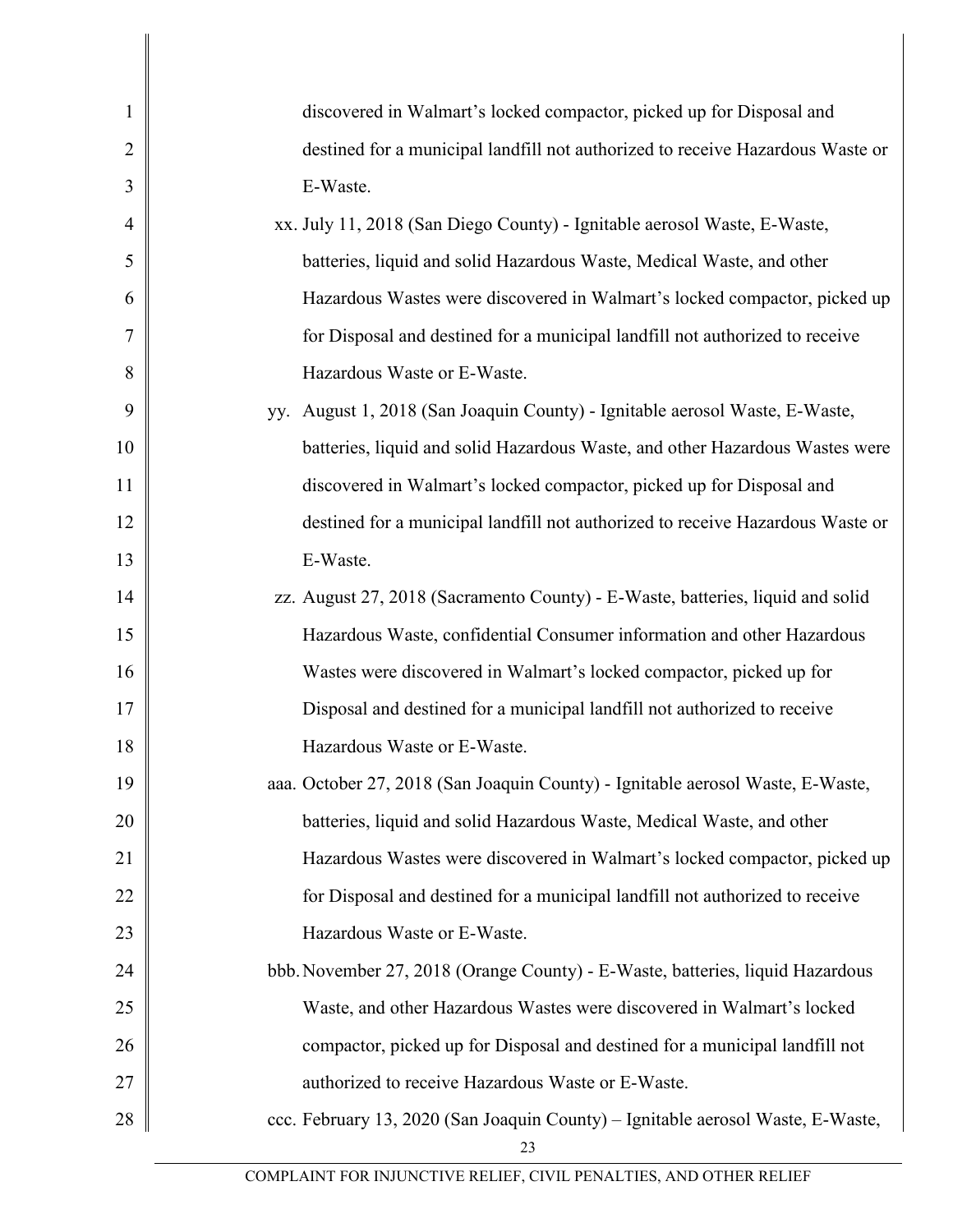| $\mathbf{1}$   | batteries, liquid and solid Hazardous Waste, Medical Waste, and other           |
|----------------|---------------------------------------------------------------------------------|
| $\overline{2}$ | Hazardous Wastes were discovered in Walmart's locked compactor, picked up       |
| 3              | for Disposal and destined for a municipal landfill not authorized to receive    |
| 4              | Hazardous Waste or E-Waste.                                                     |
| 5              | ddd. February 18, 2020 (San Joaquin County) - Ignitable aerosol Waste, E-Waste, |
| 6              | batteries, liquid Hazardous Waste, and other Hazardous Wastes were              |
| 7              | discovered in Walmart's locked compactor, picked up for Disposal and            |
| 8              | destined for a municipal landfill not authorized to receive Hazardous Waste or  |
| 9              | E-Waste.                                                                        |
| 10             | eee. October 30, 2020 (San Joaquin County) - Ignitable aerosol Waste, E-Waste,  |
| 11             | batteries, liquid and solid Hazardous Waste, Medical Waste, and other           |
| 12             | Hazardous Wastes were discovered in Walmart's locked compactor, picked up       |
| 13             | for Disposal and destined for a municipal landfill not authorized to receive    |
| 14             | Hazardous Waste or E-Waste.                                                     |
| 15             | fff. October 26, 2020 (Alameda County) – Ignitable aerosols and other Ignitable |
| 16             | Waste, E-Waste, batteries, liquid Hazardous Waste, Medical Waste and other      |
| 17             | Hazardous Wastes were discovered in Walmart's locked compactor, picked up       |
| 18             | for Disposal and destined for a municipal landfill not authorized to receive    |
| 19             | Hazardous Waste or E-Waste.                                                     |
| 20             | ggg. November 19, 2020 (Riverside County) - Ignitable Waste and other Hazardous |
| 21             | Wastes were discovered in Walmart's locked compactor, picked up for             |
| 22             | Disposal and destined for a municipal landfill not authorized to receive        |
| 23             | Hazardous Waste or E-Waste.                                                     |
| 24             | hhh. April 28, 2021 (San Joaquin County) - Ignitable aerosol Waste, E-Waste,    |
| 25             | batteries, liquid and solid Hazardous Waste, Medical Waste, and other           |
| 26             | Hazardous Wastes were discovered in Walmart's locked compactor, picked up       |
| 27             | for Disposal and destined for a municipal landfill not authorized to receive    |
| 28             | Hazardous Waste or E-Waste.                                                     |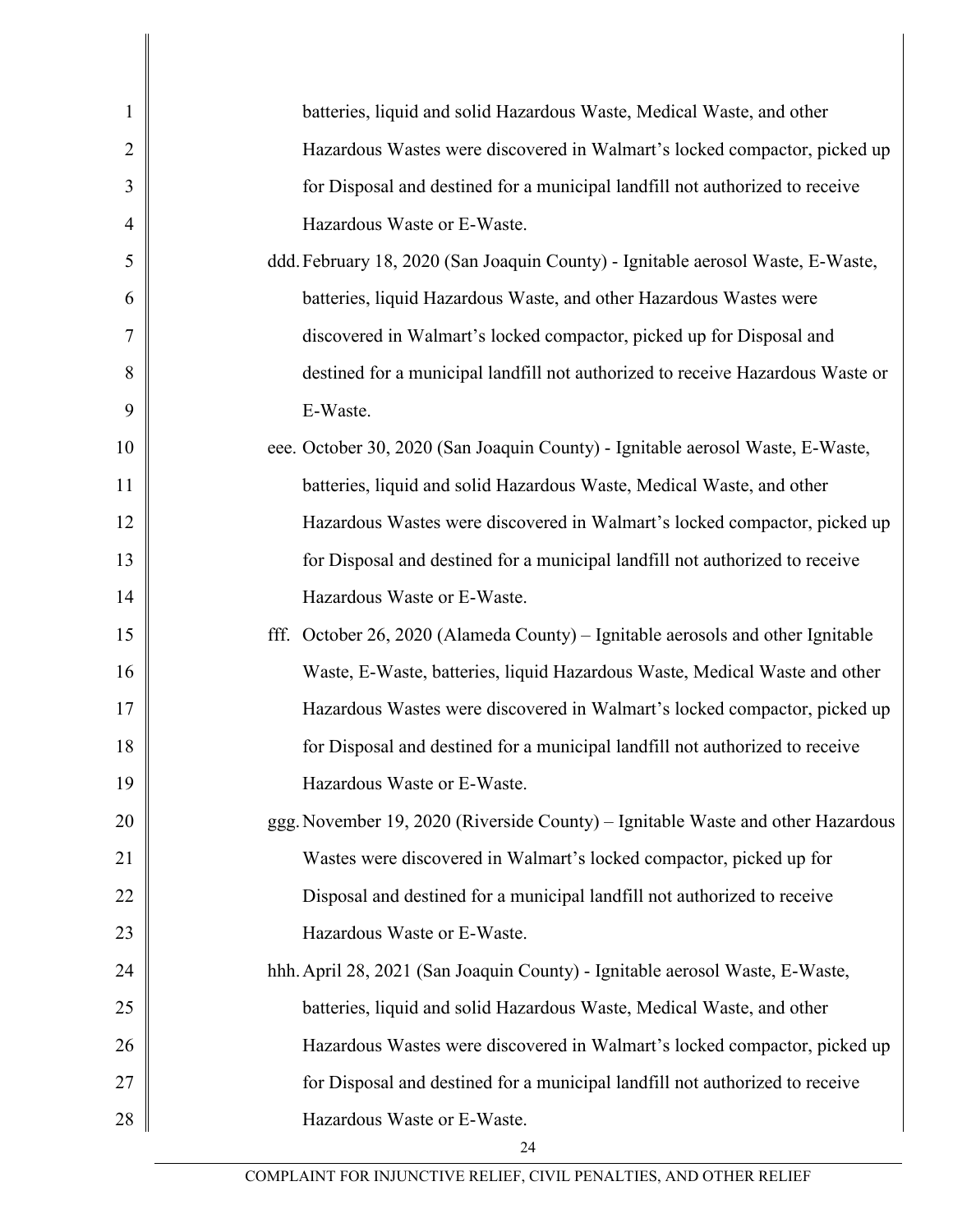| $\mathbf{1}$                                       | At all times mentioned, Defendants were on notice of their obligation to comply<br>64.             |
|----------------------------------------------------|----------------------------------------------------------------------------------------------------|
| $\overline{2}$                                     | with the HWCL, the MWMA, Civil Code section 1798.81, and the UCL.                                  |
| 3                                                  | For the entire statutory period, Defendants had the power and authority, to prevent<br>65.         |
| $\overline{4}$                                     | the violations alleged in this Complaint.                                                          |
| 5                                                  | 66.<br>Defendants' noncompliance with the above statutes and regulations threatened,               |
| 6                                                  | and continues to threaten, public health, public safety, and California's environment.             |
| $\overline{7}$                                     | The People bring this action without prejudice to any other action or claim that the<br>67.        |
| 8                                                  | People may have based on separate, independent, and unrelated violations arising out of matters    |
| 9                                                  | or allegations that are not set forth in this Complaint. Examples of such claims are those for     |
| 10                                                 | performance of cleanup, corrective action, or response action for any actual past or future        |
| 11                                                 | releases, spills, or Disposals of Hazardous Waste or hazardous substances that were caused or      |
| 12                                                 | contributed to by Defendants at or from their Facilities.                                          |
| 13                                                 | <b>FIRST CAUSE OF ACTION</b>                                                                       |
| 14                                                 | (Unlawful Disposition of Hazardous Waste)                                                          |
|                                                    |                                                                                                    |
|                                                    | (Health & Saf. Code, § 25203)                                                                      |
|                                                    | 68.<br>The People reallege Paragraphs 1 through 67, inclusive.                                     |
|                                                    | Health and Safety Code section 25203 provides that it is unlawful for any person<br>69.            |
|                                                    | to dispose of Hazardous Waste except at a Disposal site or facility of an owner or operator who    |
|                                                    | holds a valid Hazardous Waste Facility Permit or other grant of authorization by DTSC to use and   |
|                                                    | operate the site or facility.                                                                      |
|                                                    | 70.<br>At one or more of the California Walmart Facilities, Defendants generated                   |
|                                                    | Hazardous Waste that they disposed of or arranged for the Disposal at a facility that did not hold |
| 15<br>16<br>17<br>18<br>19<br>20<br>21<br>22<br>23 | a valid Hazardous Waste Facility Permit or grant of authorization as required by Health and        |
| 24                                                 | Safety Code section 25203. Unless enjoined by this Court, Defendants will continue to operate in   |
| 25                                                 | violation of the legal requirements for Disposal of Hazardous Waste at an authorized location.     |
| 26                                                 | 71.<br>The HWCL authorizes these penalties against a "person," as defined in Health and            |
| 27                                                 | Safety Code section 25118, who violate its requirements. Defendants are "persons" within the       |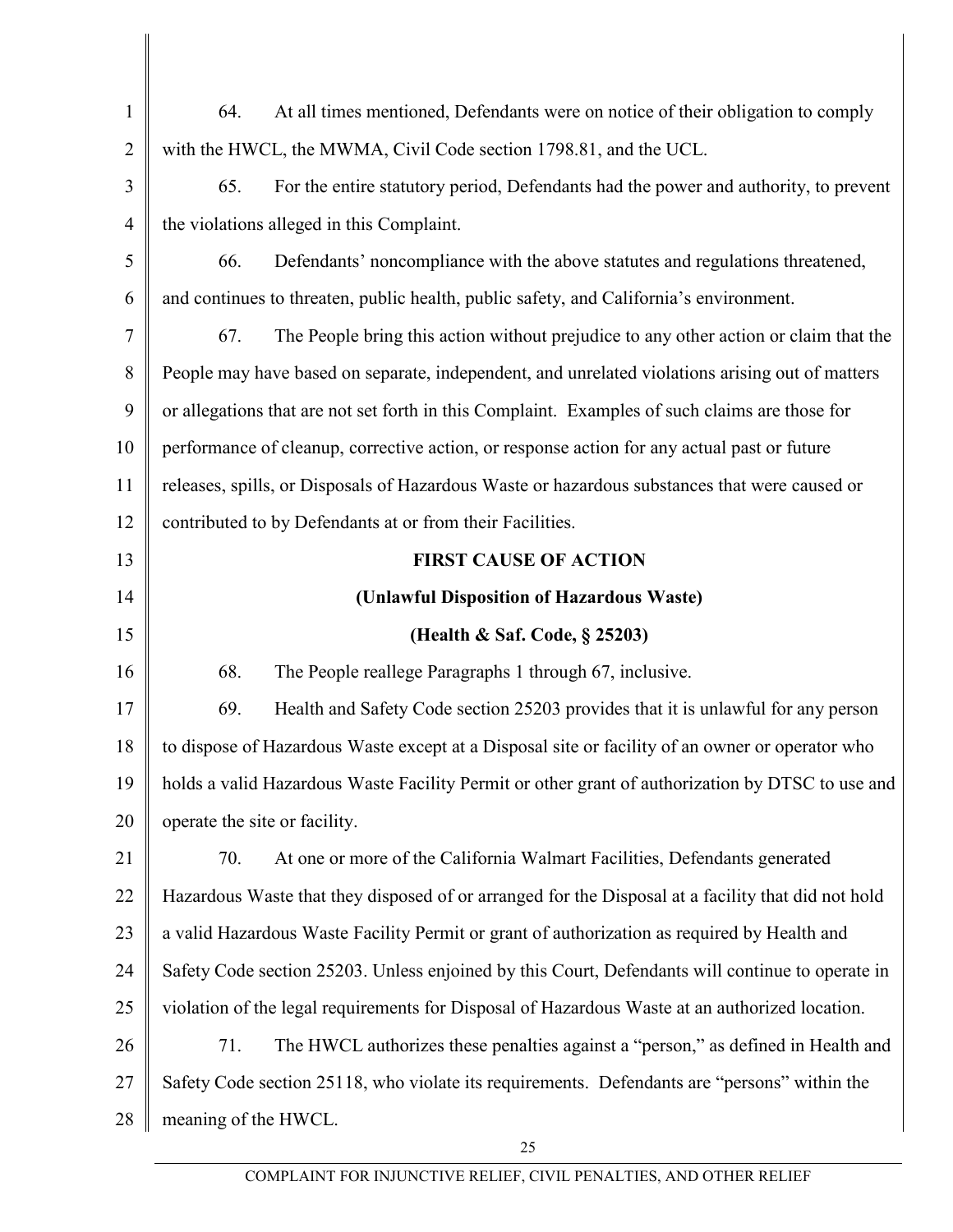| $\mathbf{1}$   | 72.<br>Each intentional violation subjects Defendants to a civil penalty pursuant to Health                        |
|----------------|--------------------------------------------------------------------------------------------------------------------|
| $\overline{2}$ | and Safety Code section 25189, subdivision (c).                                                                    |
| 3              | 73.<br>Each negligent violation subjects Defendants to a civil penalty pursuant to Health                          |
| 4              | and Safety Code section 25189, subdivision (d).                                                                    |
| 5              | 74.<br>Each violation subjects Defendants to a civil penalty pursuant to Health and Safety                         |
| 6              | Code section $25189.2$ , subdivision (c).                                                                          |
| 7              | 75.<br>Based on the allegations herein, the People request injunctive relief against                               |
| 8              | Defendants pursuant to Health and Safety Code sections 25181 and 25184, and civil penalties                        |
| 9              | against Defendants pursuant to Health and Safety Code section 25189, subdivision (c), Health and                   |
| 10             | Safety Code section 25189, subdivision (d), or Health and Safety Code section 25189.2,                             |
| 11             | subdivision (c), subject to the provisions of Health and Safety Code section 25189.2, subdivision                  |
| 12             | (f), as set forth in the prayer for relief.                                                                        |
| 13             | <b>SECOND CAUSE OF ACTION</b>                                                                                      |
| 14             | (Allowing Illegally Disposed of Hazardous Waste to Remain at an Unauthorized                                       |
| 15             | <b>Location Without Filing a Report and Complying with an Order Concerning</b><br>the Deposit of Hazardous Wastes) |
| 16             | (Health & Saf. Code §§ 25189, subds. (c) and (d), and 25189.2, subd. (c))                                          |
| 17             | 76.<br>The People reallege Paragraphs 1 through 67, inclusive, and 70, 71, and 72.                                 |
| 18             | 77.<br>The Defendants have disposed of Hazardous Waste generated from one or more of                               |
| 19             | the California Walmart Facilities at unauthorized Disposal points regularly during the time period                 |
| 20             | covered by this Complaint.                                                                                         |
| 21             | Each Disposal of Hazardous Waste occurring at an unauthorized Disposal facility<br>78.                             |
| 22             | or site, is a violation of the HWCL and each day the Hazardous Waste remains at the                                |
| 23             | unauthorized Disposal site is a separate violation in addition to the violation for the initial                    |
| 24             | Disposal.                                                                                                          |
| 25             | Unless enjoined by this Court, Defendants will not notify DTSC of the illegal<br>79.                               |
| 26             | Disposals, nor will Defendants remediate or otherwise address the Disposal of Hazardous Waste                      |
| 27             | at the unauthorized Disposal points.                                                                               |
| 28             |                                                                                                                    |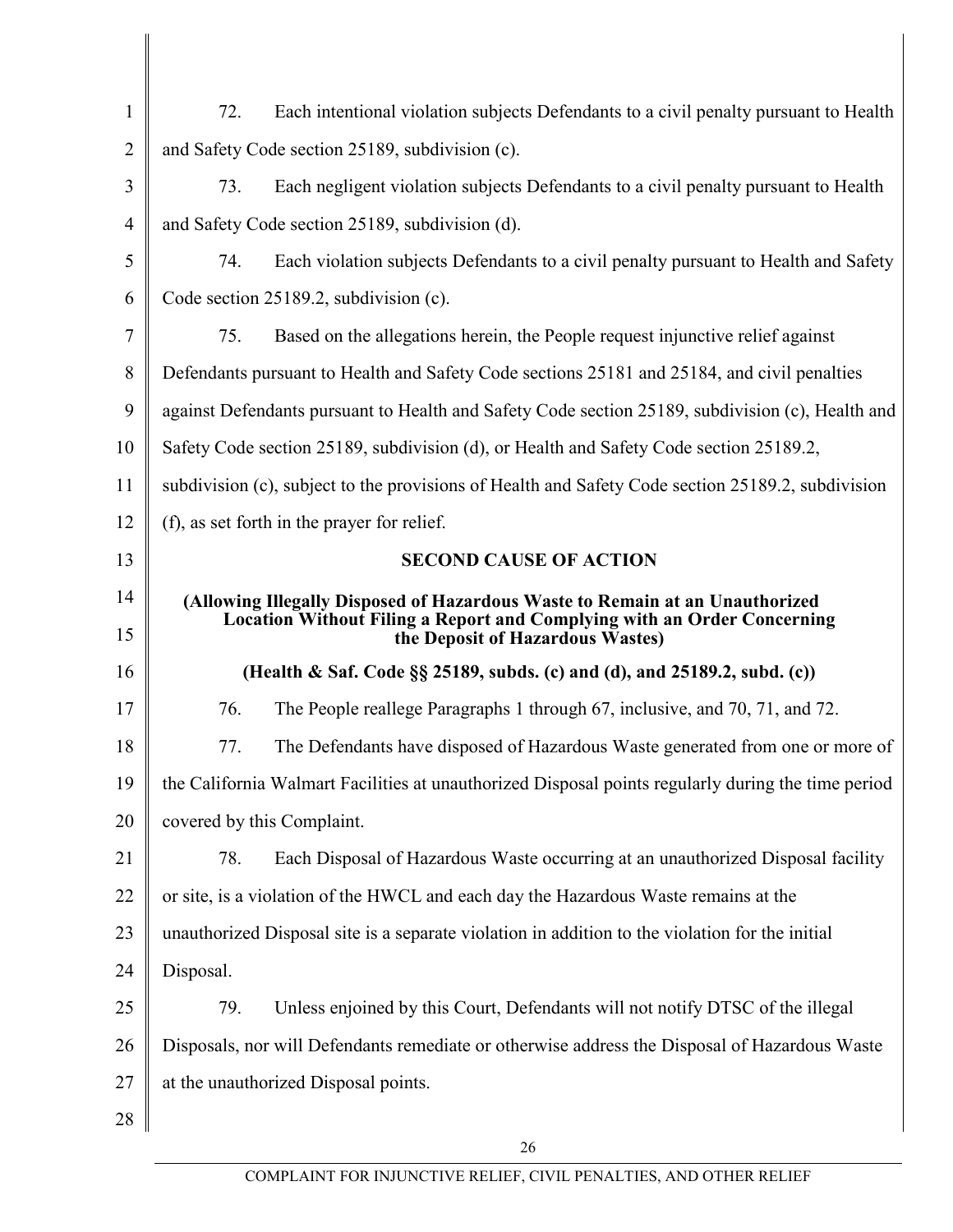| $\mathbf{1}$   | 80.<br>For each intentional act by Defendants to dispose or cause the Disposal of                 |
|----------------|---------------------------------------------------------------------------------------------------|
| $\overline{2}$ | Hazardous Waste at unauthorized point, Defendants are subject to a civil penalty pursuant to      |
| 3              | Health and Safety Code section 25189, subdivision (c) for each day that the deposit remains and   |
| $\overline{4}$ | the Defendants had knowledge of that deposit and did not immediately file a report of the deposit |
| 5              | with DTSC and comply with an order from DTSC concerning the deposit.                              |
| 6              | For each negligent act by Defendants to dispose or cause the Disposal of<br>81.                   |
| $\tau$         | Hazardous Waste at an unauthorized point, Defendants are subject to a civil penalty pursuant to   |
| 8              | Health and Safety Code section 25189, subdivision (d) for each day that the deposit remains and   |
| 9              | the Defendants had knowledge of that deposit and did not immediately file a report of the deposit |
| 10             | with DTSC and comply with an order from DTSC concerning the deposit.                              |
| 11             | 82.<br>For each act by Defendants to dispose or cause the Disposal of Hazardous Waste             |
| 12             | at an unauthorized point Defendants are subject to a civil penalty pursuant to Health and Safety  |
| 13             | Code section 25189.2, subdivision (c) for each day that the deposit remains and Defendants did    |
| 14             | not immediately file a report of the deposit with DTSC and comply with an order from DTSC         |
| 15             | concerning the deposit.                                                                           |
| 16             | Based on the allegations herein, the People request injunctive relief against<br>83.              |
| 17             | Defendants pursuant to Health and Safety Code sections 25181 and 25184, and civil penalties       |
| 18             | against Defendants pursuant to Health and Safety Code section 25189, subdivision (c), Health and  |
| 19             | Safety Code section 25189, subdivision (d), or Health and Safety Code section 25189.2.            |
| 20             | subdivision (c), subject to the provisions of Health and Safety Code section 25189.2, subdivision |
| 21             | (f), as set forth in the prayer for relief.                                                       |
| 22             | <b>THIRD CAUSE OF ACTION</b>                                                                      |
| 23             | (Failure to Make a Hazardous Waste Determination)                                                 |
| 24             | (Cal. Code Regs., tit. 22, §§ 66262.11 and 66260.200, subd. (c))                                  |
| 25             | 84.<br>The People reallege Paragraphs 1 through 67, inclusive and Paragraph 71.                   |
| 26             | 85.<br>At one or more California Walmart Facilities, the Defendants failed to determine if        |
| 27             | the Waste generated and Managed through its operations at California Walmart Facilities was a     |
| 28             | Hazardous Waste, in violation of the Hazardous Waste determination requirements of the HWCL,      |
|                |                                                                                                   |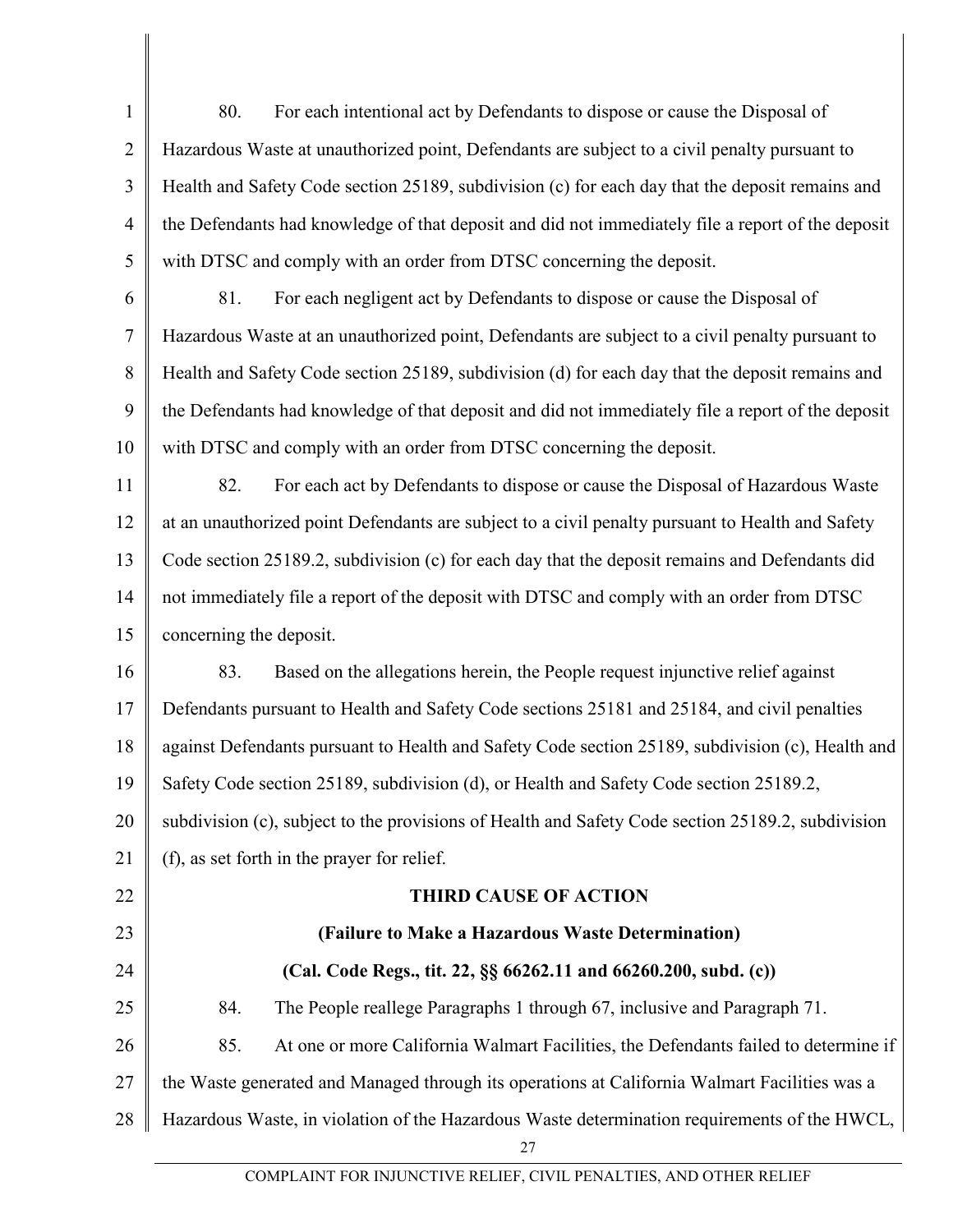| $\mathbf{1}$   | and its implementing regulations, including California Code of Regulations, title 22, sections    |
|----------------|---------------------------------------------------------------------------------------------------|
| $\overline{2}$ | 66262.11 and 66260.200, subdivision (c).                                                          |
| 3              | Unless enjoined by order of the Court, the Defendants may or will continue in the<br>86.          |
| $\overline{4}$ | course of conduct as alleged herein.                                                              |
| 5              | Each intentional or negligent failure by Defendants to determine if Waste<br>87.                  |
| 6              | generated and Managed through its operations at the California Walmart Facilities was a           |
| 7              | Hazardous Waste, subjects Defendants to a civil penalty pursuant to Health and Safety Code        |
| 8              | section 25189, subdivision (b).                                                                   |
| 9              | 88.<br>Each failure by Defendants to determine if Waste generated and Managed through             |
| 10             | its operations at the California Walmart Facilities was a Hazardous Waste, subjects Defendants to |
| 11             | a civil penalty pursuant to Health and Safety Code section 25189.2, subdivision (b).              |
| 12             | 89.<br>Based on the allegations herein, the People request injunctive relief against              |
| 13             | Defendants pursuant to Health and Safety Code sections 25181 and 25184, and civil penalties       |
| 14             | against Defendants pursuant to Health and Safety Code section 25189, subdivision (b), or Health   |
| 15             | and Safety Code section 25189.2, subdivision (b), subject to the provisions of Health and Safety  |
| 16             | Code section 25189.2, subdivision (f), as set forth in the prayer for relief.                     |
| 17             | <b>FOURTH CAUSE OF ACTION</b>                                                                     |
| 18             | (Transfer of Hazardous Waste to an Unregistered Transporter)                                      |
| 19             | (Health & Saf. Code, § 25163, subd. (a)(1))                                                       |
| 20             | 90.<br>The People reallege Paragraphs 1 through 67, inclusive, and Paragraph 71.                  |
| 21             | Health and Safety Code section 25163, subdivision $(a)(1)$ prohibits the transfer of<br>91.       |
| 22             | Hazardous Waste to a Transporter who does not hold a valid registration from DTSC.                |
| 23             | 92.<br>At one or more California Walmart Facilities, Defendants engaged in the transfer           |
| 24             | of Hazardous Waste to Transporters who did not have a valid registration from the DTSC, in        |
| 25             | violation of Health and Safety code section 25163.                                                |
| 26             | Unless enjoined by order of the Court, Defendants may or will continue<br>93.                     |
| 27             | committing these acts.                                                                            |
| 28             |                                                                                                   |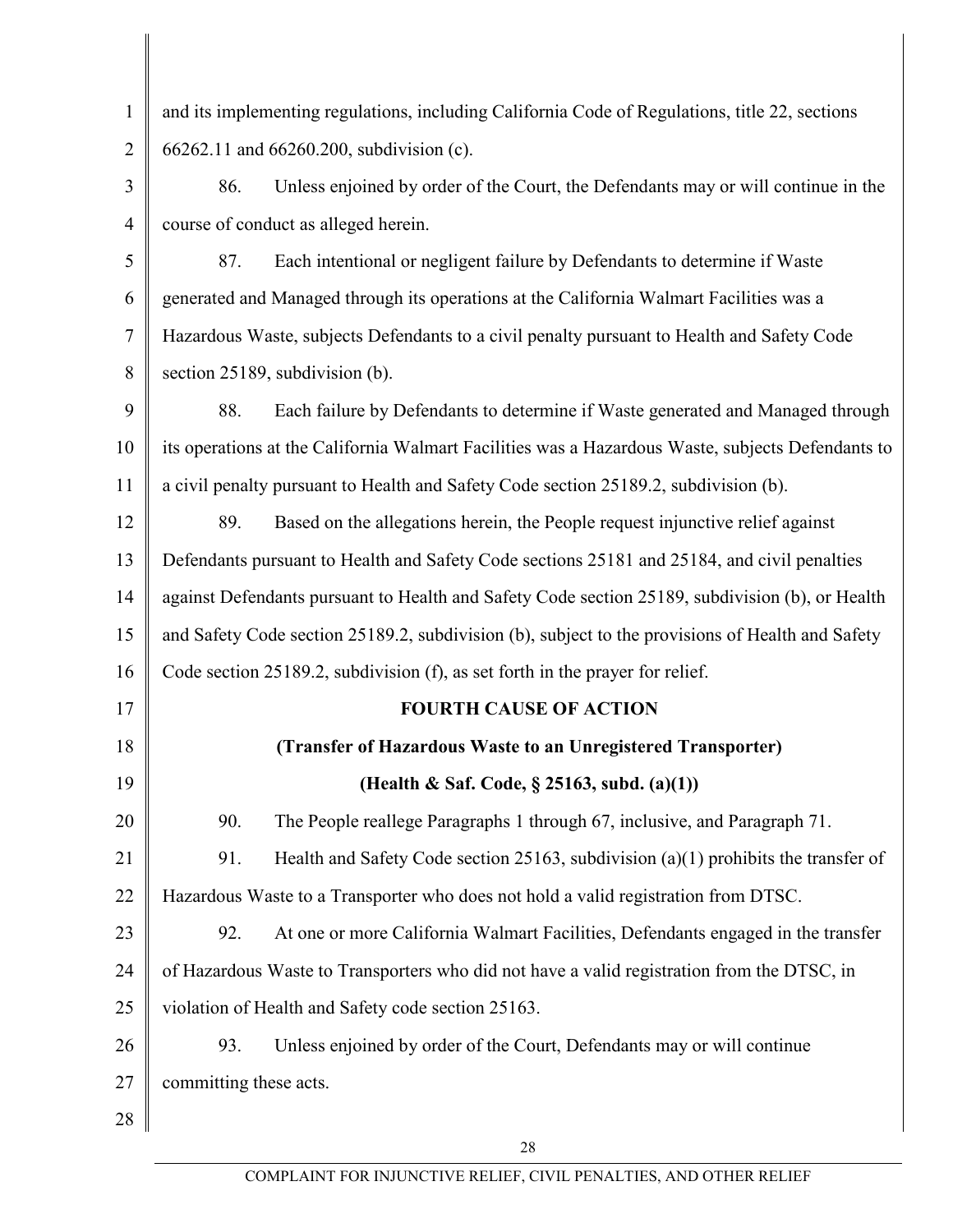1 2 3 4 5 6 7 8 9 10 11 12 13 14 15 16 17 18 19 20 21 22 23 24 25 26 27 28 94. Each intentional or negligent act by Defendants to transfer of Hazardous Waste from a California Walmart Facility to a Transporter who did not hold a valid registration from DTSC subjects Defendants to a civil penalty pursuant to Health and Safety Code section 25189, subdivision (b). 95. Each act by Defendants to transfer Hazardous Waste from a California Walmart Facility to a Transporter who did not hold a valid registration from DTSC subjects Defendants to a civil penalty pursuant to Health and Safety Code section 25189.2, subdivision (b). 96. Based on the allegations herein, the People request injunctive relief against Defendants pursuant to Health and Safety Code sections 25181 and 25184, and civil penalties against Defendants pursuant to Health and Safety Code section 25189, subdivision (b), or Health and Safety Code section 25189.2, subdivision (b), subject to the provisions of Health and Safety Code section 25189.2, subdivision (f), as set forth in the prayer for relief. **FIFTH CAUSE OF ACTION (Causing Transportation of Hazardous Waste to a Point Not Authorized) (Cal. Code Regs., tit. 22, § 66263.23)** 97. The People reallege Paragraphs 1 through 67, inclusive, and Paragraph 71. 98. California Code of Regulations, title 22, section 66263.23, subdivision (b) prohibits Transportation or causing Transportation of Hazardous Waste to a location not permitted or otherwise authorized by the DTSC to receive the Waste. 99. At one or more California Walmart Facilities, Defendants engaged in causing the Transportation of Hazardous Waste to a location not permitted or otherwise authorized by the DTSC to receive the Waste, in violation of California Code of Regulations, title 22, section 66263.23. 100. Unless enjoined by order of the Court, Defendants may or will continue committing these acts. 101. Each intentional or negligent act by Defendants to cause the Transportation of Hazardous Waste from a California Walmart Facility to a location not permitted or otherwise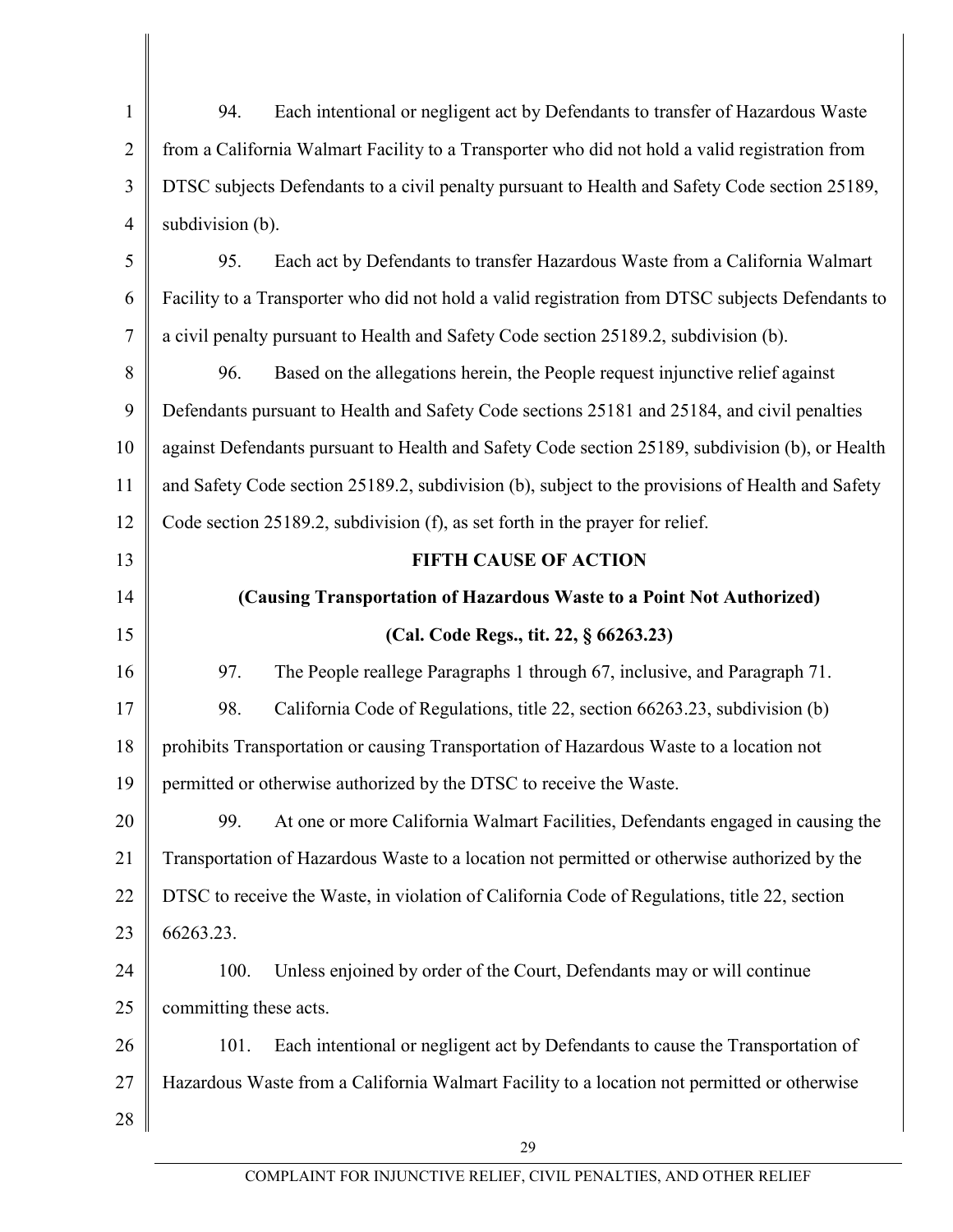| $\mathbf{1}$   | authorized by the DTSC to receive the Waste subjects Defendants to a civil penalty pursuant to     |  |  |
|----------------|----------------------------------------------------------------------------------------------------|--|--|
| $\overline{2}$ | Health and Safety Code section 25189, subdivision (b).                                             |  |  |
| 3              | Each act by Defendants to cause the Transportation of Hazardous Waste from a<br>102.               |  |  |
| $\overline{4}$ | California Walmart Facility to a location not permitted or otherwise authorized by the DTSC to     |  |  |
| 5              | receive the Waste subjects Defendants to a civil penalty pursuant to Health and Safety Code        |  |  |
| 6              | section 25189.2, subdivision (b).                                                                  |  |  |
| 7              | Based on the allegations herein, the People request injunctive relief against<br>103.              |  |  |
| 8              | Defendants pursuant to Health and Safety Code sections 25181 and 25184, and civil penalties        |  |  |
| 9              | against Defendants pursuant to Health and Safety Code section 25189, subdivision (b), or Health    |  |  |
| 10             | and Safety Code section 25189.2, subdivision (b), subject to the provisions of Health and Safety   |  |  |
| 11             | Code section 25189.2, subdivision (f), as set forth in the prayer for relief.                      |  |  |
| 12             | <b>SIXTH CAUSE OF ACTION</b>                                                                       |  |  |
| 13             | (Violation of Hazardous Waste Manifest Requirements)                                               |  |  |
| 14             | (Health and Saf. Code, § 25160, subd. (b)(1); and Cal. Code Regs., tit. 22, § 66262.23)            |  |  |
| 15             | 104.<br>The People reallege Paragraph 1 through 67, and Paragraph 71.                              |  |  |
| 16             | 105.<br>Health and Safety Code section 25160, subdivision (b)(1) and California Code of            |  |  |
| 17             | Regulations, title 22, section 66262.23 requires, inter alia, that a person generating Hazardous   |  |  |
| 18             | Waste that is transported or submitted for Transportation for offsite handling, Treatment, Storage |  |  |
| 19             | Disposal or any combination thereof shall complete a Manifest prior to the time the Waste is       |  |  |
| 20             | transported or offered for Transportation, and shall designate on that Manifest the facility to    |  |  |
| 21             | which the Waste is to be shipped. The Manifest shall be provided to the person who will            |  |  |
| 22             | transport the Hazardous Waste.                                                                     |  |  |
| 23             | 106.<br>At one or more California Walmart Facilities, Defendants generated Hazardous               |  |  |
| 24             | Waste that was transported for offsite handling, Treatment, Storage, Disposal, or any combination  |  |  |
| 25             | thereof, and Defendants did so without completing a Manifest with all required information prior   |  |  |
| 26             | to the time the Waste was transported or offered for Transportation. Defendants also failed to     |  |  |
| 27             | provide a Manifest to the person who transported the Hazardous Waste from the California           |  |  |
| 28             | Walmart Facility to the offsite location.                                                          |  |  |
|                | 30                                                                                                 |  |  |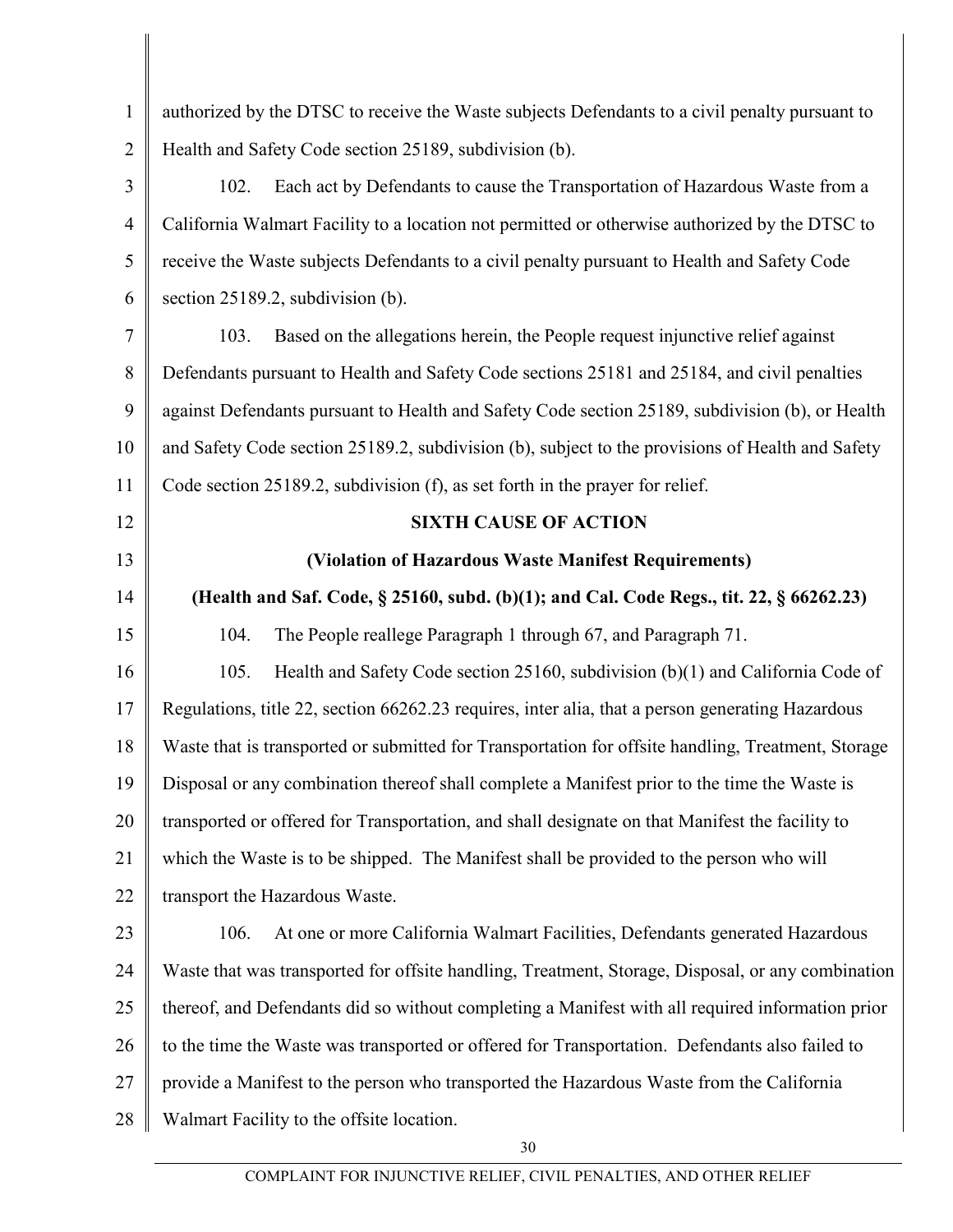| $\mathbf{1}$   | Unless enjoined by order of the Court, Defendants may or will continue<br>107.                      |  |  |  |
|----------------|-----------------------------------------------------------------------------------------------------|--|--|--|
| $\overline{2}$ | committing these acts.                                                                              |  |  |  |
| 3              | Each intentional or negligent act by Defendants to transfer of Hazardous Waste<br>108.              |  |  |  |
| 4              | from a California Walmart Facility to an offsite location in violation of Health and Safety Code    |  |  |  |
| 5              | section 25160, subdivision $(b)(1)$ , subjects Defendants to a civil penalty pursuant to Health and |  |  |  |
| 6              | Safety Code section 25189, subdivision (b).                                                         |  |  |  |
| 7              | Each act by Defendants to transfer Hazardous Waste from a California Walmart<br>109.                |  |  |  |
| 8              | Facility to an offsite location in violation of Health and Safety Code section 25160 subjects       |  |  |  |
| 9              | Defendants to a civil penalty pursuant to Health and Safety Code section 25189.2, subdivision       |  |  |  |
| 10             | (b).                                                                                                |  |  |  |
| 11             | Based on the allegations herein, the People request injunctive relief against<br>110.               |  |  |  |
| 12             | Defendants pursuant to Health and Safety Code sections 25181 and 25184, and civil penalties         |  |  |  |
| 13             | against Defendants pursuant to Health and Safety Code section 25189, subdivision (b), or Health     |  |  |  |
| 14             | and Safety Code section 25189.2, subdivision (b), subject to the provisions of Health and Safety    |  |  |  |
| 15             | Code section 25189.2, subdivision (f), as set forth in the prayer for relief.                       |  |  |  |
| 16             | <b>SEVENTH CAUSE OF ACTION</b>                                                                      |  |  |  |
| 17             | (Violation of Hazardous Waste Accumulation Requirements)                                            |  |  |  |
| 18             | (Cal. Code Regs., tit. 22, § 66262.34, subd. (f))                                                   |  |  |  |
| 19             | The People reallege Paragraphs 1 through 67, inclusive, and 71.<br>111.                             |  |  |  |
| 20             | California Code of Regulations, title 22, section 66262.34, subdivision (f) requires<br>112.        |  |  |  |
| 21             | that persons who Generate Hazardous Waste and accumulate Hazardous Waste onsite without a           |  |  |  |
| 22             | permit or grant of interim status, shall comply with container labeling requirements.               |  |  |  |
| 23             | 113.<br>At one or more California Walmart Facilities, the Defendants accumulated                    |  |  |  |
| 24             | Hazardous Waste on-site without complying with the requirements of California Code of               |  |  |  |
| 25             | Regulations, title 22, section 66262.34, subdivision (f), by improperly disposing of Hazardous      |  |  |  |
| 26             | Waste into onsite municipal trash compactors, thereby failing to label containers as Hazardous      |  |  |  |
| 27             | Waste, failing to identify the name and address of the Generator of the Hazardous Waste, failing    |  |  |  |
| 28             | to identify the physical and chemical characteristics of the Hazardous Waste and the failing to     |  |  |  |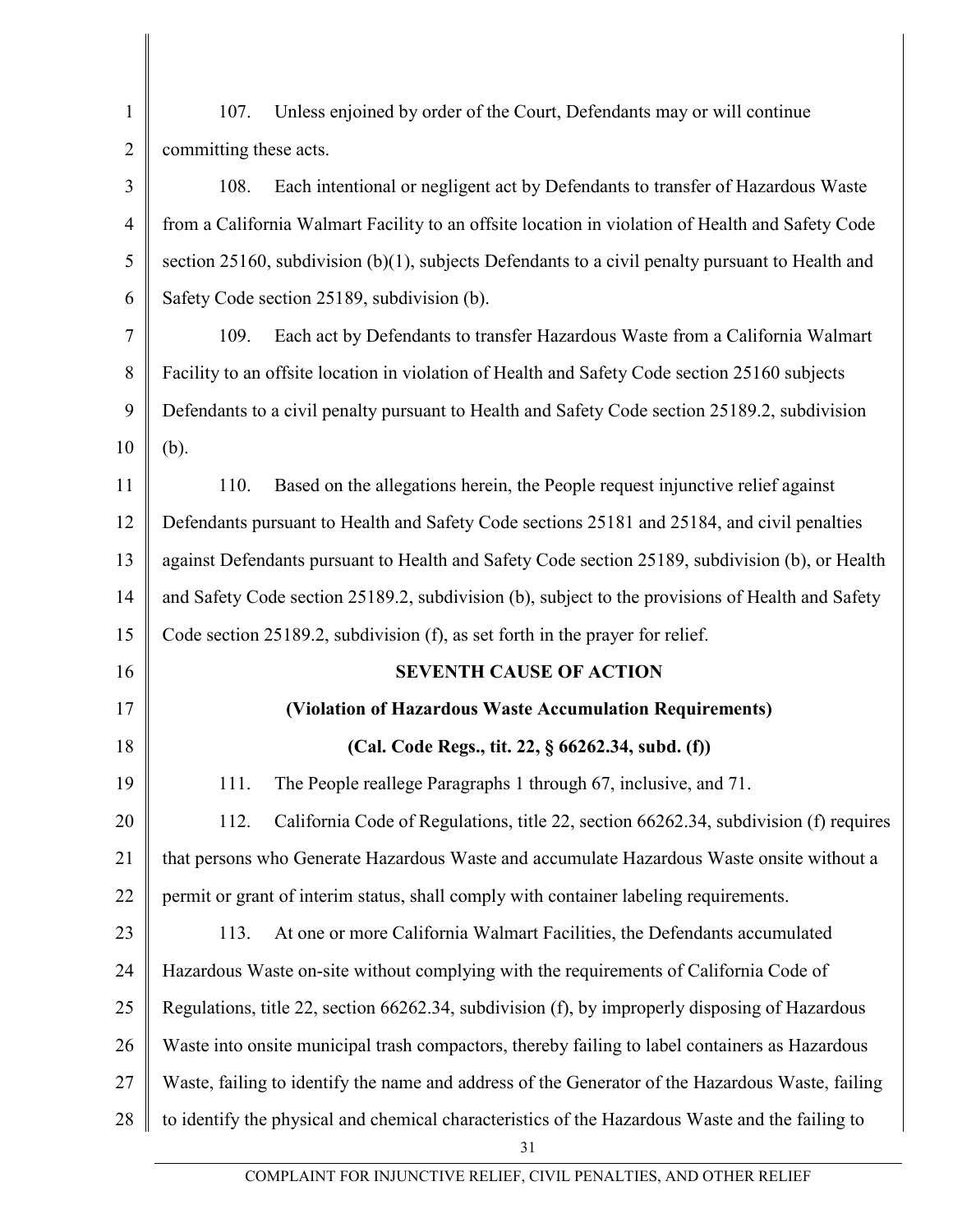| $\mathbf{1}$   | identify the starting accumulation date.                                                               |  |  |
|----------------|--------------------------------------------------------------------------------------------------------|--|--|
| $\overline{2}$ | Unless enjoined by order of the Court, the Defendants may or will continue in the<br>114.              |  |  |
| 3              | course of conduct as alleged herein.                                                                   |  |  |
| $\overline{4}$ | 115.<br>Each intentional or negligent failure by Defendants to comply with the                         |  |  |
| 5              | requirements of California Code of Regulations, title 22, section 66262.34, determine if Waste         |  |  |
| 6              | generated and Managed through its operations at the California Walmart Facilities was a                |  |  |
| 7              | Hazardous Waste, subjects Defendants to a civil penalty pursuant to Health and Safety Code             |  |  |
| 8              | section 25189, subdivision (b).                                                                        |  |  |
| 9              | Each failure by Defendants to determine if Waste generated and Managed through<br>116.                 |  |  |
| 10             | its operations at the California Walmart Facilities was a Hazardous Waste, subjects Defendants to      |  |  |
| 11             | a civil penalty pursuant to Health and Safety Code section 25189.2, subdivision (b).                   |  |  |
| 12             | Based on the allegations herein, the People request injunctive relief against<br>117.                  |  |  |
| 13             | Defendants pursuant to Health and Safety Code sections 25181 and 25184, and civil penalties            |  |  |
| 14             | against Defendants pursuant to Health and Safety Code section 25189, subdivision (b), or Health        |  |  |
| 15             | and Safety Code section 25189.2, subdivision (b), subject to the provisions of Health and Safety       |  |  |
| 16             | Code section 25189.2, subdivision (f), as set forth in the prayer for relief.                          |  |  |
| 17             | <b>EIGHTH CAUSE OF ACTION</b>                                                                          |  |  |
| 18             | (Disposal of Medical Waste without Treatment)                                                          |  |  |
| 19             | (Health & Saf. Code, § 118215)                                                                         |  |  |
| 20             | 118.<br>The People reallege Paragraphs 1 through 67, inclusive.                                        |  |  |
| 21             | 119.<br>Health and Safety Code sections 118215, subdivision (a), and 118222, prohibit the              |  |  |
| 22             | disposal of Medical Waste without first treating such Waste by a method specified in the               |  |  |
| 23             | MWMA.                                                                                                  |  |  |
| 24             | The MWMA authorizes enforcement action against a "person," as defined in<br>120.                       |  |  |
| 25             | Health and Safety Code section 117745, who violates its requirements. Defendants are "persons"         |  |  |
| 26             | within the meaning of the MWMA.                                                                        |  |  |
| 27             | Defendants, and each of them, have disposed of Medical Waste originating from<br>121.                  |  |  |
| 28             | the California Walmart Facilities without first properly treating it, in violation of Health and<br>32 |  |  |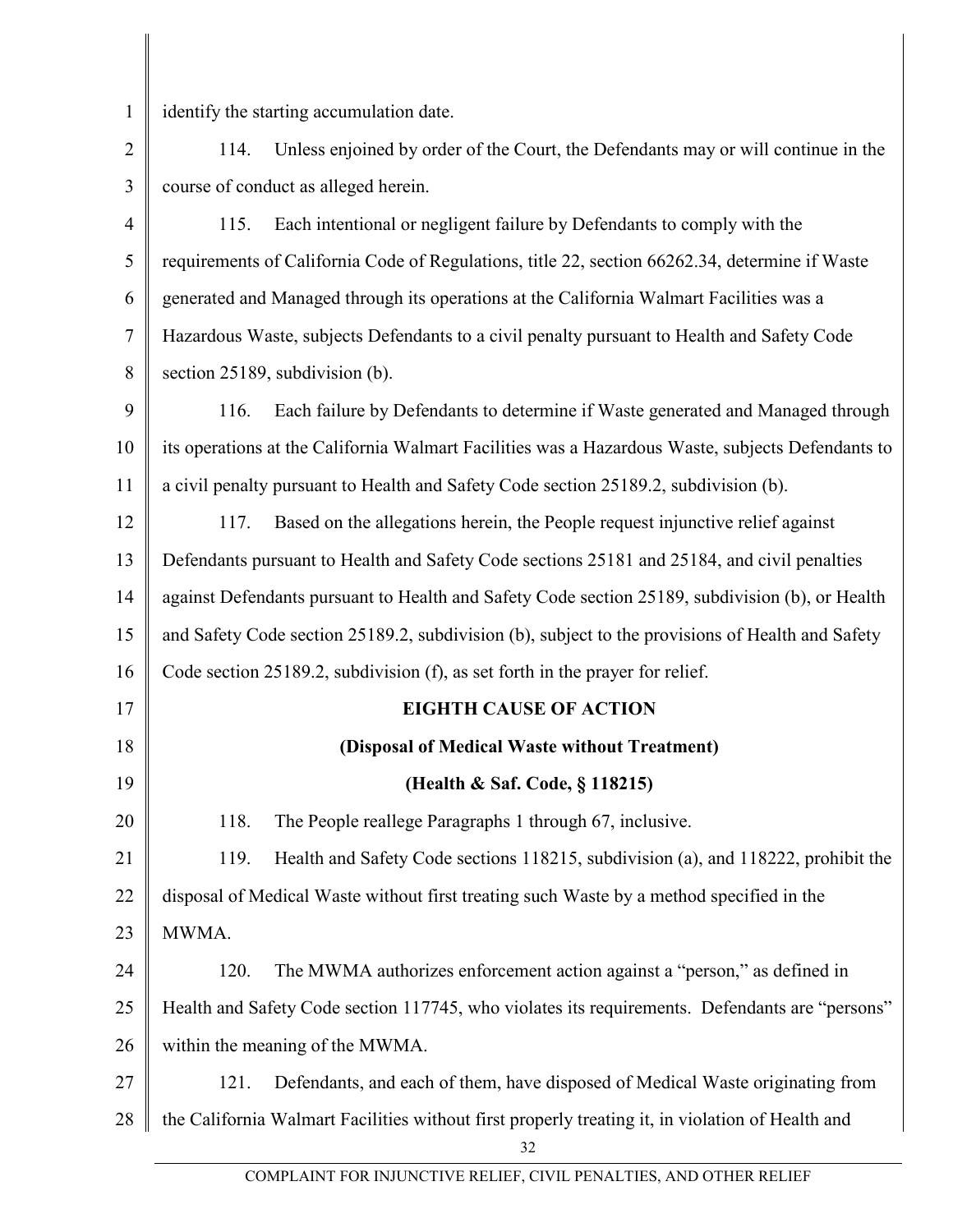| $\mathbf{1}$   | Safety Code section 118215, subdivision (a), and unless enjoined by order of the Court,          |  |  |
|----------------|--------------------------------------------------------------------------------------------------|--|--|
| $\overline{2}$ | Defendants, and each of them, may or will continue in the course of conduct as alleged herein.   |  |  |
| 3              | Based on the above, the People request injunctive relief against Defendants under<br>122.        |  |  |
| $\overline{4}$ | Health and Safety Code section 118325, and civil penalties under Health and Safety Code section  |  |  |
| 5              | 118345, subdivision (b), as described in the People's prayer for relief.                         |  |  |
| 6              | <b>NINTH CAUSE OF ACTION</b>                                                                     |  |  |
| 7              | (Use of an Unauthorized Medical Waste Hauler)                                                    |  |  |
| 8              | (Health & Saf. Code, § 118025)                                                                   |  |  |
| 9              | 123.<br>The People reallege Paragraphs 1 through 67, inclusive, and Paragraph 121.               |  |  |
| 10             | 124.<br>Health and Safety Code section 118025 requires that all Medical Waste be hauled          |  |  |
| 11             | by one of the following entities or methods: a registered Hazardous Waste hauler; a mail-back    |  |  |
| 12             | system approved by the United States Postal Service; a common carrier allowed to haul            |  |  |
| 13             | Pharmaceutical Waste pursuant to Health and Safety Code sections 118029 or 118032; a             |  |  |
| 14             | generator transporting limited quantities of Medical Waste with an exemption granted pursuant to |  |  |
| 15             | either Health and Safety Code Section 117946 or 117976; or a registered trauma scene Waste       |  |  |
| 16             | practitioner hauling trauma scene Waste pursuant to Health and Safety Code section 118321.5.     |  |  |
| 17             | 125.<br>At one or more of the California Walmart Facilities, the Defendants provided             |  |  |
| 18             | Medical Waste to be hauled by a person or method that was not authorized pursuant to Health and  |  |  |
| 19             | Safety Code section 118025.                                                                      |  |  |
| 20             | Unless enjoined by this Court, the Defendants will continue to commit these acts<br>126.         |  |  |
| 21             | of improper Medical Waste Management and allow Medical Wastes to be hauled by a person that      |  |  |
| 22             | is not authorized. Each violation of the requirements of the MWMA and its implementing           |  |  |
| 23             | regulations subjects Defendants to a civil penalty under Health and Safety Code section 118345,  |  |  |
| 24             | subdivision (b).                                                                                 |  |  |
| 25             | Based on the above, the People request injunctive relief against Defendants under<br>127.        |  |  |
| 26             | Health and Safety Code section 118325, and civil penalties under Health and Safety Code section  |  |  |
| 27             | 118345, as described in the People's prayer for relief.                                          |  |  |
| 28             | <b>TENTH CAUSE OF ACTION</b>                                                                     |  |  |

33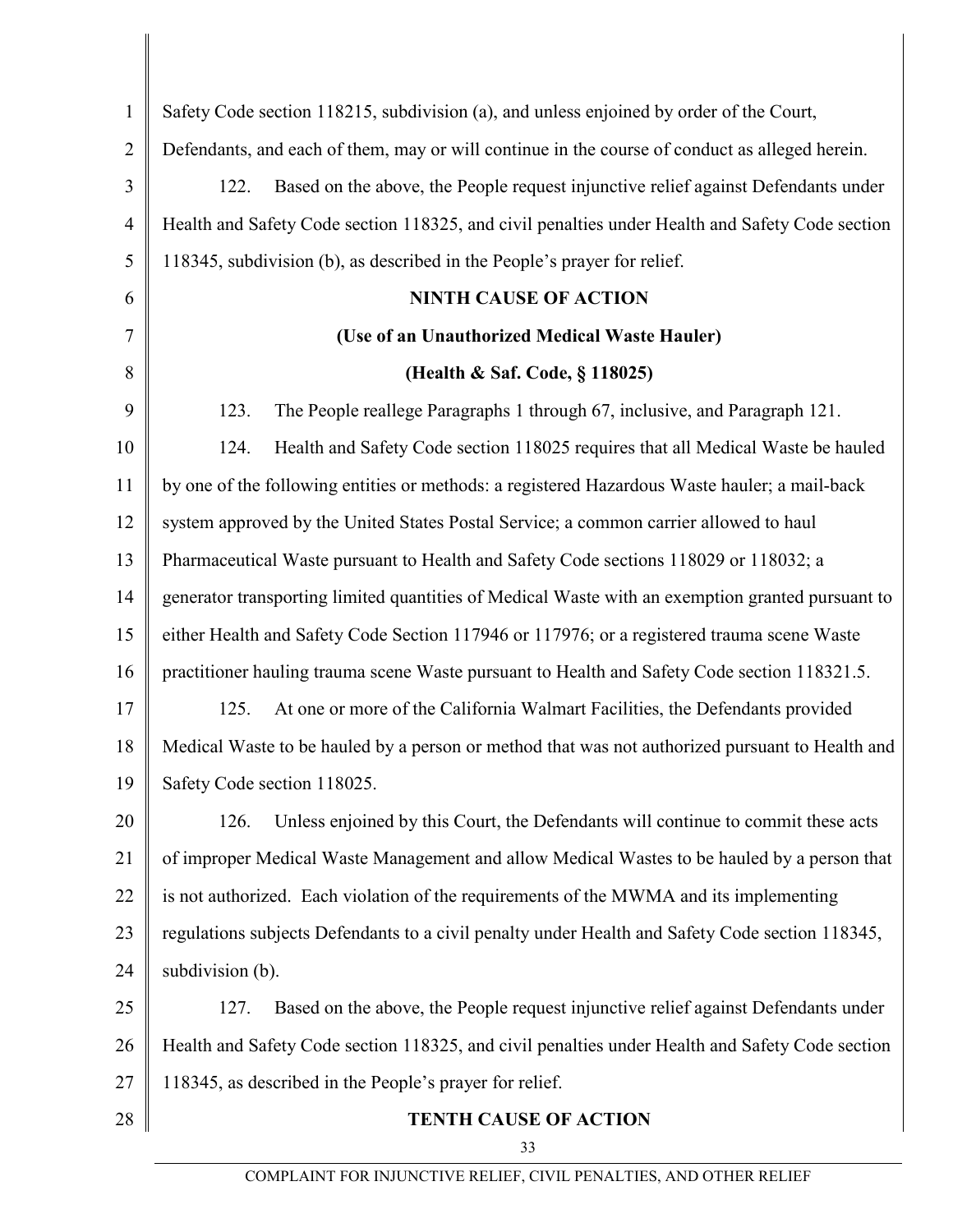| $\mathbf{1}$   | (Customer Records Law Violations)                                                                   |  |  |
|----------------|-----------------------------------------------------------------------------------------------------|--|--|
| $\overline{2}$ | (Civ. Code § 1798.80 et seq.)                                                                       |  |  |
| 3              | 128.<br>The People reallege Paragraphs 1 through 67, inclusive.                                     |  |  |
| 4              | 129.<br>Civil Code section 1798.81, subdivision (a) provides that a business shall take all         |  |  |
| 5              | reasonable steps to dispose, or arrange for the Disposal, of Customer Records within its control or |  |  |
| 6              | custody that contain Personal Information when the Records are no longer to be retained by the      |  |  |
| 7              | business. The specified methods for Disposal are shredding, erasing or otherwise modifying the      |  |  |
| 8              | Personal Information so as to make it unreadable or undecipherable through any means.               |  |  |
| 9              | Walmart is a "business" as that term is defined Civil Code section 1798.80.<br>130.                 |  |  |
| 10             | 131.<br>At one or more California Walmart Facilities, the Defendants disposed of                    |  |  |
| 11             | Customer Records which contained Personal Information without rendering that information            |  |  |
| 12             | unreadable or undecipherable.                                                                       |  |  |
| 13             | Unless enjoined by this Court, the Defendants will continue to dispose of<br>132.                   |  |  |
| 14             | Customer Records with Personal Information without shredding, erasing, or otherwise rendering       |  |  |
| 15             | such information unreadable or undecipherable.                                                      |  |  |
| 16             | <b>ELEVENTH CAUSE OF ACTION</b>                                                                     |  |  |
| 17             | (Violations of Unfair Competition Law)                                                              |  |  |
| 18             | (Bus. & Prof. Code, § 17200 et seq.)                                                                |  |  |
| 19             | The People reallege all previous Paragraphs.<br>133.                                                |  |  |
| 20             | At one or more of the California Walmart Facilities, Defendants engaged in, and<br>134.             |  |  |
| 21             | continue to engage in, unlawful acts, omissions, and practices that constitute Unfair Competition   |  |  |
| 22             | within the meaning of Business and Professions Code sections 17200 through 17208, as alleged        |  |  |
| 23             | in in the First through Tenth Causes of Action.                                                     |  |  |
| 24             | Unless enjoined by order of the Court, Defendants may or will continue in the<br>135.               |  |  |
| 25             | course of conduct as alleged in this Complaint.                                                     |  |  |
| 26             | A "person," as defined in Business and Professions Code section 17201, who<br>136.                  |  |  |
| 27             | engages, has engaged, or proposes to engage in Unfair Competition is liable for a civil penalty of  |  |  |
| 28             | up to \$2,500 for each violation. Defendants are "persons" within the meaning of the UCL.<br>34     |  |  |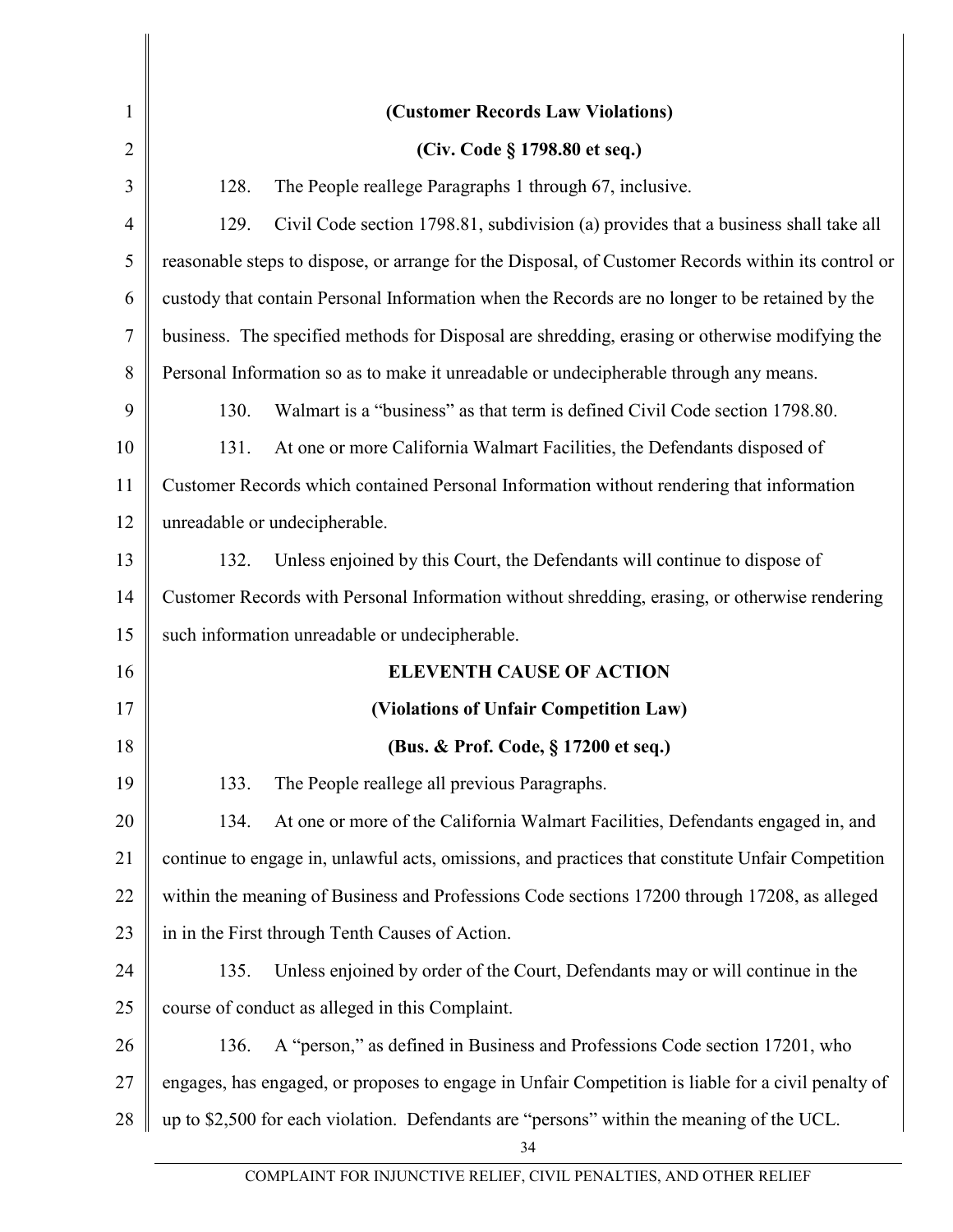| $\mathbf{1}$   | Each and every separate unlawful act, omission, and practice alleged in this<br>137.                 |  |  |
|----------------|------------------------------------------------------------------------------------------------------|--|--|
| $\overline{2}$ | Complaint constitutes an unlawful and/or unfair business practice. Each day that Defendants          |  |  |
| 3              | engaged in each separate unlawful act, omission, or practice is a separate and distinct violation of |  |  |
| 4              | Business and Professions Code section 17200 et seq.                                                  |  |  |
| 5              | Pursuant to Business and Professions Code section 17205, the remedies or<br>138.                     |  |  |
| 6              | penalties provided by the Business and Professions Code are cumulative to each other and to the      |  |  |
| 7              | remedies or penalties available under all other laws of California.                                  |  |  |
| 8              | Based on the above, the People request injunctive relief against Defendants under<br>139.            |  |  |
| 9              | Business and Professions Code section 17203, and civil penalties under Business and Professions      |  |  |
| 10             | Code section 17206, as described in the People's prayer for relief.                                  |  |  |
| 11             | <b>PRAYER</b>                                                                                        |  |  |
| 12             | WHEREFORE, the People respectfully request that the Court grant the following relief:                |  |  |
| 13             | 1.<br>Permanently enjoin Defendants from violating those provisions of the HWCL and                  |  |  |
| 14             | its implementing regulations, which Defendants are alleged to have violated;                         |  |  |
| 15             | 2.<br>Permanently enjoin Defendants from violating those provisions of the MWMA                      |  |  |
| 16             | and its implementing regulations, which Defendants are alleged to have violated;                     |  |  |
| 17             | 3.<br>Permanently enjoin Defendants from engaging in Unfair Competition in violation                 |  |  |
| 18             | of the UCL, including those acts alleged in this Complaint;                                          |  |  |
| 19             | 4. Subject to the limitations of Health and Safety Code sections 25189, subdivision                  |  |  |
| 20             | (g) and 25189.2, subdivision (f), assess a civil penalty against Defendants pursuant to Health and   |  |  |
| 21             | Safety Code section 25189, subdivision (b), or alternatively, section 25189.2, subdivision (b), in   |  |  |
| 22             | an amount according to proof;                                                                        |  |  |
| 23             | Subject to the limitations of Health and Safety Code sections 25189, subdivision<br>5.               |  |  |
| 24             | (g) and 25189.2, subdivision (f), assess a civil penalty against Defendants pursuant to Health and   |  |  |
| 25             | Safety Code section 25189, subdivision (c), or alternatively, section 25189.2, subdivision (c) in    |  |  |
| 26             | an amount according to proof;                                                                        |  |  |
| 27             | Subject to the limitations of Health and Safety Code sections 25189, subdivision<br>6.               |  |  |
| 28             | (g) and 25189.2, subdivision (f), assess a civil penalty against Defendants pursuant to Health and   |  |  |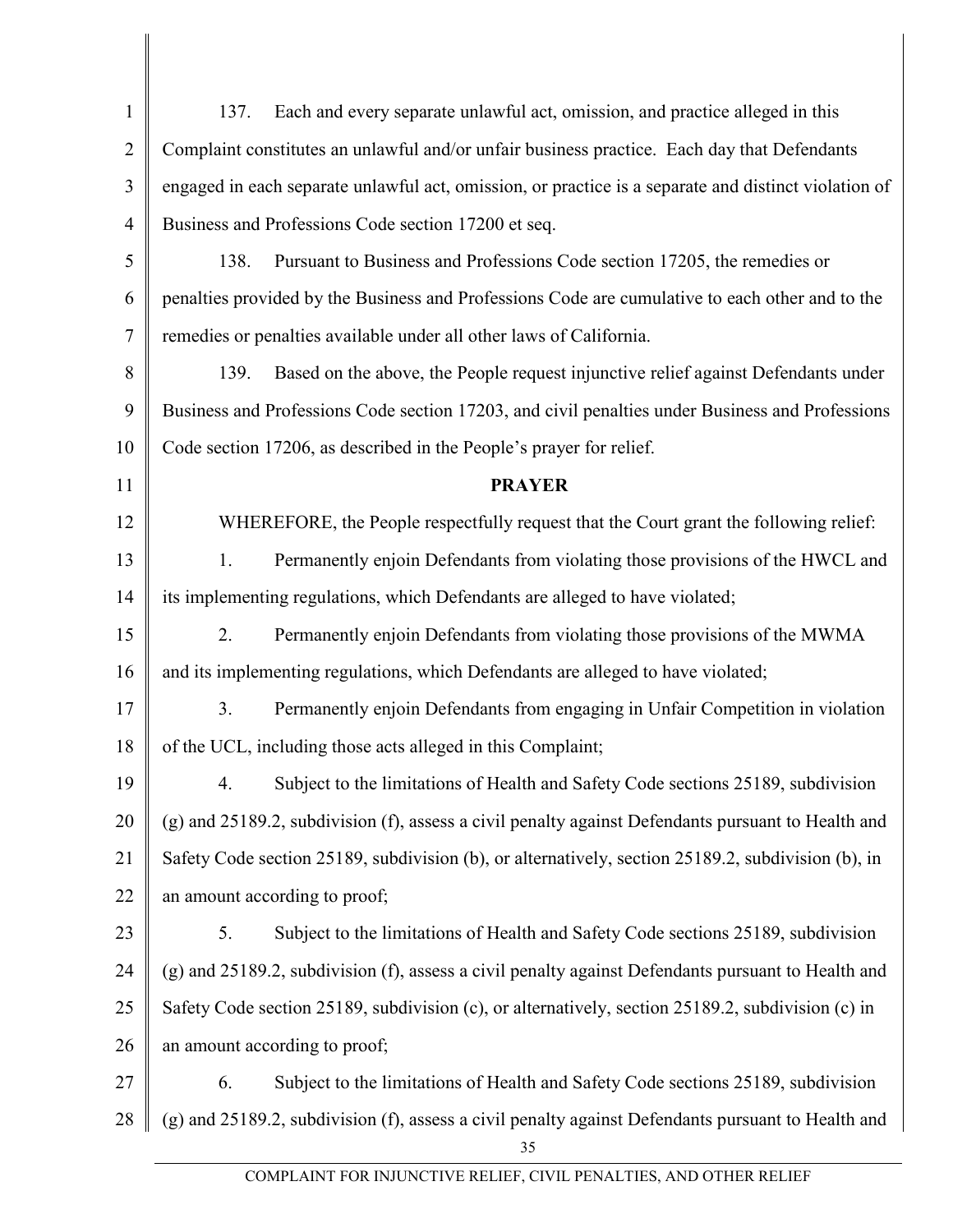| $\mathbf{1}$   | Safety Code section 25189, subdivision (d), or alternatively, section 25189.2, subdivision (d), in                                                |  |  |
|----------------|---------------------------------------------------------------------------------------------------------------------------------------------------|--|--|
| $\overline{2}$ | an amount according to proof;                                                                                                                     |  |  |
| $\mathfrak{Z}$ | 7.                                                                                                                                                |  |  |
| $\overline{4}$ | Assess a civil penalty against Defendants pursuant to Health and Safety Code<br>section 118345, subdivision (b), in an amount according to proof; |  |  |
| 5              | 8.                                                                                                                                                |  |  |
| 6              | Assess a civil penalty against Defendants pursuant to Business and Professions                                                                    |  |  |
|                | Code section 17206 for each act of Unfair Competition, in an amount according to proof;                                                           |  |  |
| $\tau$         | Award the People their costs of suit, including costs of investigation; and<br>9.                                                                 |  |  |
| $8\,$          | 10.<br>Grant such other relief as the Court deems just and equitable.                                                                             |  |  |
| 9              |                                                                                                                                                   |  |  |
| 10             |                                                                                                                                                   |  |  |
| 11             |                                                                                                                                                   |  |  |
| 12             |                                                                                                                                                   |  |  |
| 13             |                                                                                                                                                   |  |  |
| 14             |                                                                                                                                                   |  |  |
| 15             |                                                                                                                                                   |  |  |
| 16             |                                                                                                                                                   |  |  |
| 17             |                                                                                                                                                   |  |  |
| 18             |                                                                                                                                                   |  |  |
| 19             |                                                                                                                                                   |  |  |
| $20\,$         |                                                                                                                                                   |  |  |
| 21             |                                                                                                                                                   |  |  |
| $22\,$         |                                                                                                                                                   |  |  |
| 23             |                                                                                                                                                   |  |  |
| $24\,$         |                                                                                                                                                   |  |  |
| 25             |                                                                                                                                                   |  |  |
| $26\,$         |                                                                                                                                                   |  |  |
| 27             |                                                                                                                                                   |  |  |
| $28\,$         |                                                                                                                                                   |  |  |
|                | 36                                                                                                                                                |  |  |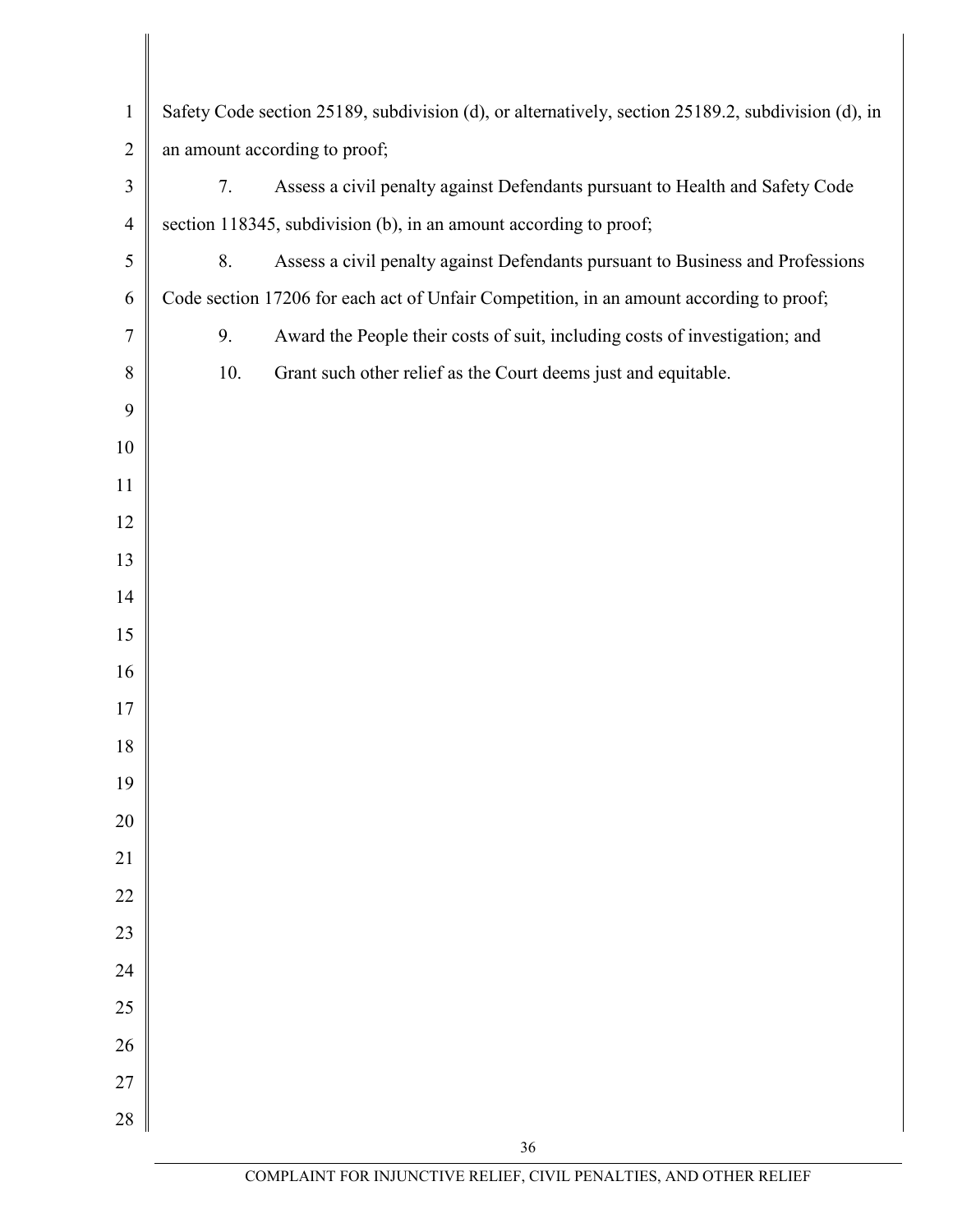| 1              |                                                            | Respectfully submitted,                                                         |
|----------------|------------------------------------------------------------|---------------------------------------------------------------------------------|
| $\overline{2}$ |                                                            |                                                                                 |
| 3              | FOR THE PEOPLE OF THE                                      |                                                                                 |
| $\overline{4}$ | <b>STATE OF CALIFORNIA, BY</b><br><b>AND THROUGH THE</b>   |                                                                                 |
| 5              | <b>ATTORNEY GENERAL AND</b><br><b>ON BEHALF OF THE</b>     |                                                                                 |
| 6              | <b>DEPARTMENT OF TOXIC</b><br><b>SUBSTANCES CONTROL</b>    |                                                                                 |
| 7              |                                                            |                                                                                 |
| 8              | Dated: December 20, 2021                                   | <b>ROB BONTA</b>                                                                |
| 9              |                                                            | Attorney General of California<br>DAVID A. ZONANA                               |
| 10             |                                                            | <b>SARAH E. MORRISON</b><br><b>Supervising Deputy Attorneys General</b>         |
| 11             |                                                            | LANI M. MAHER<br>Deputy Attorney General                                        |
| 12             |                                                            |                                                                                 |
| 13             |                                                            | /s/ Reed Sato                                                                   |
| 14             |                                                            | <b>REED SATO</b><br>Deputy Attorney General                                     |
| 15             |                                                            | <b>Attorneys for Plaintiff</b><br>People of the State of California             |
| 16             |                                                            |                                                                                 |
| 17             | <b>FOR THE PEOPLE OF THE</b><br><b>STATE OF CALIFORNIA</b> |                                                                                 |
| 18             | Dated: December 20, 2021                                   | NANCY E. O'MALLEY                                                               |
| 19             |                                                            | <b>Alameda County District Attorney</b>                                         |
| 20             |                                                            |                                                                                 |
| 21             |                                                            | BY: /s/ Reed Sato for<br>KENNETH A. MIFSUD<br><b>Assistant Attorney General</b> |
| 22             |                                                            |                                                                                 |
| 23             | Dated: December 20, 2021                                   | <b>TORI VERBER SALAZAR</b><br>San Joaquin County District Attorney              |
| 24             |                                                            |                                                                                 |
| 25             |                                                            | BY: /s/ Reed Sato for                                                           |
| 26             |                                                            | CELESTE KAISCH<br><b>Deputy District Attorney</b>                               |
| 27             |                                                            |                                                                                 |
| 28             |                                                            |                                                                                 |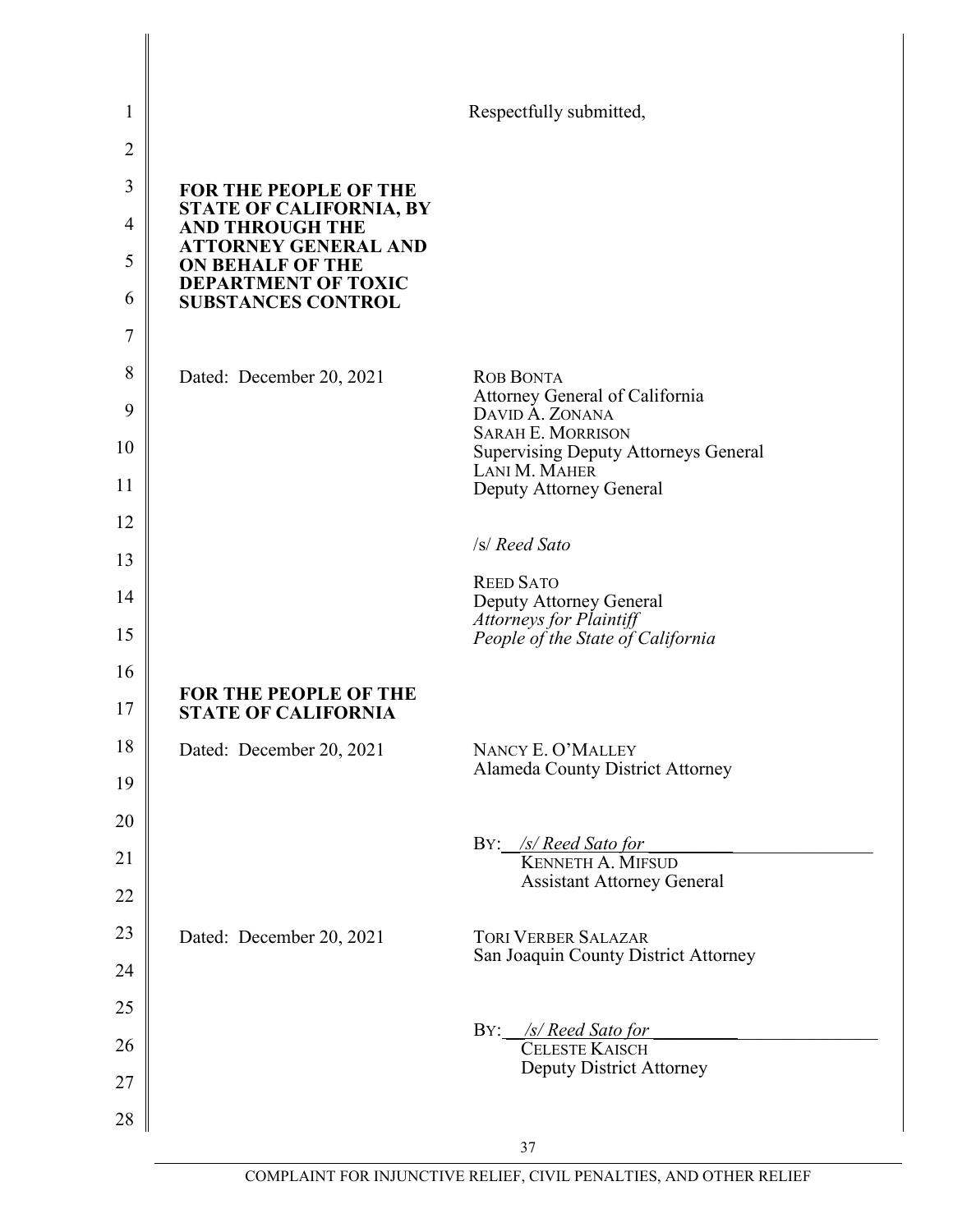| $\mathbf{1}$ | Dated: December 20, 2021 | LISA A. SMITTCAMP                                                    |
|--------------|--------------------------|----------------------------------------------------------------------|
| 2            |                          | <b>Fresno County District Attorney</b>                               |
| 3            |                          |                                                                      |
| 4            |                          | BY: /s/ Reed Sato for                                                |
| 5            |                          | ADAM J. KOOK<br><b>Deputy District Attorney</b>                      |
| 6            | Dated: December 20, 2021 | <b>JEANNINE M. PACIONI</b>                                           |
| 7            |                          | Monterey County District Attorney                                    |
| 8            |                          |                                                                      |
| 9            |                          | BY: /s/ Reed Sato for                                                |
| 10           |                          | EMILY D. HICKOK<br><b>Deputy District Attorney</b>                   |
| 11           |                          |                                                                      |
| 12           | Dated: December 20, 2021 | <b>TODD SPITZER</b><br><b>Orange County District Attorney</b>        |
| 13           |                          |                                                                      |
| 14           |                          |                                                                      |
| 15           |                          | /s/ Reed Sato for<br>BY:<br><b>WILLIAM FALLON</b>                    |
| 16           |                          | <b>Senior Deputy District Attorney</b>                               |
| 17           | Dated: December 20, 2021 | <b>ANNE MARIE SCHUBERT</b>                                           |
| 18           |                          | <b>Sacramento County District Attorney</b>                           |
| 19           |                          |                                                                      |
| 20           |                          | BY: /s/ Reed Sato for                                                |
| 21           |                          | <b>DOUGLAS WHALEY</b><br><b>Supervising Deputy District Attorney</b> |
| 22           |                          |                                                                      |
| 23           | Dated: December 20, 2021 | <b>JASON ANDERSON</b>                                                |
| 24           |                          | San Bernardino County District Attorney                              |
| 25           |                          |                                                                      |
| 26           |                          | BY: /s/ Reed Sato for<br><b>DAVID TULCAN</b>                         |
| 27           |                          | <b>Deputy District Attorney</b>                                      |
| 28           |                          |                                                                      |
|              |                          | 38                                                                   |